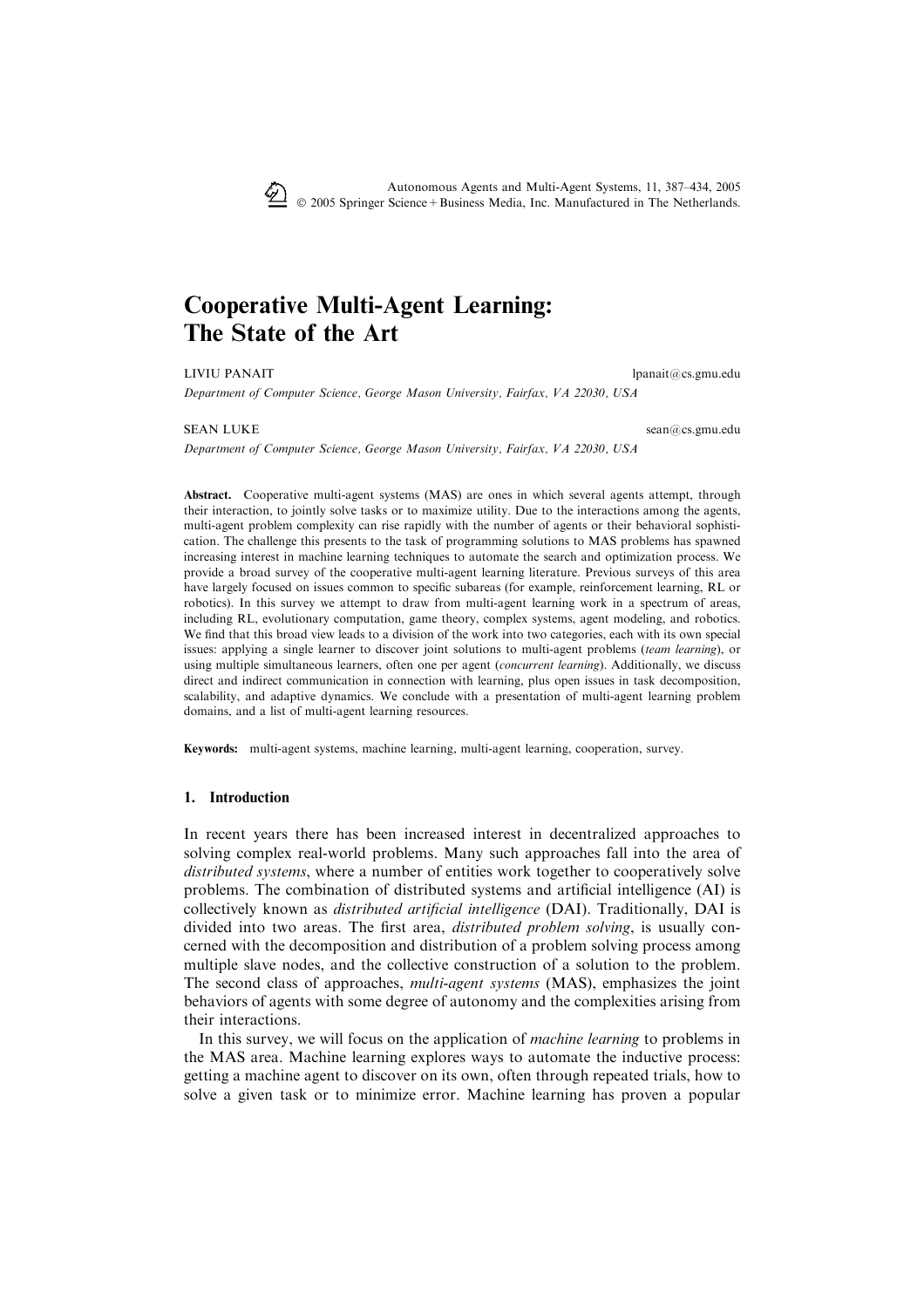approach to solving MAS problems because the inherent complexity of many such problems can make solutions by hand prohibitively difficult. Automation is attractive. We will specifically focus on problem domains in which the multiple agents are cooperating to solve a joint task or to maximize utility; as opposed to competing with one another. We call this specific sub-domain of interest cooperative multi-agent learning. Despite the relative youth of the field, the number of cooperative multiagent learning papers is large, and we hope that this survey will prove helpful in navigating the current body of work.

#### 1.1. Multi-agent systems

The terms agent and multi-agent are not well-defined in the community; we offer our own, admittedly broad, definitions of the concepts here as we intend to use them later in the survey. An agent is a computational mechanism that exhibits a high degree of autonomy, performing actions in its environment based on information (sensors, feedback) received from the environment. A multi-agent environment is one in which there is more than one agent, where they interact with one another, and further, where there are constraints on that environment such that agents may not at any given time know everything about the world that other agents know (including the internal states of the other agents themselves).

These constraints are, we argue, important to the notion of the MAS problem definition. Otherwise, the distributed ''agents'' can act in sync, knowing exactly what situation the other agents are in and what behavior they will pursue. This ''omniscience'' permits the agents to act as if they were really mere appendages of a single master controller. Additionally, if the domain requires no interaction at all, then it may be decomposed into separate, fully independent tasks each solvable by a single agent.

Consider the application of cooperative foraging, where multiple robot agents are tasked to discover rock samples and bring them back to specific places. We will return to this example throughout the paper. In its simplest form, this is a problem domain which could be solved by a single robot, and multiple (totally independent) robots merely parallelize the effort. The problem becomes more complex when the robots can, through their interactions, gradually suggest to one another good regions to forage. Additionally, if all robots instantaneously know of all rock discoveries, and further know where the other robots will choose to forage, they could be coded to operate identically to a basic master-slave configuration. As Jennings et al. [131] suggest, few real-world problem domains permit such reductions to single-agent equivalence: most feature agents with incomplete information about the environment, lack of centralized control, decentralized and distributed information, and asynchronous computation.

Depending on their interest, several authors have provided different taxonomies for MAS applications. For example, Dudek et al. [71] classify swarm robotics applications according to team size, range, communication topology and throughput, team composition and reconfigurability, and the processing ability of individual agents. In a collection describing the application of DAI to industry, Van Dyke Parunak [273] differentiates between agent characteristics (team heterogeneity, control architectures, input/output abilities) and system characteristics (for example,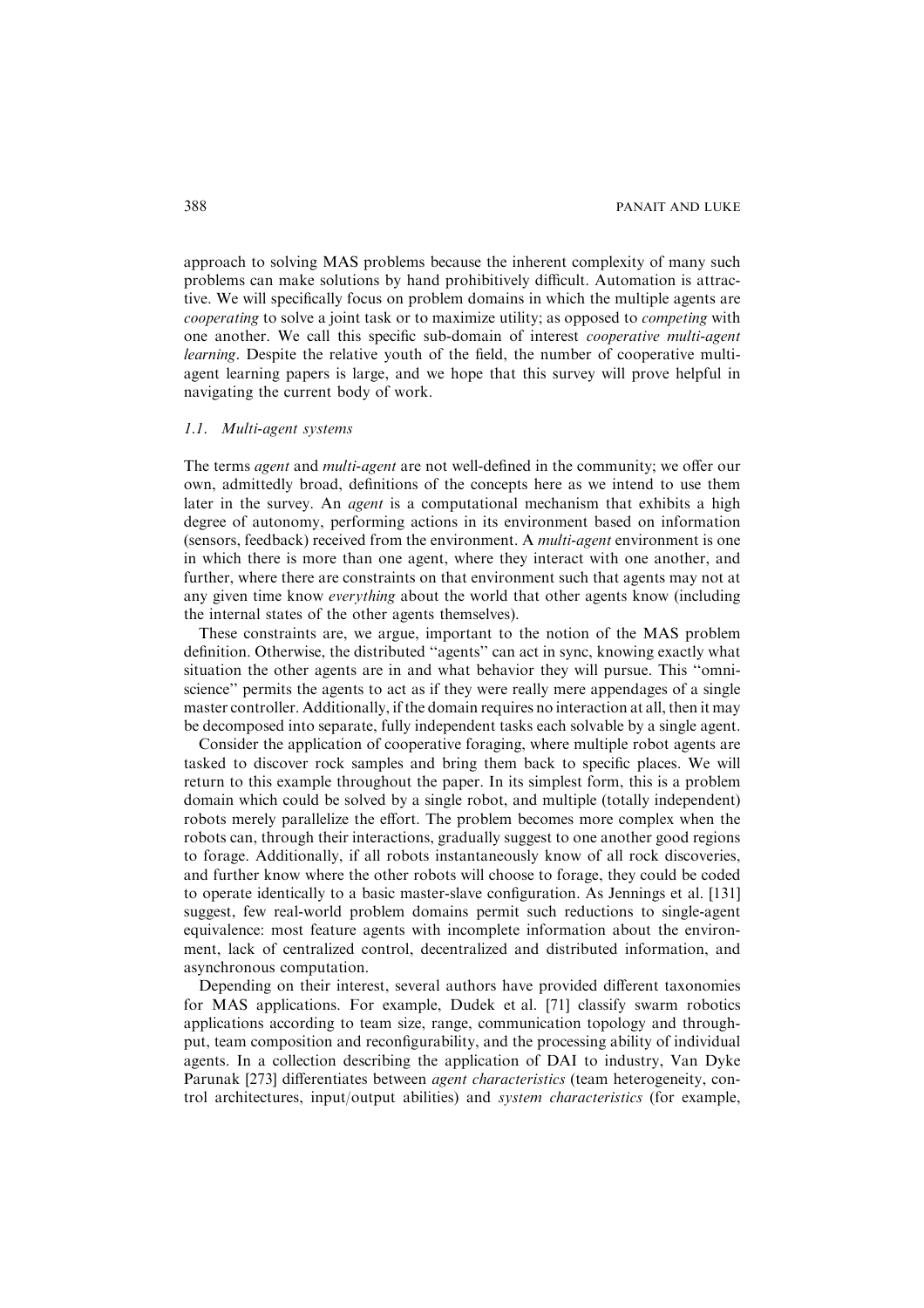communication settings). Stone and Veloso [255] explicitly distinguish among four groups divided by heterogeneity vs. homogeneity and by communication vs. lack thereof. Last, Weiß [285, 287] and Huhns and Singh [123] characterize MAS based on types of environments, agents, and inter-agent interactions.

#### 1.2. Multi-agent learning

Much of the multi-agent learning literature has sprung from historically somewhat separate communities – notably reinforcement learning (RL) and dynamic programming, robotics, evolutionary computation, and complex systems. Existing surveys of the work have likewise tended to define multi-agent learning is ways special to these communities. Instead, we begin this survey by defining multi-agent learning broadly: it is the application of machine learning to problems involving multiple agents.

We think that there are two features of multi-agent learning which merit its study as a field separate from ordinary machine learning. First, because multi-agent learning deals with problem domains involving multiple agents, the search space involved can be unusually large; and due to the interaction of those agents, small changes in learned behaviors can often result in unpredictable changes in the resulting macro-level (''emergent'') properties of the multi-agent group as a whole. Second, multi-agent learning *may* involve *multiple learners*, each learning and adapting in the context of others; this introduces game-theoretic issues to the learning process which are not yet fully understood.

Except for Section 2, the survey primarily covers topics of interest to cooperative multi-agent learning. While one might define cooperative domains restrictively in terms of joint shared reward, much of the literature tends to use a much broader notion of cooperation, particularly with the introduction of credit assignment (discussed later). As such, we feel that cooperative multi-agent learning should be loosely defined in terms of the *intent* of the experimenter. If the design of the problem and the learning system is constructed so as to (hopefully) encourage cooperation among the agents, then this is sufficient, even if in the end they fail to do so.

One large class of learning in MAS that we will ignore in this survey involves situations where a single agent learns while the other agents' behaviors are fixed. An example of such situations is presented in [96]. This is single-agent learning: there is only one learner, and the behaviors are plugged into only one agent, rather than distributed into multiple agents.

#### 1.3. Machine learning methods

There are three main approaches to learning: supervised, unsupervised, and reward*based*<sup>1</sup> learning. These methods are distinguished by what kind of feedback the critic provides to the learner. In supervised learning, the critic provides the correct output. In unsupervised learning, no feedback is provided at all. In reward-based learning, the critic provides a quality assessment (the ''reward'') of the learner's output.

Because of the inherent complexity in the interactions of multiple agents, various machine learning methods – notably supervised learning methods – are not easily applied to the problem because they typically assume a critic that can provide the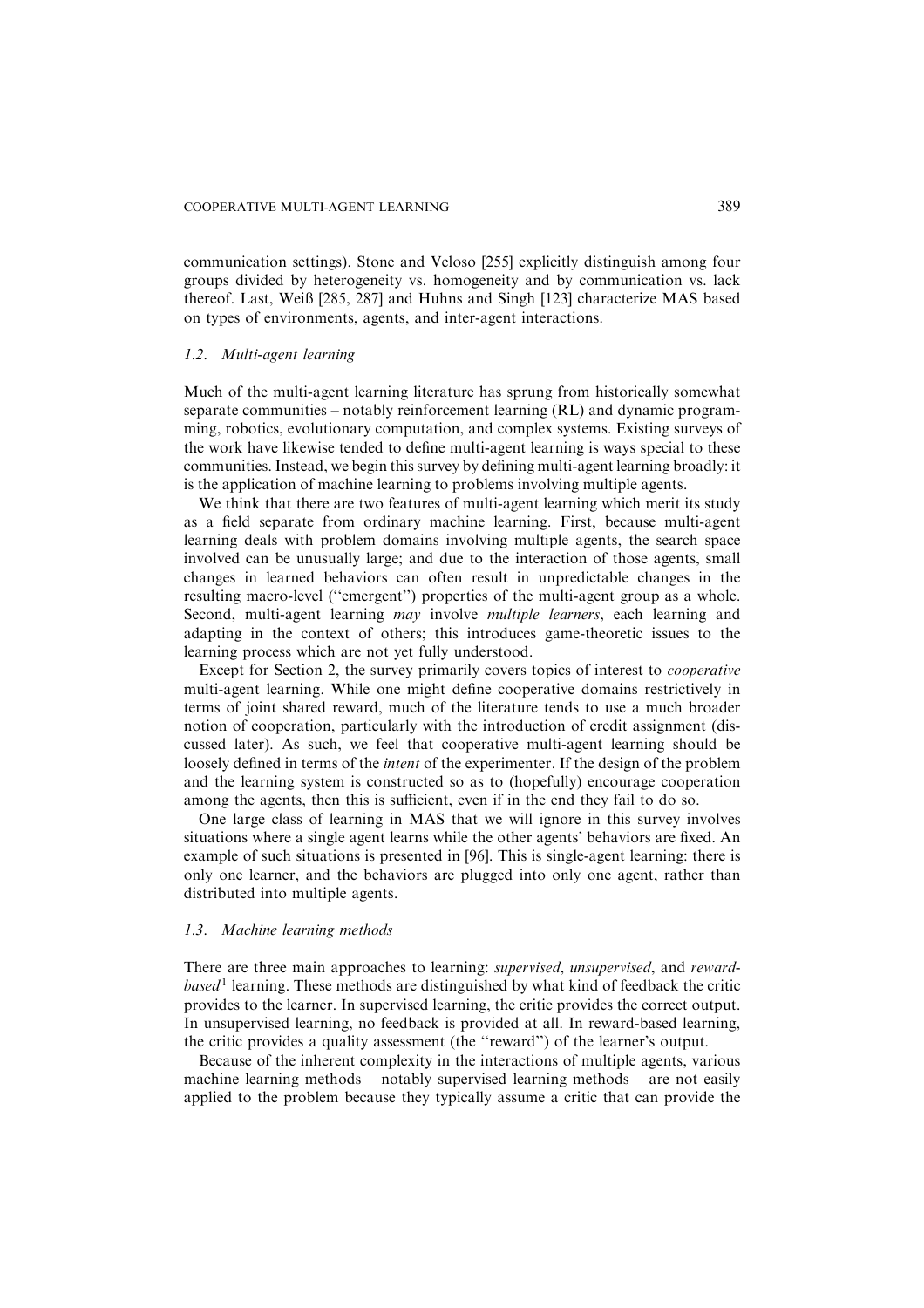agents with the ''correct'' behavior for a given situation (a notable exception involving teaching in the context of mutual supervised learners is presented in [83, 88, 302]). Thus the very large majority of papers in this field have used reward-based methods. The reward-based learning literature may be approximately divided into two subsets: reinforcement learning methods which estimate value functions; and stochastic search methods such as evolutionary computation, simulated annealing, and stochastic hill-climbing, which directly learn behaviors without appealing to value functions. In the stochastic search literature, most multi-agent discussion concentrates on evolutionary computation. The similarities between these two classes of learning mechanisms permit a rich infusion of ideas from one to the other: the bucket-brigade algorithm [115], the Samuel system [97], and the recent Stochastic Direct Reinforcement policy gradient algorithm [172].

Reinforcement learning. RL methods are particularly useful in domains where reinforcement<sup>2</sup> information (expressed as penalties or rewards) is provided after a sequence of actions performed in the environment. Q-Learning and Temporal-Difference  $(TD(\lambda))$  Learning are two common RL methods; the former learns the utility of performing actions in states, while the latter usually learns the utility of being in the states themselves. RL methods are inspired by dynamic programming concepts and define formulas for updating the expected utilities and for using them for the exploration of the state space. The update is often a weighted sum of the current value, the reinforcement obtained when performing an action, and the expected utility of the next state reached after the action is performed. While exploring, deterministic strategies may choose the most promising action to be performed in each state (according to the expected utilities). Other stochastic techniques may lead to better exploration of the state space. RL methods have theoretical proofs of convergence; unfortunately, such convergence assumptions do not hold for some real-world applications, including many MAS problems. For more information on RL techniques, [11, 135, 260] are good starting points.

Evolutionary computation. Evolutionary Computation (EC) (or Evolutionary Algorithms (EAs)) is a family of techniques in which abstract Darwinian models of evolution are applied to refine populations of candidate solutions (known as ''individuals'') to a given problem. An evolutionary algorithm begins with an initial population of randomly generated individuals. Each member of this population is then evaluated and assigned a fitness (a quality assessment). The EA then uses a fitness-oriented procedure to select, breed, and mutate individuals to produce children which are then added to the population, replacing older individuals. One evaluation, selection, and breeding cycle is known as a generation. Successive generations continue to refine the population until time is exhausted or a sufficiently fit individual is discovered. Evolutionary computation methods include genetic algorithms (GA) and evolution strategies (ES), both of which are usually applied to the search of multidimensional parameter spaces; and genetic programming (GP), which concerns itself with evolving actual computer programs. There are many sources of additional information on EC; good choices include [6, 63, 64, 81, 114, 141, 164].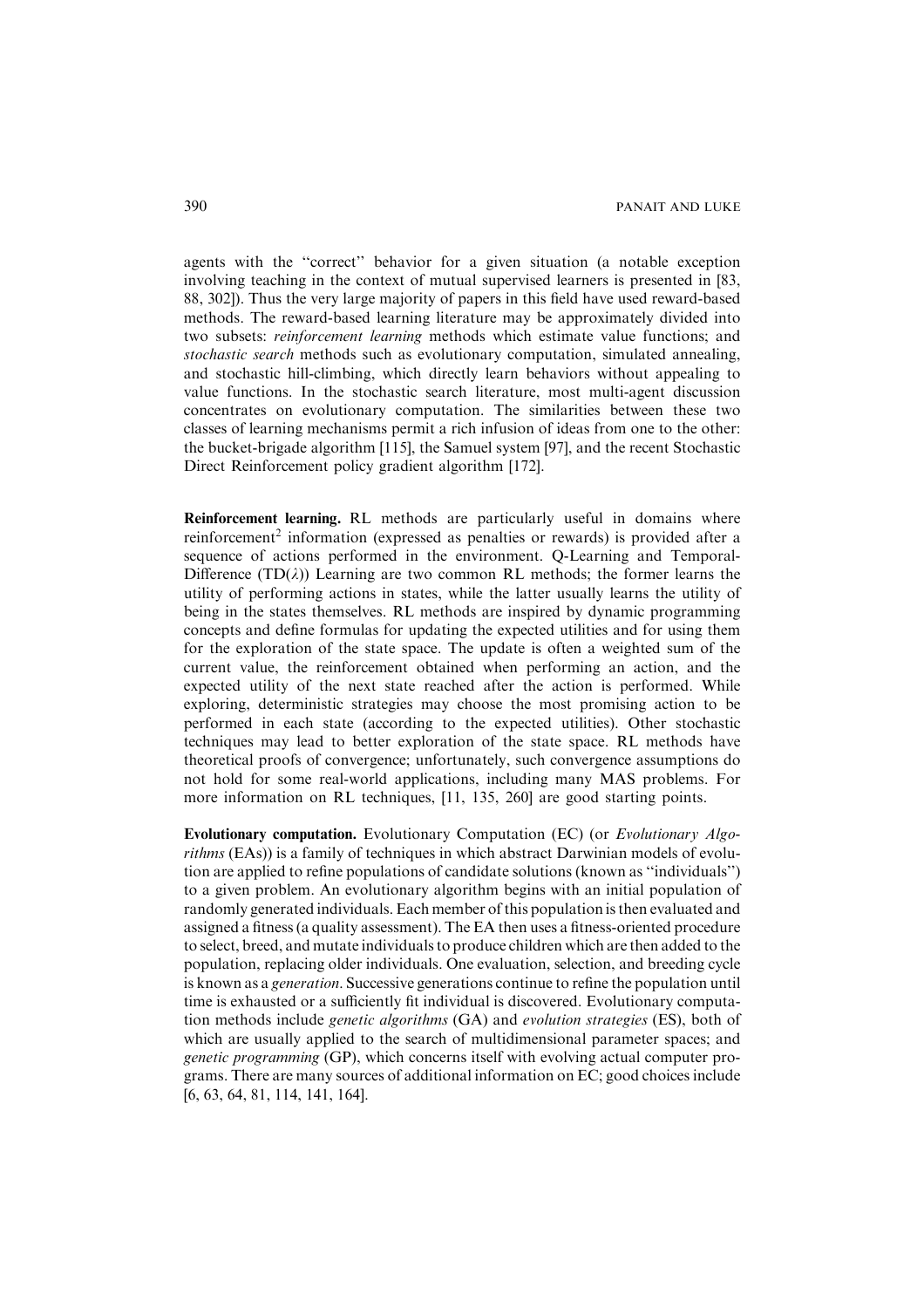Coevolutionary algorithms (CEAs) represent a natural approach to applying evolutionary computation to refine multi-agent behaviors. In a CEA, the fitness of an individual is based on its interaction with other individuals in the population: thus the fitness assessment is context-sensitive and subjective. In competitive coevolution, individuals benefit at the expense of their peers; but in *cooperative* coevolution, individuals succeed or fail together in collaboration. A standard approach to applying cooperative coevolutionary algorithms (or CCEAs) to an optimization problem starts by decomposing the problem representation into subcomponents, then assigning each subcomponent to a separate population of individuals [205–208].

#### 1.4. Survey structure and taxonomy

We believe there are two major categories of cooperative multi-agent learning approaches. The first one, which we term team learning, applies a single learner to search for behaviors for the entire team of agents. Such approaches are more along the lines of traditional machine learning methods, but they may have scalability problems as the number of agents is increased. A second category of techniques, concurrent learning, uses multiple concurrent learning processes. Rather than learning behaviors for the entire team, concurrent learning approaches typically employ a learner for each team member, in the hope that this reduces the joint space by projecting it into N separate spaces. However, the presence of multiple concurrent learners makes the environment non-stationary, which is a violation of the assumptions behind most traditional machine learning techniques. For this reason, concurrent learning requires new (or significantly modified versions of) machine learning methods.

To illustrate the difference between the two, consider again the cooperative foraging scenario, where the task is to maximize the number of items gathered from the environment. A team learning approach employs a single learner to iteratively improve the "team behavior" – which consists of all foragers – using the totality of items gathered as a performance measure. The concurrent learning approach allows each forager to modify its own behavior via the forager's own learning process. However, the performance measure must now be apportioned among the various foragers (for example, dividing the team reward equally among the team members, or based on individual merits – exactly how many items each forager gathered). The foraging agents will improve their behaviors independent of one another, but have little or no control over how the others decide to behave.

The survey continues in the next section with a presentation of research in team learning. When a single learner is employed, most research has focused on the representation of candidate solutions that the learner is developing: in particular, the degree of heterogeneity among the team members. The section after this discusses concurrent learning. Research in concurrent learning has broken down along different lines than that in team learning, primarily because of the effect of multiple learners. We divide concurrent learning research into credit assignment, analysis of the dynamics of the learning process, and modeling other agents in order to better cooperate with them. In Section 4 we discuss inter-agent communication and how it may be applied to the multi-agent learning process. We follow this with a discussion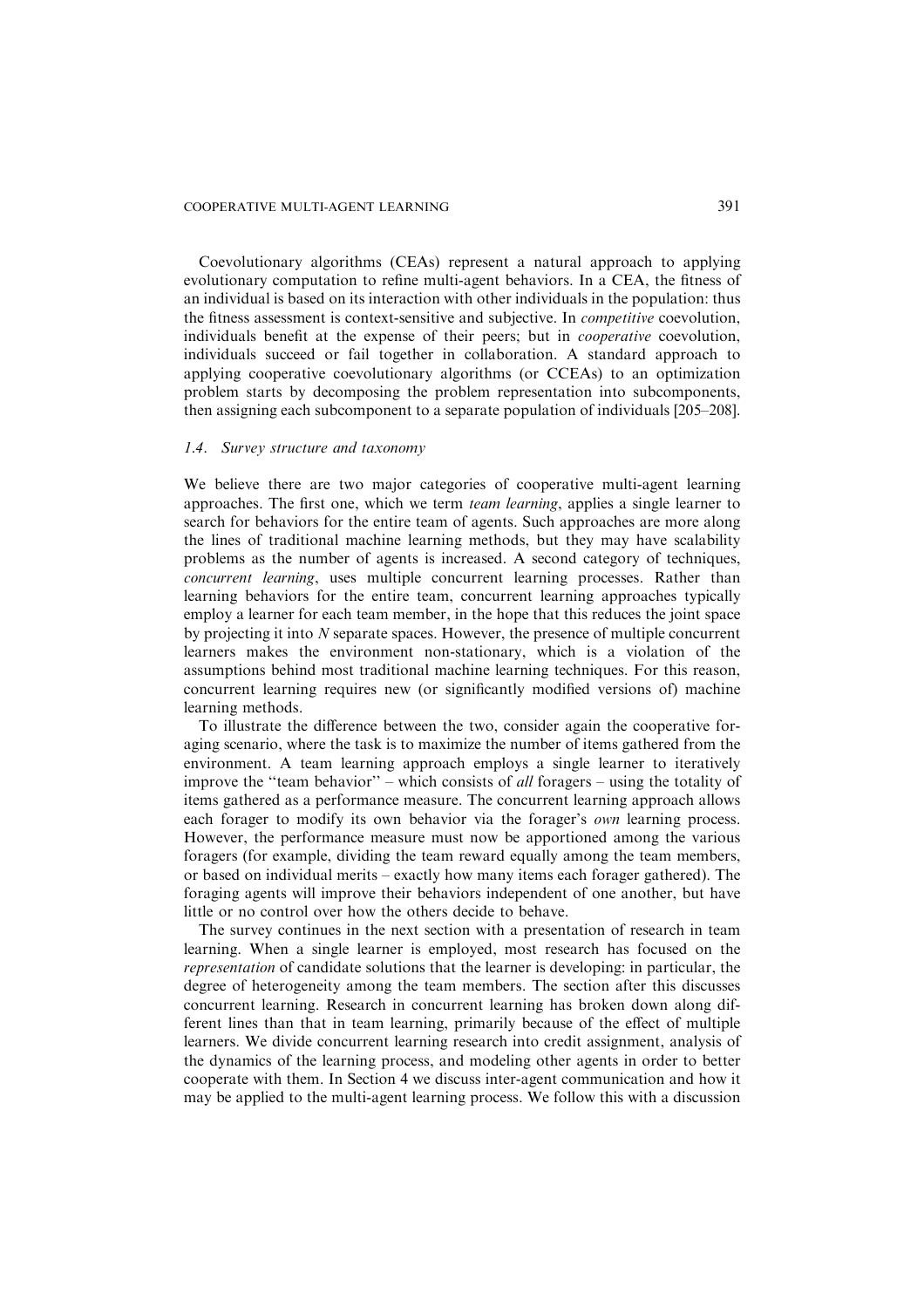in Section 5 of three areas in multi-agent learning (scalability, adaptive dynamics, and problem decomposition) which we feel present large open research questions that have so far been insufficiently addressed by the community. The remaining sections provide a list of multi-agent problem domains, a collection of available resources, and the paper's conclusion and suggestions for scaling up multi-agent learning problems.

## 2. Team learning

In team learning, there is a single learner involved: but this learner is discovering a set of behaviors for a team of agents, rather than a single agent. This lacks the gametheoretic aspect of multiple learners, but still poses challenges because as agents interact with one another, the joint behavior can be unexpected. This notion is often dubbed the emergent complexity of the MAS.

Team learning is an easy approach to multi-agent learning because its single learned can use standard single-agent machine learning techniques. This sidesteps the difficulties arising from the co-adaptation of several learners that we will later encounter in concurrent learning approaches. Another advantage of a single learner is that it is concerned with the performance of the entire team, and not with that of individual agents. For this reason, team learning approaches may (and usually do) ignore inter-agent credit assignment – discussed later – which is usually difficult to compute.

Team learning has some disadvantages as well. A major problem with team learning is the large state space for the learning process. For example, if agent A can be in any of 100 states and agent B can be in any of another 100 states, the team formed from the two agents can be in as many as 10,000 states. This explosion in the state space size can be overwhelming for learning methods that explore the space of state utilities (such as RL), but it may not so drastically affect techniques that explore the space of behaviors (such as evolutionary computation) [127, 220, 221, 237]. A second disadvantage is the centralization of the learning algorithm: all resources need to be available in the single place where all computation is performed. This can be burdensome in domains where data is inherently distributed.

Team learning may be divided into two categories: homogeneous and heterogeneous team learning. Homogeneous learners develop a single agent behavior which is used by every agent on the team. Heterogeneous team learners can develop a unique behavior for each agent. Heterogeneous learners must cope with a larger search space, but hold the promise of better solutions through agent specialization. There exist approaches in the middle-ground between these two categories: for example, dividing the team into squads, with squad-mates sharing the same behavior. We will refer to these as hybrid team learning methods.

Consider a possible application of a team learning approach to the cooperative foraging scenario described earlier. The single learning process is concerned with improving the foraging performance of the entire team of agents. As such, it needs to somehow encode how each agent will behave in any situation it may encounter. As there may be *many* agents, the encoding may occupy a lot of memory.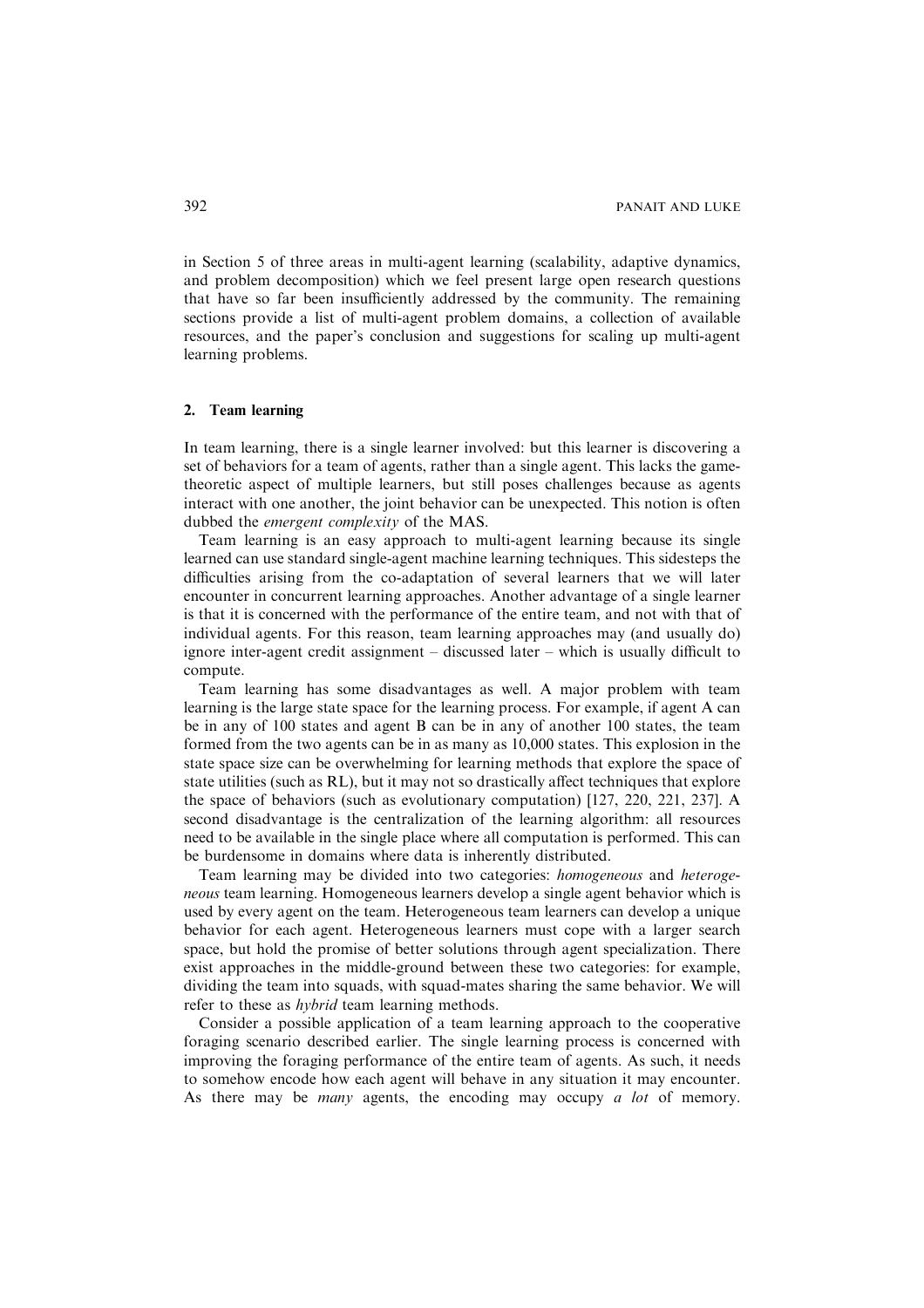Heterogeneous team learning approaches may thus demand a very small number of agents. Yet it may be helpful for some agents to act as scouts, while the other agents carry the items as fast as possible. Homogeneous learners cannot readily discover such specialization, though a hybrid method could.

Choosing among these approaches depends on whether specialists are needed in the team or not. Experiments conducted by Balch [8], Bongard [21] and Potter et al. [209] address exactly this issue (though some of them use concurrent learning approaches). Balch [8] suggests that domains where single agents can perform well (for example, foraging) are particularly suited for homogeneous learning, while domains that require task specialization (such as robotic soccer) are more suitable for heterogeneous approaches. His argument is bolstered by Bongard [21], who hypothesizes that heterogeneity may be better in inherently decomposable domains. Potter et al. [209] suggest that domain difficulty is not a determinant factor in selecting a heterogeneous approach. They experiment with increasingly difficult versions of a multi-agent herding domain obtained by adding predators, and argue that increasing the number of different skills required to solve the domain is a determinant factor.

#### 2.1. Homogeneous team learning

In homogeneous team learning, all agents are assigned identical behaviors, even though the agents may not be identical (for example, different agents may take a different amount of time to complete the same task). Because all agents have the same behavior, the search space for the learning process is drastically reduced. The appropriateness of homogeneous learning depends on the problem: some problems do not require agent specialization to achieve good performance. For other problem domains, particularly ones with very large numbers of agents (''swarms''), the search space is simply too large to use heterogeneous learning, even if heterogeneity would ultimately yield the best results. Many homogeneous team learning papers are concerned with communication issues; we discuss such literature in Section 4.

In a straightforward example of successful homogeneous team learning, Haynes et al. [103], Haynes and Sen [104], Haynes et al. [109–111] evolved behaviors for a predator–prey pursuit domain. When using fixed algorithms for the prey behavior, the authors report results competitive with the best human-coded greedy predator algorithms: but when competitively coevolving the prey and predator behaviors (see Section 3.2.3), the learner discovered a prey that evades all previously reported handcoded, greedy, and evolved predators.

Agents can act heterogeneously even in homogeneous team learning, if the homogeneous behavior specifies sub-behaviors that differ based an agent's initial condition (location etc.) or its relationship with other agents (''always follow agent 2''). For example, Quinn et al. [213] investigate the use of evolutionary computation techniques for a team formation problem. Three agents start from random positions but close enough to sense one another. They are required to move the team centroid a specific distance while avoiding collisions and remaining within sensor range. Quinn et al. investigate the roles of team members by removing the agents one at a time. They conclude that the rear agent is essential to sustain locomotion, but it is not essential to the other two agents' ability to maintain formation. The middle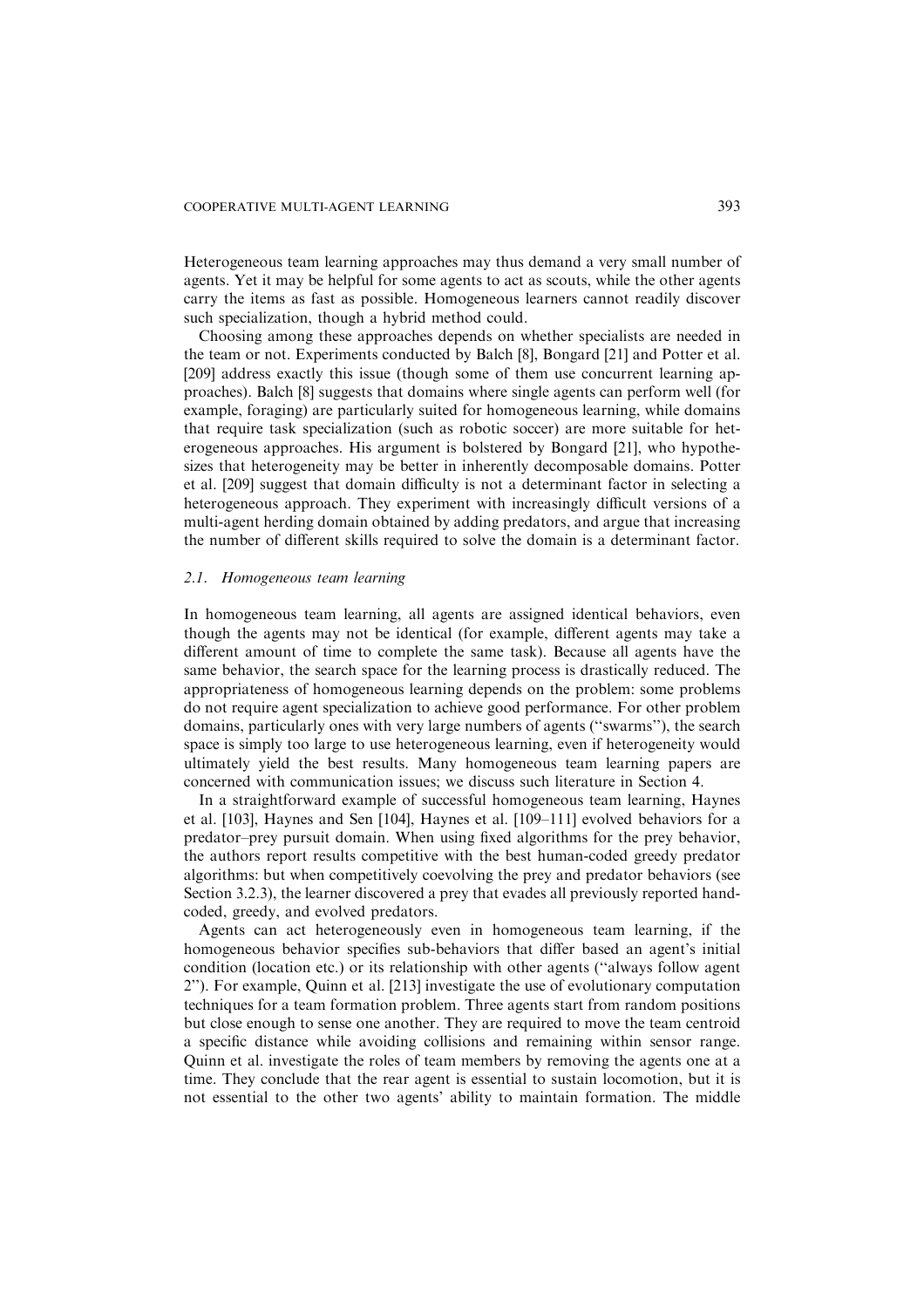agent is needed to keep the two others within sensor range, and the front agent is crucial to team formation. Therefore, even though the agents are homogeneous, they specialize (based on their relative positions) to perform better as a team.

Salustowicz et al. [220, 221] compare different machine learning methods applied to homogeneous learning (the EC-related PIPE and CO-PIPE algorithms vs. Q-learning with all agents using the same Q-table). They argue that Q-learning has serious problems, attributed by the authors to the algorithm's need to search for a value function. On the other hand, both PIPE and CO-PIPE search directly in the policy space and show good performance. A contradicting result is reported in [301], where a variation of Q-learning outperforms the methods earlier reported in [220, 221].

A cellular automation (CA) is an oft-overlooked paradigm for homogeneous team learning (only a few CA papers examine heterogeneous agents). A CA consists of a neighborhood (often a row or grid) of agents, each with its own internal state, plus a state-update agent behavior (the rule) applied to all the agents synchronously. This rule is usually based on the current states of an agent's neighbors. CAs have many of the hallmarks of a MAS: interactions and communications are local, and behaviors are performed independently. A good survey of existing work in learning cellular automata rules is presented in [167].

One common CA problem, the Majority (or Density) Classification task, asks for an update rule which – given initial configurations of agents, each agent with an internal state of 1 or 0 – correctly classifies as many of them as possible based on whether the initial configuration had more 1's than 0's or more 0's than 1's. This is done by repeatedly applying the update rule for some N iterations; if the agents have converged to all 1's, the rule is said to have classified the initial configuration as majority-1's (similarly for 0's). If it has not converged, the rule has not classified the initial configuration. The goal is to discover a rule which classifies most configurations correctly given specific standard settings (in terms of number of agents, size of neighborhood, etc). Due to the complexity of the emergent behavior, it is exceptionally difficult to create good performing solutions for this problem by hand. The best human-coded result, of 82.178% accuracy, was proposed by Das et al. [60]. Much better results have been produced with evolutionary computation methods: Andre et al. [2] report a rule with accuracy 82.326% using genetic programming. Several authors, including Juille and Pollack [134], Pagie and Mitchell [186], Werfel et al . [291], suggest that coevolution<sup>3</sup> might perform well in this problem domain; at present the best known result, with accuracy 86.3%, was obtained via coevolution [134].

#### 2.2. Heterogeneous team learning

In heterogeneous team learning, the team is composed of agents with different behaviors, with a single learner trying to improve the team as a whole. This approach allows for more diversity in the team at the cost of increasing the search space [89]. The bulk of research in heterogeneous team learning has concerned itself with the requirement for or the emergence of specialists.

Luke and Spector [153] investigate possible alternatives for evolving teams of agents. In their experiments, Luke and Spector compare homogeneity, heterogeneity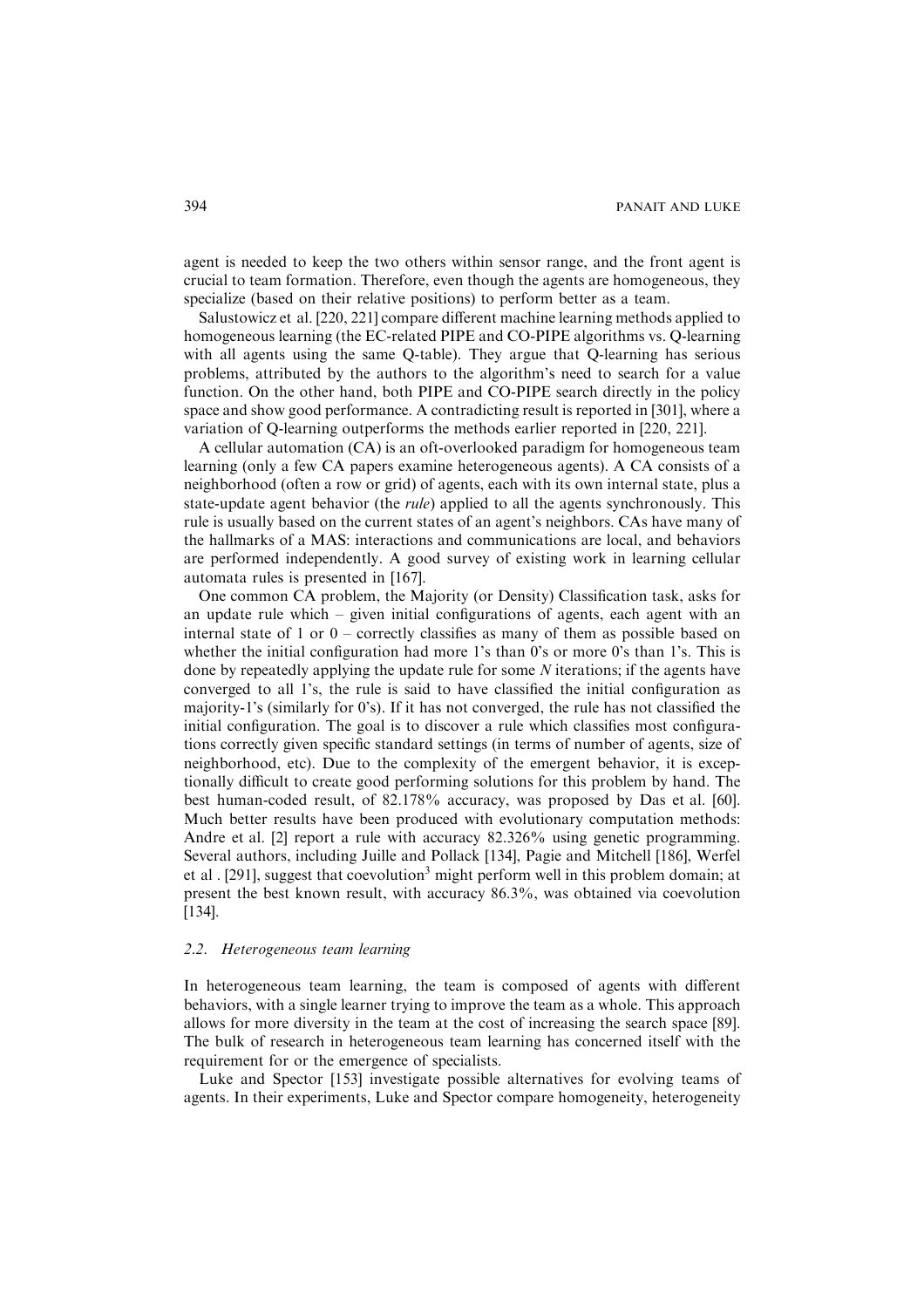with restricted breeding (agents could only breed with like agents from other teams), and heterogeneity with no breeding restrictions. The authors suggest that the restricted breeding works better than having no restrictions for heterogeneous teams, which may imply that the specialization allowed by the heterogeneous team representation conflicts with the inter-agent genotype mixture allowed by the free interbreeding. Similarly, Andre and Teller [3] apply genetic programming to develop a team of soccer playing agents for the RoboCup simulator. The individuals encode eleven different behaviors (one for each player). Andre and Teller mention that the crossover operator (between teams of agents) was most successful when performing restricted breeding.

Haynes and Sen [106, 108, 112] investigate the evolution of homogeneous and heterogeneous teams for the predator–prey pursuit domain. The authors present several crossover operators that may promote the appearance of specialists within the teams. The results indicate that team heterogeneity can significantly help despite apparent domain homogeneity. The authors suggest that this may be due to deadlocks generated by identical behaviors of homogeneous agents when positioned in the same location. Haynes and Sen report that the most successful crossover operator allows arbitrary crossover operations between behaviors for different agents, a result contradicting Andre and Teller [3] and Luke and Spector [153].

So-called ''one-population'' coevolution can be used with heterogeneous team learning in an unusual way: a single population is evolved using an ordinary evolutionary algorithm, but agents are tested by teaming them up with partners chosen at random from the same population, to form a heterogeneous team [41, 211]. Quinn shows a situation where this method outperforms a homogeneous team learning approach. Similarly, Miconi [165] evaluates an individual by forming a team from the population, then comparing how much worse the team performs when the individual is not in it. Miconi reports the appearance of squads and ''subspecies'' when using this method. It is not clear, however, where one-population cooperative coevolution should be categorized. It is clearly a single learner (one EC population), yet the team is formed from separately-learned teammates, and the method exhibits many of the game-theoretic oddities discussed in the Concurrent Learning Sections, particularly Section 3.2.3.

#### 2.3. Hybrid team learning

In hybrid team learning, the set of agents is split into several squads, with each agent belonging to only one squad. All agents in a squad have the same behavior. One extreme (a single squad), is equivalent to homogeneous team learning, while the other extreme (one agent per squad) is equivalent to heterogeneous team learning. Hybrid team learning thus permits the experimenter to achieve some of the advantages of each method.

Luke [151], Luke et al. [152] focus on evolving soccer teams for the RoboCup competition, and they mention that the limited amount of time available before the competition diminished the probability of obtaining good heterogeneous teams. Instead, they compare the fully homogeneous results with a hybrid combination that divides the team into six squads of one or two agents each, and then evolves six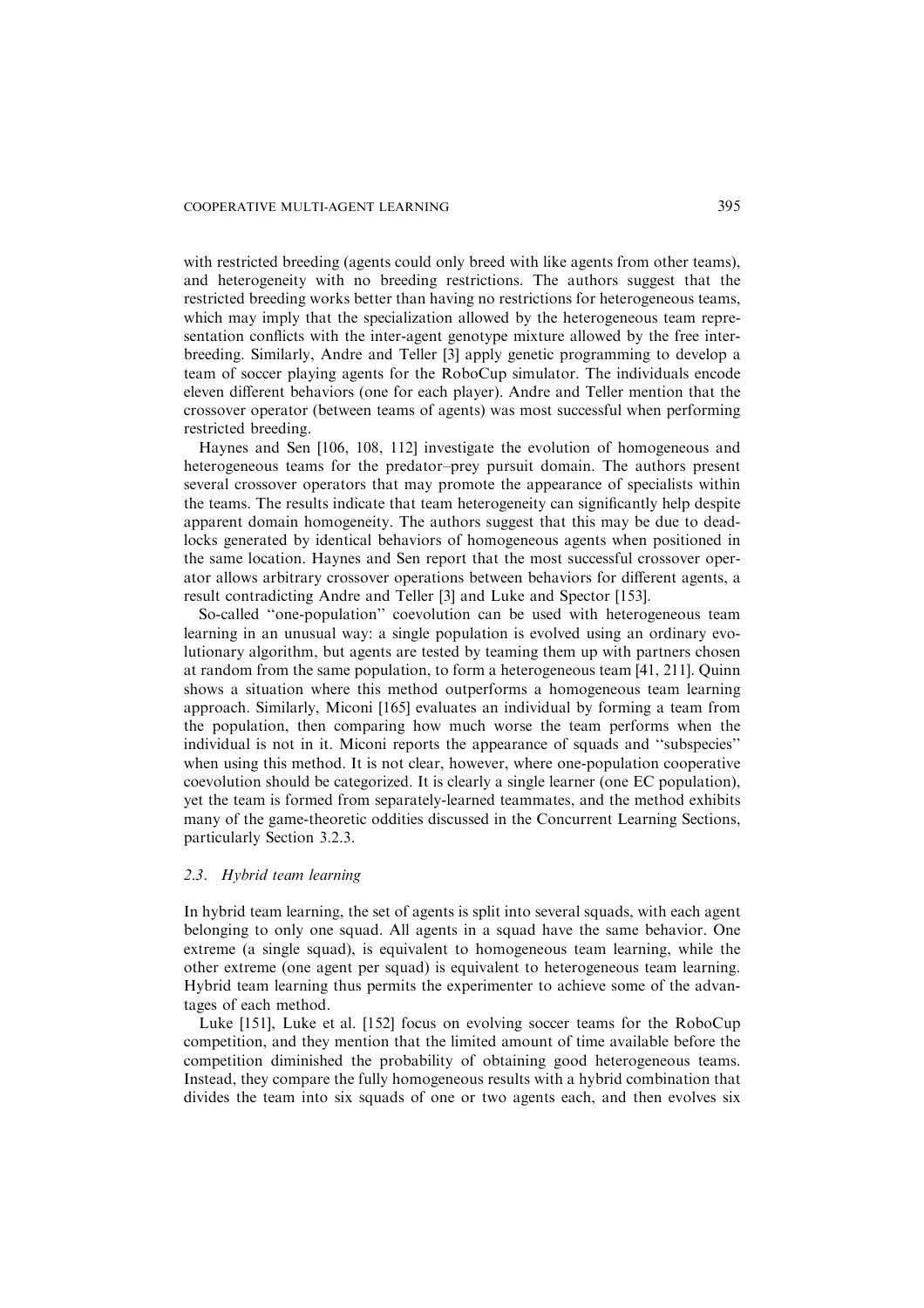behaviors, one per squad. The authors report that homogeneous teams performed better than the hybrid approach, but mention that the latter exhibited initial offensive-defensive squad specialization and suggest that hybrid teams might have outperformed the homogeneous ones given more time.

Hara and Nagao [101] present an innovative method for hybrid group learning. Faced with the specialization/search-space trade-off inherent in heterogeneity, the authors suggest an automated grouping technique called Automatically Defined Groups (ADG). They apply it successfully to a simple load transportation problem and to a modified tile-world domain. In ADG, the team of agents is composed of several groups of homogeneous agents (similar to [151, 152]); however, ADG automatically discovers the optimum number of groups and their compositions. A similar approach is reported in [21], where GP individuals contain partitioning instructions used for the creation of squads.

#### 3. Concurrent learning

The most common alternative to team learning in cooperative MAS is concurrent learning, where multiple learning processes attempt to improve parts of the team. Typically each agent has it own unique learning process to modify its behavior. There are other degrees of granularity of course: the team may be divided into ''squads'', each with its own learner, for example. However, we are not aware of any concurrent learning literature which assigns learners to anything but individual agents.

Concurrent learning and team learning each have their champions and detractors. Bull and Fogarty [40] and Iba [125, 126] present experiments where concurrent learning outperforms both homogeneous and heterogeneous team learning, while Miconi [166] reports that team learning is preferable in certain conditions. When then would each method be preferred over the other? Jansen and Wiegand [130] argue that concurrent learning may be preferable in those domains for which some decomposition is possible and helpful, and when it is useful to focus on each subproblem to some degree independently of the others. The reason for this is that concurrent learning projects the large joint team search space onto separate, smaller individual search spaces. If the problem can be decomposed such that individual agent behaviors are relatively disjoint, then this can result in a dramatic reduction in search space and in computational complexity. A second, related advantage is that breaking the learning process into smaller chunks permits more flexibility in the use of computational resources to learn each process because they may, at least partly, be learned independently of one another.

The central challenge for concurrent learning is that each learner is adapting its behaviors in the context of other co-adapting learners over which it has no control. In single-agent scenarios (where standard machine learning techniques may be applicable), a learner explores its environment, and while doing so, improves its behavior. Things change with multiple learners: as the agents learn, they modify their behaviors, which in turn can ruin other agents' learned behaviors by making obsolete the assumptions on which they are based [223, 282]. One simplistic approach to deal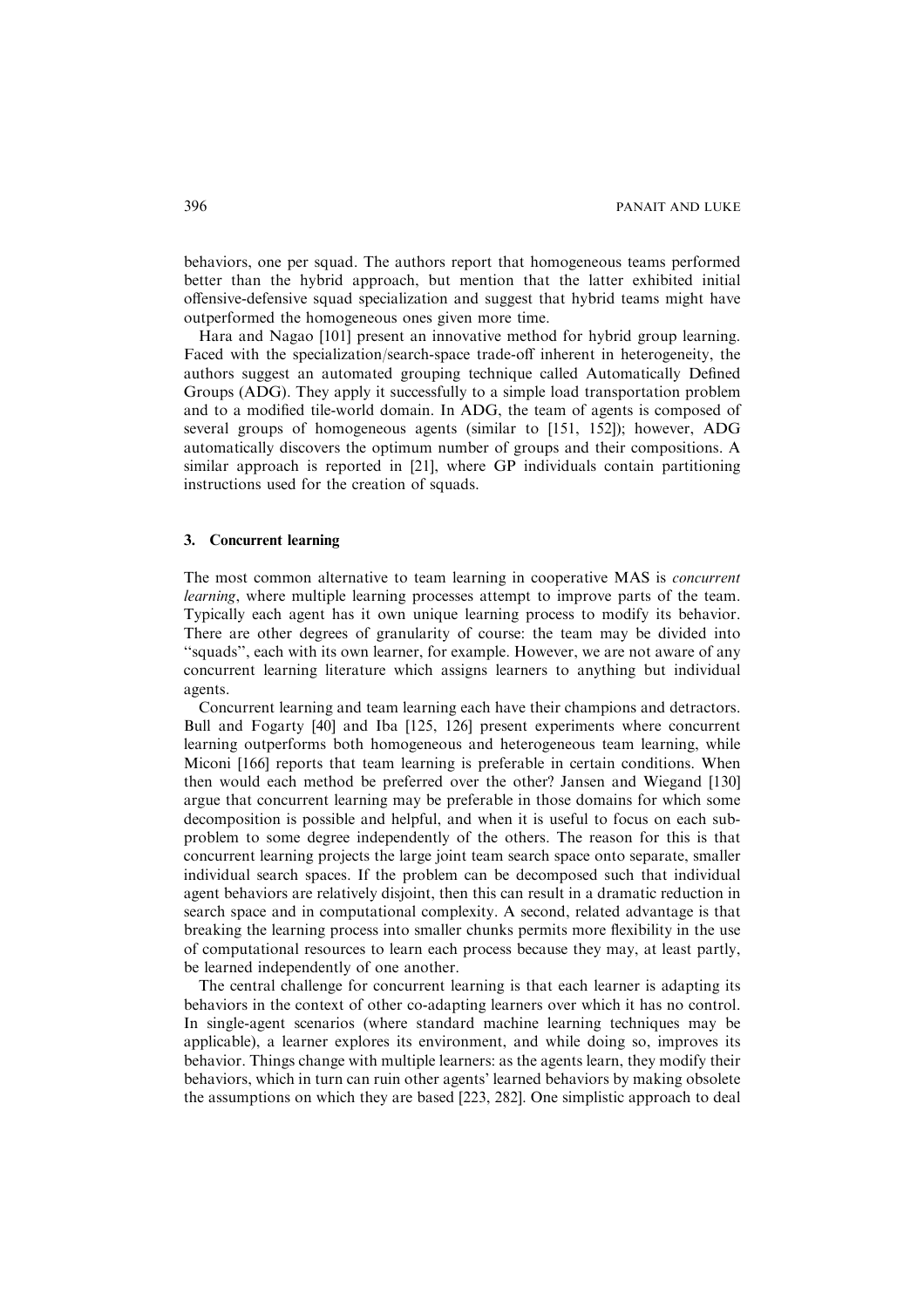with this co-adaptation is to treat the other learners as part of a dynamic environment to which the given learner must adapt. This idea was used in early multi-agent learning literature [228, 229, 312]. But things are more complicated in concurrent learning: the other agents are not merely changing, but are in fact co-adapting to the original learner's adaptation to them. Therefore, the agents' adaptation to the environment can change the environment itself in a way that makes that very adaptation invalid. This is a significant violation of the basic assumptions behind most traditional machine learning techniques.

Concurrent learning literature breaks down along different lines than team learning literature. Since each agent is free to learn separately, heterogeneity vs. homogeneity has been considered an emergent aspect rather than a design decision in concurrent learning (for example, Balch [7, 9] argues that the more local a reinforcement signal, the more homogeneous the final team). We argue that there are instead three main thrusts of research in the area of concurrent learning. First, there is the credit assignment problem, which deals with how to apportion the reward obtained at a team level to the individual learners. Second, there are challenges in the dynamics of learning. Such research aims to understand the impact of co-adaptation on the learning processes. Third, some work has been done on modeling other agents in order to improve the interactions (and collaboration) with them.

#### 3.1. Credit assignment

When dealing with multiple learners, one is faced with the task of divvying up among them the reward received through their joint actions. The simplest solution is to split the team reward equally among each of the learners, or in a larger sense, divide the reward such that whenever a learner's reward increases (or decreases), *all* learners' rewards increase (decrease). This credit assignment approach is usually termed global reward.

There are many situations where it might be desirable to assign credit in a different fashion, however. Clearly if certain learners' agents did the lion's share of the task, it might be helpful to specially reward those learners for their actions, or to punish others for laziness. Similarly, Wolpert and Tumer [304] argue that global reward does not scale well to increasingly difficult problems because the learners do not have sufficient feedback tailored to their own specific actions. In other situations credit assignment *must* be done differently because global reward cannot be efficiently computed, particularly in distributed computation environments. For example, in a robotics foraging domain, it may not be easy to globally gather the information about all items discovered and foraged.

If we're not to equally divide the team reward among the agents, what options are there, and how do they impact on learning? One extreme is to assess each agent's performance based solely on its individual behavior. This approach discourages laziness because it rewards agents only for those tasks they have actually accomplished. However, agents do not have any rational incentive to help other agents, and greedy behaviors may develop. We call this approach local reward.

Balch [7, 9] experiments with different credit assignment policies to explain when one works better than the others. He argues that local reward leads to faster learning rates, but not necessarily to better results than global reward. For one problem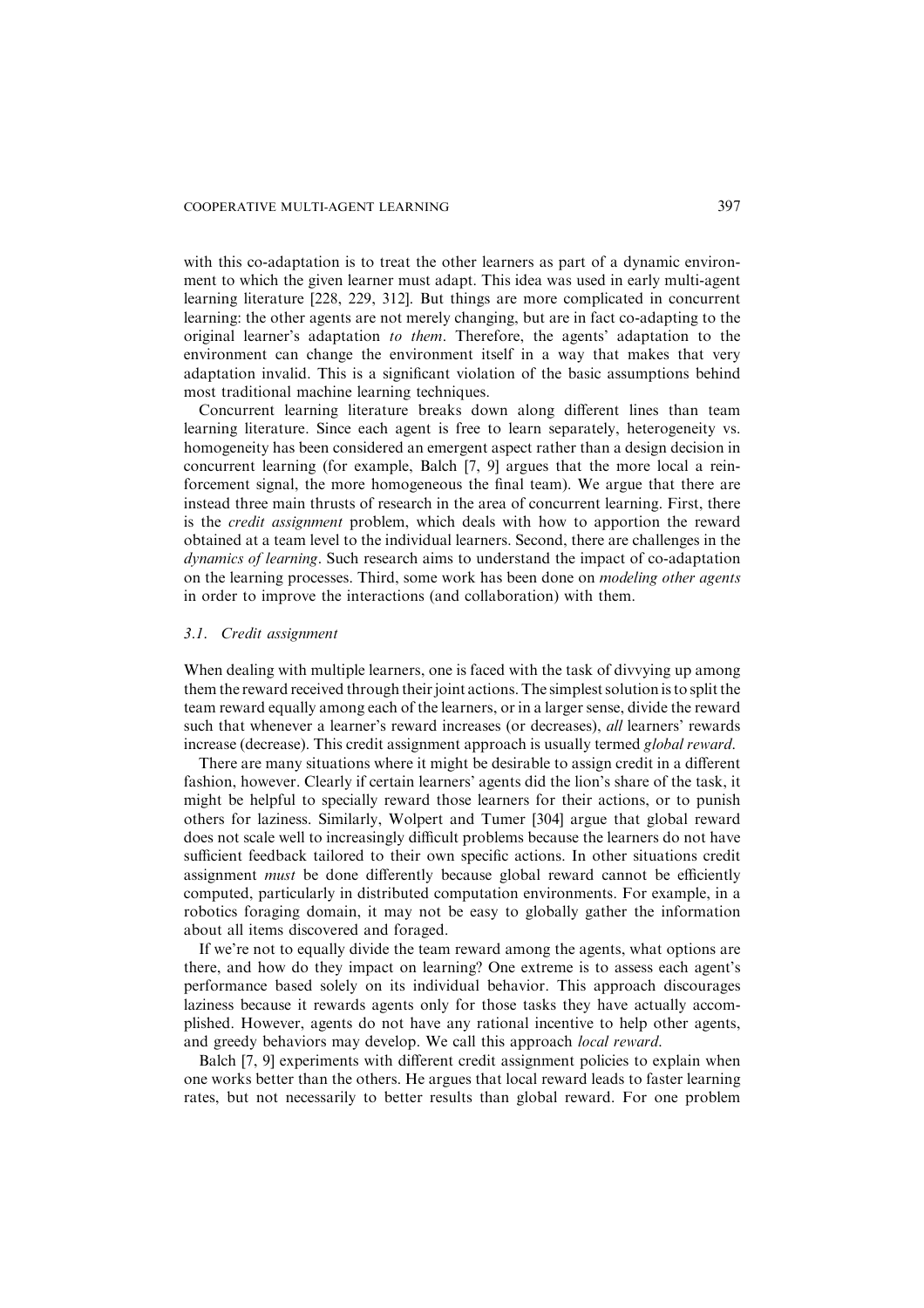(foraging), local reward produces better results, while in another (soccer) global reward is better. The author suggests that using local reward increases the homogeneity of the learned teams. This in turn suggests that the choice of credit assignment strategy should depend on the desired degree of specialization.

Mataric [159] argues that agents' separate learning processes can be improved by combining individual local reinforcement with types of social reinforcement. One such reward, observational reinforcement, is obtained by observing other agents and imitating their behaviors; this may improve the overall team behavior by reproducing rare behaviors. Agents additionally receive small vicarious reinforcements whenever other agents are directly rewarded; the purpose of this type of social reinforcement is to spread individual rewards to other agents, and thus balance between local and global rewards. Mataric shows that a weighted combination of these components, together with local reward, has better results in a foraging application.

Chang et al. [49] take a different approach to credit assignment: each agent assumes the observed reward signal is a sum of the agent's direct contribution and some random Markov process that estimates the contributions of teammates. The agent may therefore employ a Kalman filter to separate the two terms and compute the agent's true contribution to the global reward. The authors show that reward filtering provides a better feedback for learning in simple cooperative multi-agent domains. Rather than apportion rewards to an agent based on its contribution to the team, one might instead apportion reward based on how the team would have fared had the agent never existed. Tumer et al. [270], Wolpert and Tumer [304] call this the Wonderful Life Utility, and argue that it is better than both local and global reward, particularly when scaling to large numbers of agents.

Tangamchit et al. [266] take a different tack to credit assignment, arguing that averaging rewards over sequences of tasks is better than discounting rewards (making immediate rewards more important than future ones) in many multi-agent scenarios. The authors setup an experiment involving two robots learning to work together: one robot ideally handing off items to the other, which in turn carries them to a final destination. Discounting rewards results in the first robot receiving significantly less reward the the second one. The authors show that collaboration is achieved only when robots are rewarded based on a non-discounted global reward averaged over time.

The wide variety of credit assignment methods have a significant impact on our coverage of research in the dynamics of learning, which follows in the next section. Our initial focus will be on the study of concurrent learning processes in fully cooperative scenarios, where global reward is used. But as just mentioned, global reward may not always work best for concurrent learning agents: instead, various other schemes have been proposed. However these credit assignment schemes may run counter the researchers' intention for the agents to cooperate, resulting in dynamics resembling general-sum or even competitive games, which we also discuss in the next section.

To understand why credit assignment policies can complicate the dynamics of learning, suppose two foraging agents are rewarded solely based on the speed at which they are gathering items. A narrow bridge separates the source of items from the location where items are to be deposited. If both robots arrive at the bridge at the same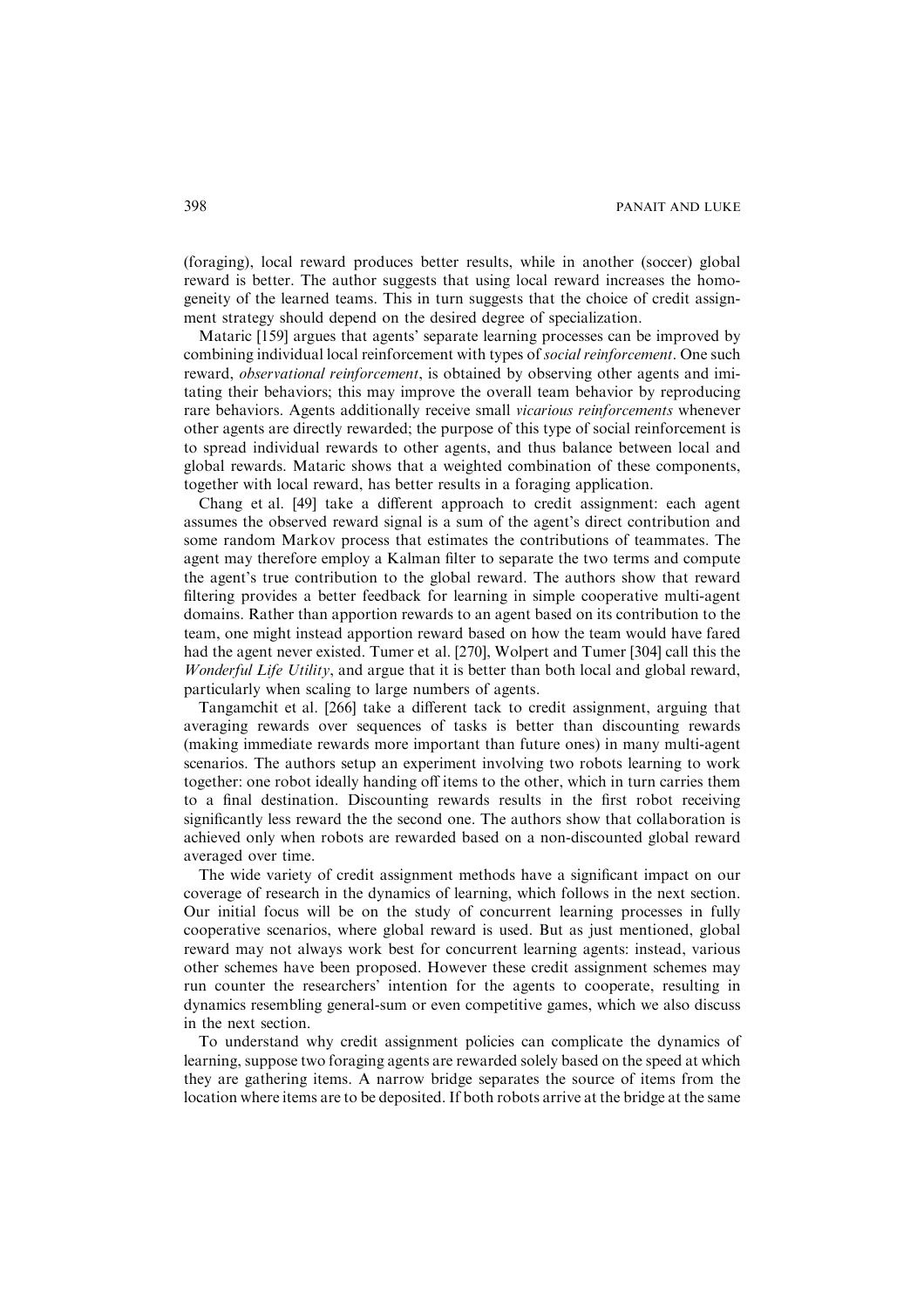time, what is the rational thing for them to do? If they have a local credit assignment procedure, neither is willing to let the other go first: that would cost time and would decrease an agent's own credit. This is reminiscent of social scientists' notion of being in the individual interest of none, but in the collective interest of all [146].

#### 3.2. The dynamics of learning

When applying single-agent learning to stationary environments, the agent experiments with different behaviors until hopefully discovering a globally optimal behavior. In dynamic environments, the agent may at best try to keep up with the changes in the environment and constantly track the shifting optimal behavior. Things are even more complicated in MAS, where the agents may adaptively change each others' learning environments.

The range of tools to model and analyze the dynamics of concurrent learners is unfortunately very limited. Many such tools are particularly suited to only certain learning methods, and only a few offer a common framework for multiple learning techniques. Evolutionary game theory is the main tool in this second category, and it was successfully used to study the properties of cooperative coevolution [78, 296], to visualize basins of attraction to Nash equilibria for cooperative coevolution [191], and to study trajectories of concurrent Q-learning processes [263, 271]. Another tool for modeling and predicting the dynamics of concurrent multi-agent learners was recently proposed in Vidal and Durfee [276, 277]. The system uses parameters such as rate of behavior change per agent, learning and retention rates, and the rate at which other agents are learning. Combining this information permits approximating the error in the agents' decision function during the learning process.

Many studies in concurrent learning have investigated the problem from a gametheoretic perspective (for example, [82]). An important concept in such investigations is that of a Nash equilibrium, which is a joint strategy (one strategy for each agent) such that no single agent has any rational incentive (in terms of better reward) to change its strategy away from the equilibrium. As the learners do not usually have control over each others' behaviors, creating alliances to escape this equilibrium is not trivial. For this reason, many concurrent learning methods will converge to Nash equilibria, even if such equilibria correspond to suboptimal team behaviors.

In a fully-cooperative scenario with only global reward (Section 3.2.1), the rewards received by agents are correlated, and so increasing one's reward implies increasing everybody else's reward. In such cases, it is relatively straightforward to check that the concurrent learning approach has converged to the globally optimal Nash equilibrium. Section 3.2.2 covers learning in more general settings where the relationship among rewards received by learners is less clear. Such research is particularly apropos to learning in combination with non-global credit assignment schemes. The extreme of such environments includes competing scenarios, where rewards for learners are inversely correlated – this is the focus of Section 3.2.3.

3.2.1. Fully cooperative scenarios. A "fully cooperative" scenario employs a global reward scheme to divvy reinforcement equally among all agents. In such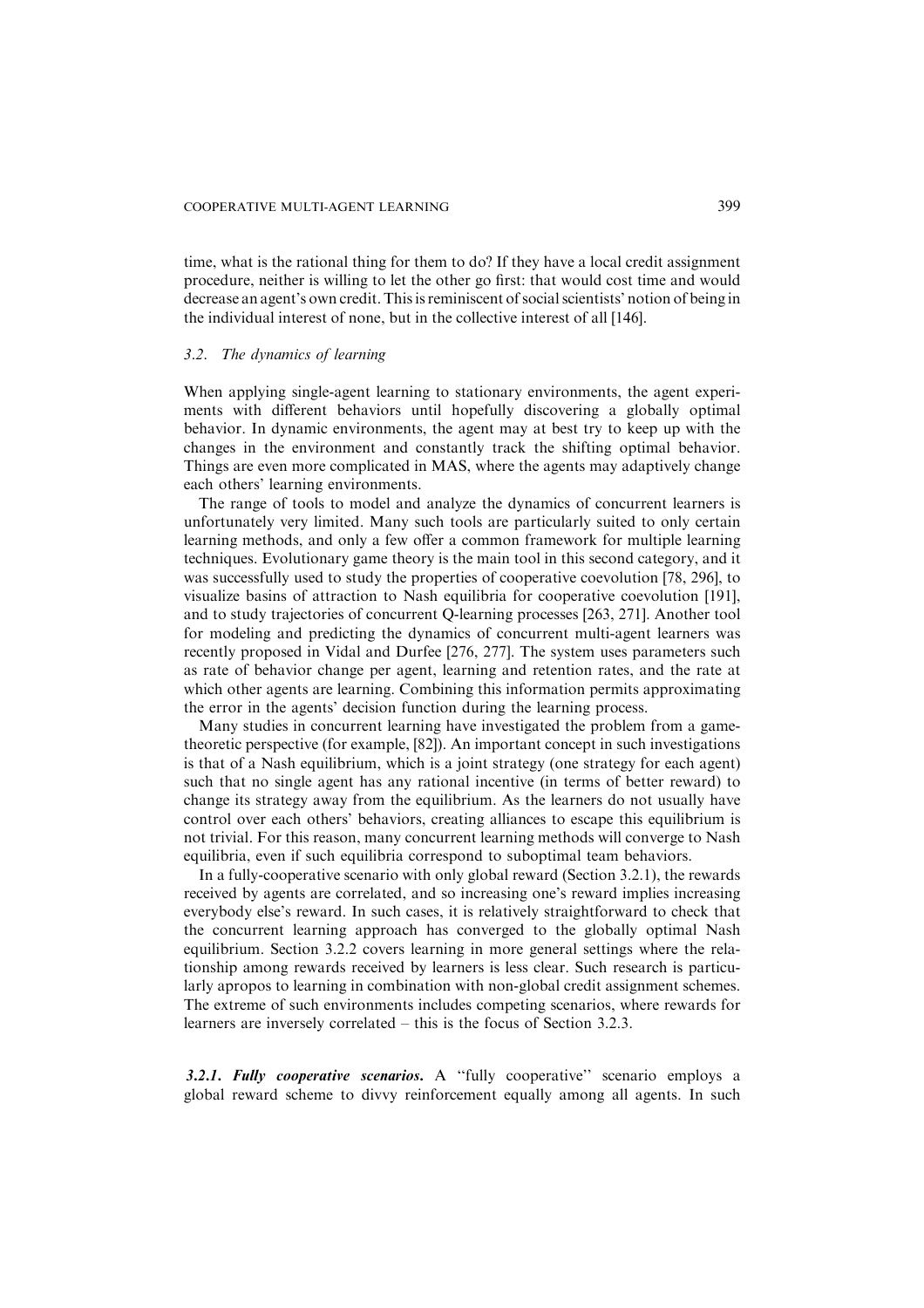environments, proof of convergence to global Nash equilibria is relatively straightforward, and there has been a significant amount of research in the area. The research focuses on repeated and stochastic games, described below.

A repeated game consists of a series of interactions among two or more agents. After each interaction, each agent may receive some reward (or punishment). Reinforcements for interactions are independent of any previous interactions. Claus and Boutilier [51] propose two benchmark games (climb and penalty) and show that convergence to global optimum is not always achieved in these games even if each agent can immediately perceive the actions of all other agents in the environment. This result is disturbing, given the fact that usually agents do not have such complete information about the team and the environment.

Lauer and Riedmiller [142] suggest updating an agent's policy (Q-values) by estimating the likely best cooperation possible for the agent's action, and prove that this will converge to the optimum in deterministic repeated games. Kapetanakis and Kudenko [136, 137] point out possible flaws in Lauer's approach when dealing with stochastic environments, and present a modified exploration strategy that improves cooperation under these new conditions. Brafman and Tennenholtz [31] introduce a stochastic sampling technique that is guaranteed to converge to optimal Nash equilibria. The algorithm is polynomial in the number of actions of the agents, but it assumes a priori coordination of the agents' learning processes: the agents agree to a joint exploration phase of some length, then agree to a joint exploitation phase (where each agent settles on the behavior that yielded maximum reward).

Stochastic games are an extension of repeated games where at any point in time the game is in some state. The game transitions to a new state based on a stochastic function of the old state and the interactions among the agents in the old state. Reinforcements are based both on the interactions of the agents and on the current state value. With a single state, a stochastic game reduces to a repeated game; with a single agent, a stochastic game reduces to a Markov decision process. Most learning approaches in stochastic games target general-sum stochastic games; they will be presented in the next section. In contrast, Wang and Sandholm [279] present the Optimal Adaptive Learning algorithm, which is guaranteed to converge to optimal Nash equilibria if there are a finite number of actions and states. The algorithm creates ''virtual games'' for each state in order to eliminate suboptimal Nash equilibria. This is to our knowledge the only algorithm guaranteed to find the global optimum in fully cooperative stochastic games. Unfortunately, the optimality guarantees comes at a cost in scalability: the number of virtual games that need to be solved is exponential in the number of agents.

Partially observable Markov decision processes (POMDPs) extend stochastic games by adding constraints on the agents' ability to observe the state of the environment. The task of finding the optimal policies in POMDPs is PSPACE-complete [193], it becomes NEXP-complete for decentralized POMDPs [18]. Peshkin et al. [200] investigate a distributed RL approach to partially observable fully cooperative stochastic games, and show that their algorithm converges to local optima that may not necessarily be Nash equilibria. Another approach involves agents adapting one at a time while keeping fixed the policies of all other agents; in combination with dynamic programming, this can lead to exponential speedups [180].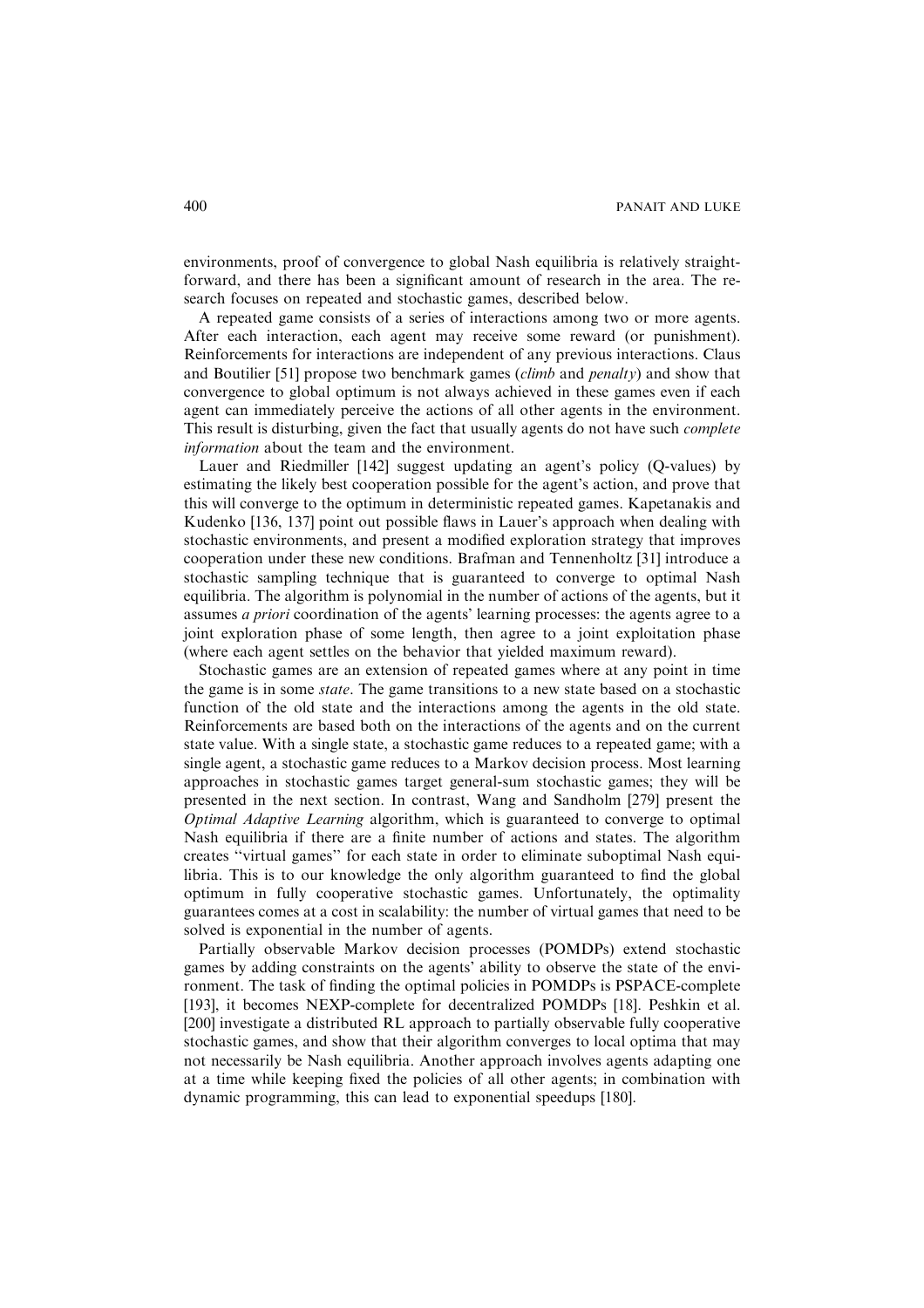# COOPERATIVE MULTI-AGENT LEARNING 401

CCEAs algorithms may be used to learn solutions to repeated and stochastic games. CCEAs were originally proposed as ways to (possibly automatically) decompose problems and to concurrently search for solutions to such subproblems [205, 206]. Some work has also been done in tuning parameters of the system in order to increase the performance of the algorithm [38, 39, 297]. Recent work has analyzed the conditions under which coevolutionary systems gravitate towards Nash equilibria rather than providing globally optimal solutions for the team as a whole [296, 298, 299]. Panait et al. [190–192] point out that such standard coevolutionary approaches, when applied to cooperative problem domains, are sometimes driven by balance considerations rather than performance. That is, agents tend to co-adapt to one another (including very poor collaborators) rather than trying to optimize their performance with the rational ideal collaborating agents. Panait et al. show that evaluating an agent in the context of agents chosen as estimates of its best possible collaborators yields significantly improved results over the standard coevolutionary approach.

But choosing such estimates is non-trivial. One way to attack the problem is to test individuals in the context of well-known ''good partners'' from previous experience. In [90, 210], a CEA is augmented with a "hall of fame" repository consisting of the  $N$ best teams discovered so far. Individuals are evaluated by pairing them up with teammates chosen from this hall of fame; this approach generally outperforms ordinary cooperative coevolution methods. A related approach is reported in [19], where learners periodically provide representative behaviors for the other learners to use for training.

3.2.2. General sum games. Due to unequal-share credit assignment, increasing the reward of an agent may not necessarily result in increasing the reward of all its teammates. Indeed, such credit assignment can inadvertently create highly non-cooperative scenarios. For such reasons, general sum games are applicable to the cooperative learning paradigm, even though in some situations such games may not be in any way cooperative. Following the early work of Littman [147], there has been significant recent research in concurrent (and not necessarily cooperative) learning for general-sum stochastic games. Some work has applied Q-learning to extensive-form games [268] where players alternate in performing actions; but most work in the area has instead been in normal-form games where players act simultaneously.

Bowling and Veloso [26] examine a number of game theory and RL approaches to stochastic games, and describe the differences in the assumptions they make. Hu and Wellman [119] (revised and extended by Bowling [24], Hu and Wellman [121]) introduce a distributed RL algorithm where agents do not learn just a single table of Q-values, but also tables for all other agents. This extra information is used later to approximate the actions of the other agents. Nagayuki et al. [178] present an alternative approach where agents approximate the policies, rather than the tables of Q-values, of the other agents. Suematsu and Hayashi [258] point out that the algorithm of Hu and Wellman does not adapt to the other agent's policy, but only tries to converge to Nash equilibria. In the case when the other agent has a fixed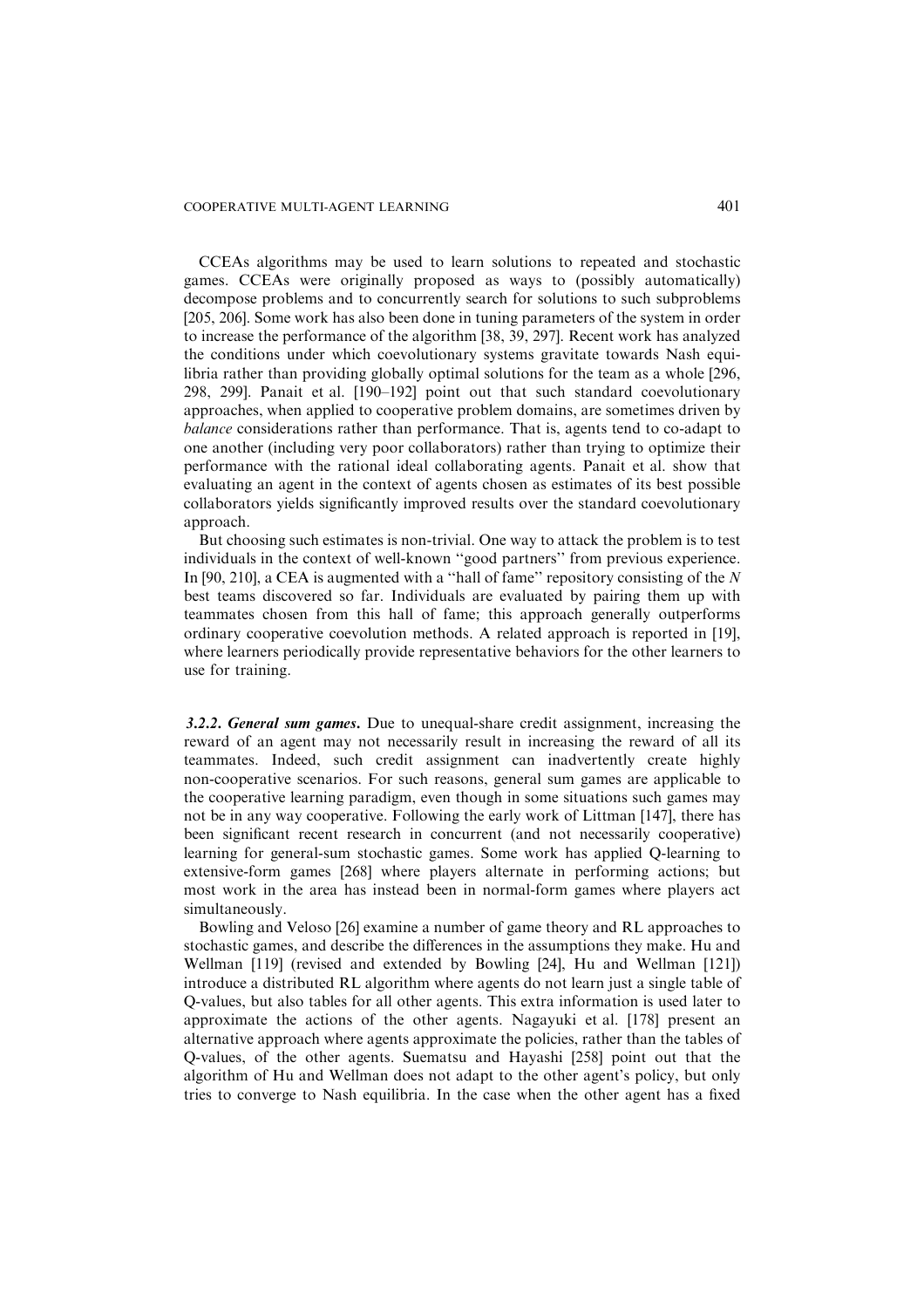policy, reaching a Nash equilibrium may be impossible. They then introduce the EXORL algorithm which learns optimal response policies to both adaptive and fixed policies of the other agent. Littman [148] introduces the Friend-or-Foe Q-learning algorithm to find either a coordination equilibrium (with cooperative agents) or an adversarial one (with competitive agents). Greenwald and Hall [95] introduce Correlated-Q – a learning algorithm based on the ''correlated equilibrium'' solution concept (which assumes additional coordination among agents via a mechanism to specify what action each agent should play).

Bowling and Veloso [27] describe two desirable properties for learning agents, namely rationality (the agent should converge optimally when the other agents have converged to stationary strategies) and convergence (under specified conditions, all agents should converge to stationary strategies). They then present a learning algorithm that exhibits these two properties. Bowling and Veloso [28] investigate the existence of equilibria points for agents with limitations which may prevent them from reaching optimality. Bowling and Veloso [29] also introduce the WoLF algorithm (Win or Learn Fast), which varies the learning rate from small and cautious values when winning, to large and aggressive values when losing to the other agents.

In [182], two agents with two actions each participate in a repeated game with two Nash equilibria. In one Nash equilibrium, one agent receives more reward than the other agent, while in the other Nash equilibrium the situation is reversed. The authors propose a ''homo-equalis'' reinforcement approach, where communication is used to alternate between the two unfair optimal points in order to fairly share the rewards received by the two agents. Peeters et al. [199] describe an extension of the algorithm for games with multiple states.

3.2.3. Related pathologies from competitive learning. Though this survey focuses on cooperative multi-agent learning, many pathologies in competitive learning environments arise from similar dynamics, and so are worthwhile mentioning as hints into difficulties that may plague learning in cooperative scenarios as well. Competitive learning pits two or more agents against one another, hopefully establishing a beneficial ''arms race'' among them. For example, if two agents learn to play one another at chess, it may be desirable for both to learn at about the same pace, creating a gradual ramping up of difficulty. This has often been used in the context of a single learner playing a multi-agent game against itself [4]. The most famous examples of this are learned Backgammon [202, 203, 267] and Checkers [80, 222]. Other games have included Tic-Tac-Toe [4], Mancala [61], Othello [241], Go [149], Chess [138, 269], Poker [139], Blackjack [261], Nim and 3D Tic-TacToe [219], and Tag [215]. Some domains contain a mixture of competition and cooperation. For example, Luke [151] evolves a team of players for a soccer domain: the players need to cooperate as a team, but also compete against an opposing team.

Competitive learning can of course also be done with multiple learners, each coadapting to the others. But the intended outcome is usually different. Instead of learning to compete against like foes, multi-learner scenarios usually try to discover a solution which is robust over a wide range of problem test cases. Thus one target learner discovers the solutions, while a competing learner co-adaptively adjusts the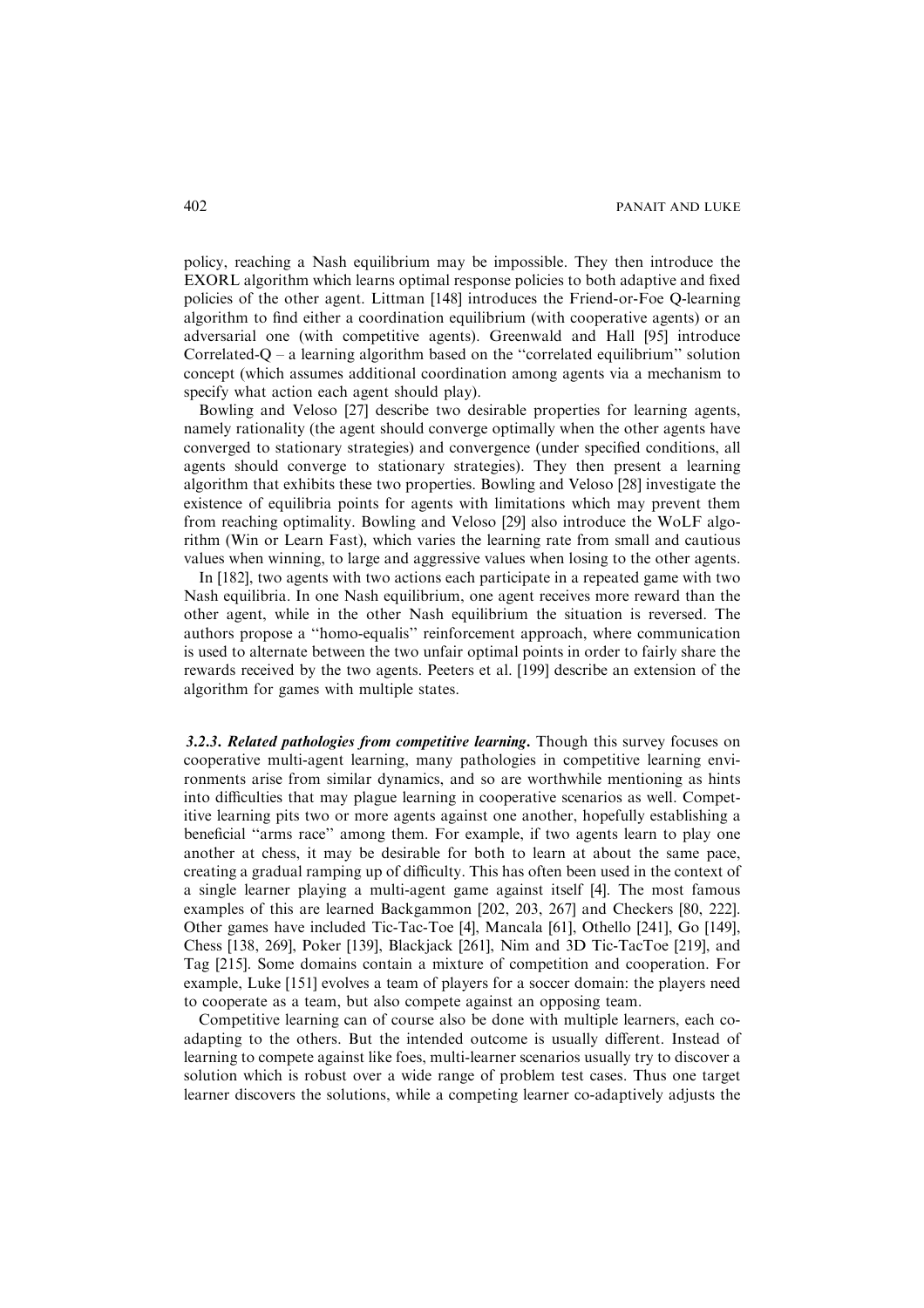set of test cases. This is sometimes known as ''host-parasite'' coevolution. Examples include sorting networks [113] and predator–prey scenarios [52, 102].

However, if unchecked, one learner can come to dominate the other learner. In this situation, no one receives sufficient feedback to improve – no matter what the dominant learner does, it always wins, and no matter what the subjugated learner(s) do, they always lose. This is usually termed loss of gradient [203, 280], and it is closely related to ''laziness'' and similar pathologies in cooperation. For example, Wiegand and Sarma [300] investigate the behavior of cooperative coevolution in a domain that provides different learning opportunities to different agents (one agent may learn faster than the other). The authors' spatially embedded CCEAs (which place constraints on the learners' interactions) may better cope with the loss of gradient created by these asymmetries.

It is also difficult to monitor progress in competitive coevolution. Consider again our chess players: they initially draw most of the games, while later on, the first agent defeats the other one. What does that tell us? We're tempted to say the first agent learned to play better. However, it may be that the first player has not changed at all, but rather that the second managed to decrease its playing ability. The first agent might in fact have gotten worse at chess, yet the second agent decreased in performance even more. This phenomenon is known as the  $Red-Queen^4$  effect [52]. A related question concerns cooperative multi-agent learning when a local reward credit assignment is used: while each learner improves with respect to its own individual reward, are there any guarantees that the entire team of agents is improving as well?

Last, competition can result in *cyclic behaviors*, where agents circle about one another due to non-transitive relationships between agent interactions. For example, in the rock-scissors-paper game, Agent A picks Rock and Agent B picks Paper. Agent A then adapts to Scissors, causing Agent B to adapt to Rock. Then Agent A adapts to Paper, Agent B adapts to Scissors, and Agent A adapts again to Rock. If a multi-agent environment is fraught with such non-transitive cycles, competing agents may be caught in them, rather than building the desired arms race [52, 77, 219, 280]. Luke and Wiegand [155] cite (harsh) conditions under which single-learner coevolution can be rid of these difficulties. Popovici and DeJong [204] argue that criteria used to analyze single-agent domains may be insufficient for classifying, at a highlevel, the dynamics such environments will incur.

#### 3.3. Teammate modeling

A final area of research in concurrent learning is teammate modeling: learning about other agents in the environment so as to make good guesses of their expected behavior, and to act accordingly (to cooperate with them more effectively, for example). Such an approach is used by Boutilier [22] and Chalkiadakis and Boutilier [47], who employ a Bayesian learning method for updating models of other agents. Based on these models, agents may estimate the current behavior of other agents and try to better cooperate with them. Suryadi and Gmytrasiewicz [259] present a similar agent modeling approach consisting of learning the beliefs, capabilities and preferences of teammates. As the correct model cannot usually be computed, the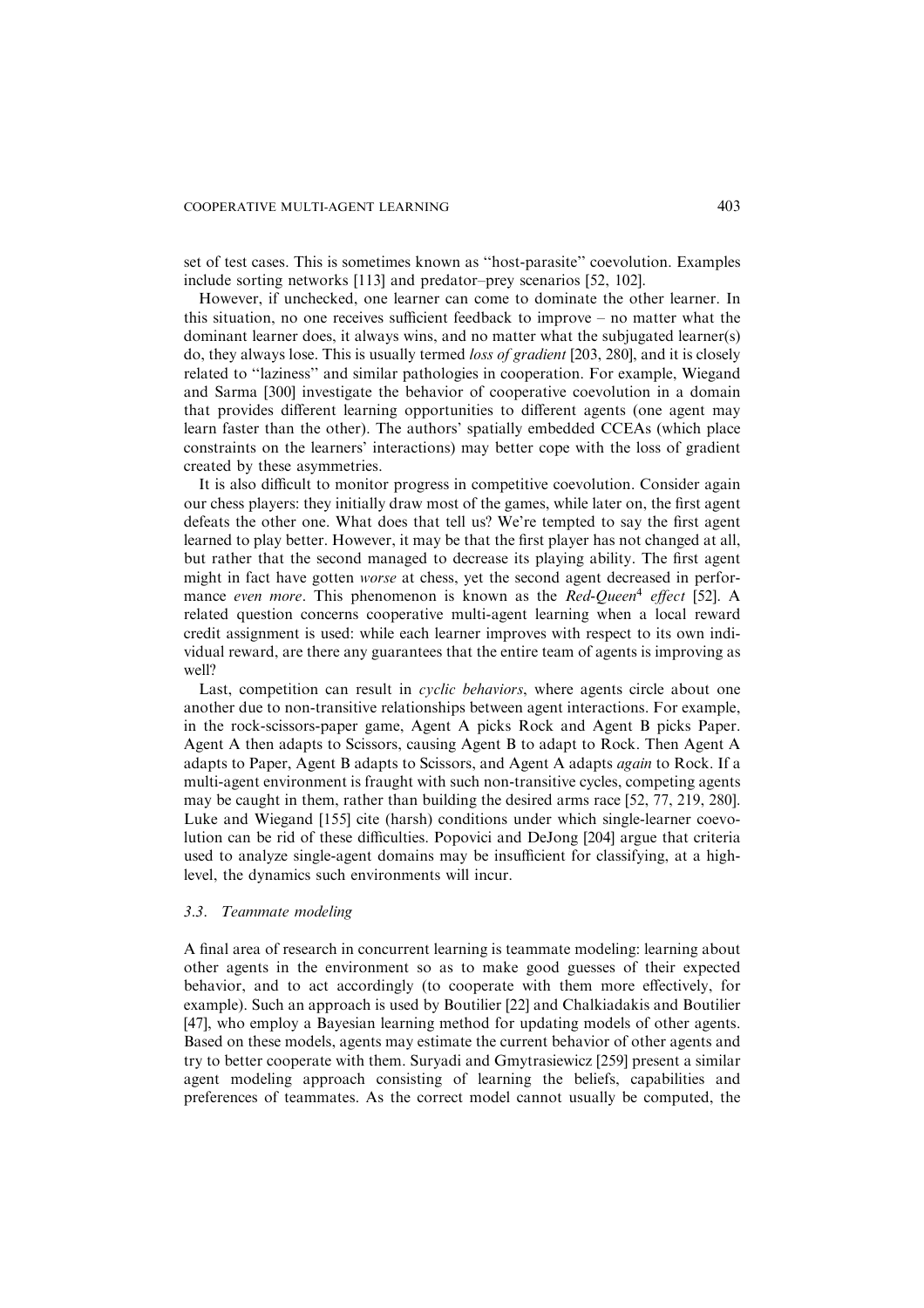system stores a set of such models together with their probability of being correct, given the observed behaviors of the other agents.

As other agents are likely modeling *you*, modeling *them* in turn brings up the spectre of infinite recursion: ''Agent A is doing X because it thinks that agent B thinks that agent A thinks that agent B thinks that ...'' This must be rationally sorted out in finite time. Vidal and Durfee [275] categorize agents based on the complexity they assume for their teammates. A 0-level agent believes that none of its teammates is performing any learning activity and it does not consider their changing behaviors as ''adaptive'' in its model. A 1-level agent models its teammates as 0-level agents. In general, an N-level agent models its teammates as  $(N-1)$ -level agents.

Mundhe and Sen [176] investigate the use of 0-level, 1-level and 2-level modeling agents. The authors report a very good performance for the 0-level learners, suggesting that for some domains teammate modeling may not be necessary. Similar results showing good coordination without modeling other agents are reported in [238, 239], where two robots learn to cooperatively push a box without either being aware of the other's presence. Banerjee et al. [10], Mukherjee and Sen [173] present experiments in which 1-level agents model each others' action probability distributions; this produces a form of mutual trust. Tambe [264] briefly discusses the benefits of modeling other agents and recursively tracking their decisions (either for individual agents, or for groups of agents). Benefits from modeling agents in other purely competitive settings are also reported in [45, 272].

When dealing with larger numbers of teammates, a simpler modeling approach is to presume that the entire team consists of agents identical to the modeling agent. Haynes et al. [103], Haynes and Sen [105, 107] use this approach complemented with a case-based learning mechanism for dealing with exceptions from this assumed behavior.

Hu and Wellman [118], Wellman and Hu [290] suggest that when learning models of other agents in a multi-agent learning scenario, the resulting behaviors are highly sensitive to the agents' initial beliefs. Depending on these initial beliefs, the final performance may be better or even worse than when no teammate modeling is performed – agent modeling may prevent agents from converging to optimal behaviors. A similar conclusion is reported by Hu and Wellman [120]: the authors suggest that the best policy for creating learning agents is to *minimize* the assumptions about the other agents' policies. An alternative is to automatically discover if the other agents in the environment are cooperating with you, competing with you, or are in some other relationship to you. Sekaran and Sen[233], Sen and Sekaran [236] investigate the application of reciprocity concepts to multi-agent domains where not enough information on the intentions of other agents is known *a priori*. They apply a stochastic decision-making algorithm that encourages reciprocity among agents while avoiding being taken advantage of by unfriendly agents. The authors show that those agents that prefer not to cooperate end up with worse performance. Nowak and Sigmund [181] mention two types of reciprocity: direct (agent A helps another agent B and so expects B to help him in the future) and indirect (an agent helps another in return for future help from other agents). Such reciprocity improves an agent's ''reputation''. They argue that a necessary condition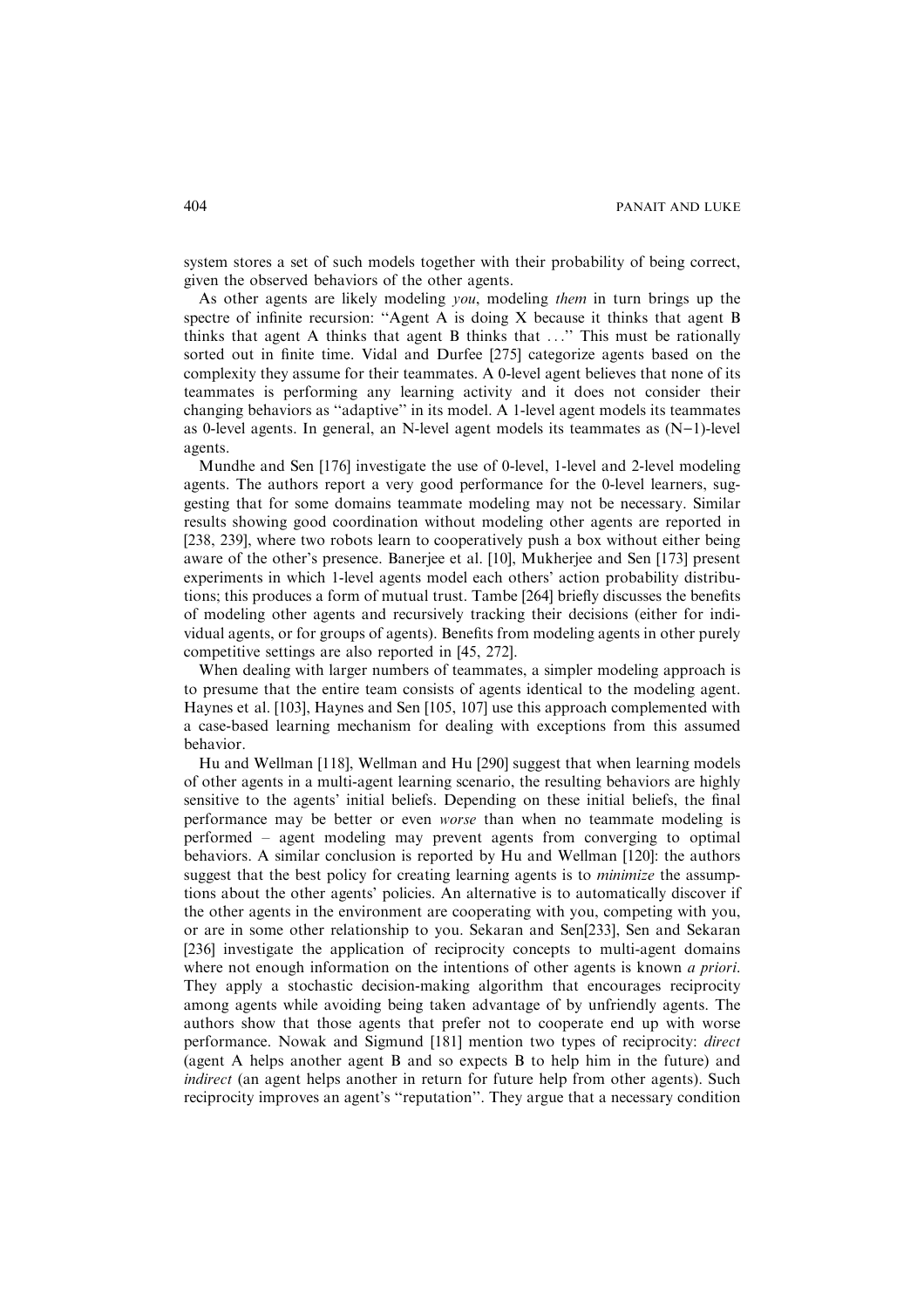for cooperation is that the ''degree of acquaintanceship'' (the probability that an agent knows another agent's reputation) should exceed the ratio of cost of altruistic help relative to the benefit to the recipient. Similar analysis can be done without the need to model reputation per se: Ito [129] pitted game-players against one another, where each agent had access to a history of his opponent's previous actions against other players.

We conclude this section with work in agent modeling under communication. Ohko et al. [184] use a communication protocol for agents to subcontract subtasks to other agents. In their approach, each agent tries to decompose tasks into simpler subtasks and broadcasts announcements about the subtasks to all other agents in order to find ''contractors'' who can solve them more easily. When agents are capable of learning about other agents' task-solving abilities, communication is reduced from broadcasting to everyone to communicating exact messages to only those agents that have high probabilities to win the bids for those tasks. A related approach is presented in [36, 37]: here, Bayesian learning is used to incrementally update models of other agents to reduce communication load by anticipating their future actions based on their previous ones. Case-based learning has also been used to develop successful joint plans based on one's historical expectations of other agents' actions [83].

## 4. Learning and communication

For some problems communication is a necessity; for others, communication may nonetheless increase agent performance. We define communication as altering the state of the environment such that other agents can perceive the modification and decode information from it. Among other reasons, agents communicate in order to coordinate more effectively, to distribute more accurate models of the environment, and to learn subtask solutions from one another.

But are communicating agents really multi-agent? Stone and Veloso [255] argue that unrestricted communication reduces a MAS to something isomorphic to a single-agent system. They do this by noting that without restrictions, the agents can send complete external state information to a ''central agent'', and to execute its commands in lock-step, in essence acting as effectors for the central agent. A central agent is not even necessary: as long as agents can receive all the information they need to known about the current states of all the other agents, they can make independent decisions knowing exactly what the other agents will do, in essence enabling a ''central controller'' on-board each individual agent, picking the proper sub-action for the full joint action. Thus we feel that a true multi-agent problem necessitates restrictions on communication. At any rate, while full, unrestricted communication can orthogonalize the learning problem into a basic single-agent problem, such an approach requires very fast communication of large amounts of information. Real-time applications instead place considerable restrictions on communication, in terms of both throughput and latency. Unfortunately, learning is a challenging issue in itself, and difficulties associated with it often resulted in a simplified approach to communication, usually neglecting costs of communication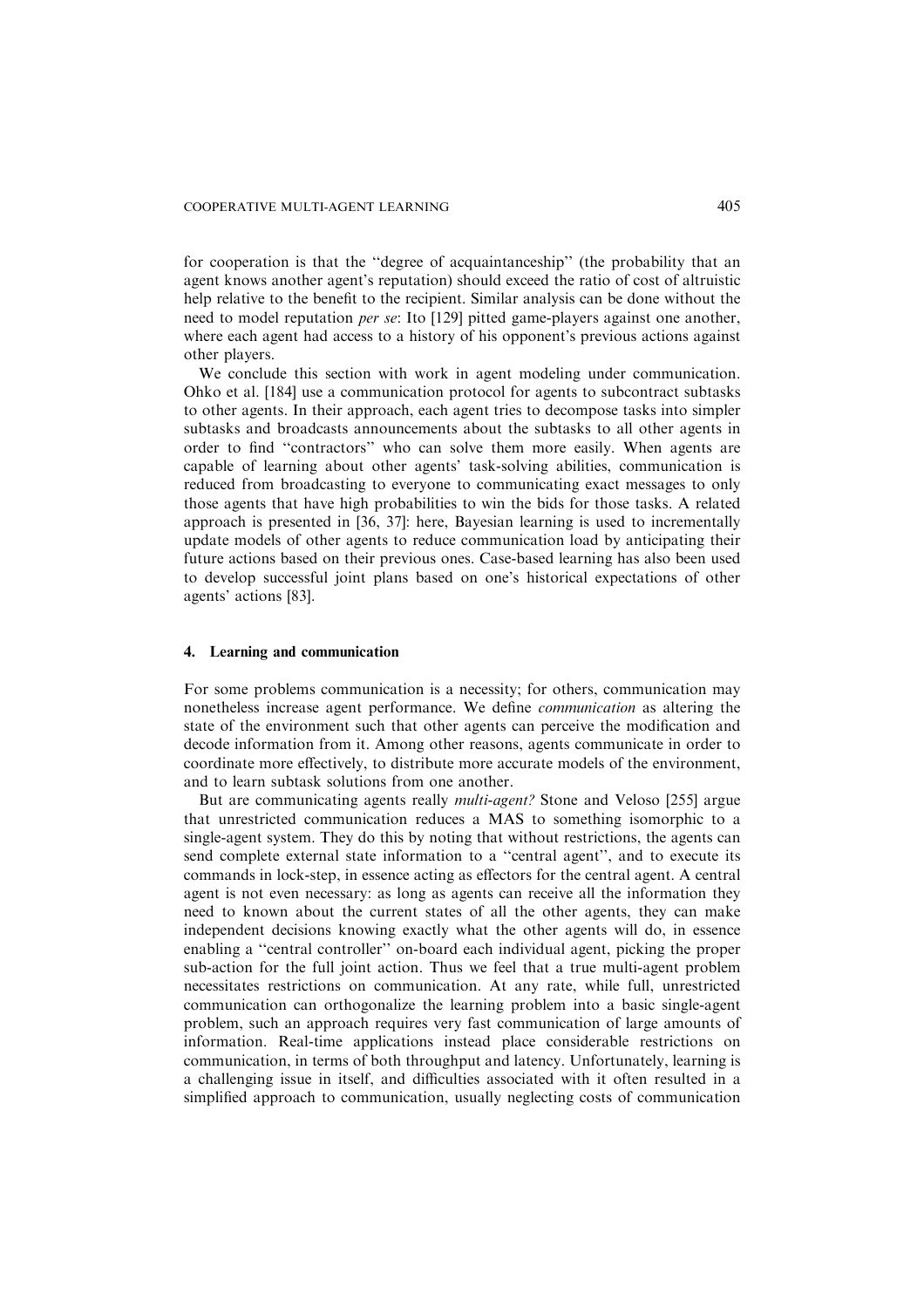with other agents. We feel further research needs to address the issue of using selective communication only when necessary.

Explicit communication can also significantly increase the learning method's search space, both by increasing the size of the external state available to the agent (it now knows state information communicated from other agents), and by increasing the agent's available choices (perhaps by adding a "communicate with agent  $i$ " action). As noted in [73], this increase in search space can hamper learning an optimal behavior by more than communication itself may help. Thus even when communication is required for optimal performance, for many applications the learning method must disregard communication, or hard-code it, in order to simplify the learning process. For example, when learning in a predator-prey pursuit domain, Luke and Spector [153] assume that predators can sense each other's position no matter what distance separates them, and Berenji and Vengerov [17] use a blackboard communication scheme to allow agents to know of other agents' locations.

#### 4.1. Direct communication

Many agent communication techniques employ, or assume, an external communication method by which agents may share information with one another. The method may be constrained in terms of throughput, latency, locality, agent class, etc. Examples of direct communication include shared blackboards, signaling, and message-passing. The literature has examined both hard-coded communication methods and learned communication methods, and their effects on cooperative learning overall.

Tan [265] suggests that cooperating learners can use communication in a variety of ways in order to improve team performance. For example, agents can inform others of their current state by sharing immediate sensor information. Another approach is for agents to share information about past experiences in the form of episodes (sequences of  $\langle state, action, reward \rangle$  previously encountered by the agent) that others may not have experienced yet. Yet another alternative is for agents to share knowledge related to their current policies (for example, in the form of  $\langle state, action, utility \rangle$  for cooperating RL agents).

Some research, particularly in RL, has simply presumed that the agents have access to a joint utility table or to a joint policy table to which each may contribute in turn, even though the agents are separate learners. For example, Berenji and Vengerov [16] investigate a cooperative learning setting where multiple agents employ communication to use and update the same policy. Berenji and Vengerov suggest that the simultaneous update of a central policy reduces early tendencies for convergence to suboptimal behaviors. We argue that this is an implicit hard-coded communication procedure: the learners are teaching each other learned information.

Much of the remaining research provides the agents with a communication channel but does not hard-code its purpose. In a simple situation, agents' vocabulary may consist of a single signal detectable by other agents [278]. In other work (for example [309]) mobile robots in a cooperative movement task are endowed with a fixed but undefined communication vocabulary. The robots learn to associate meanings with words in various trials. When circumstances change, the robots learn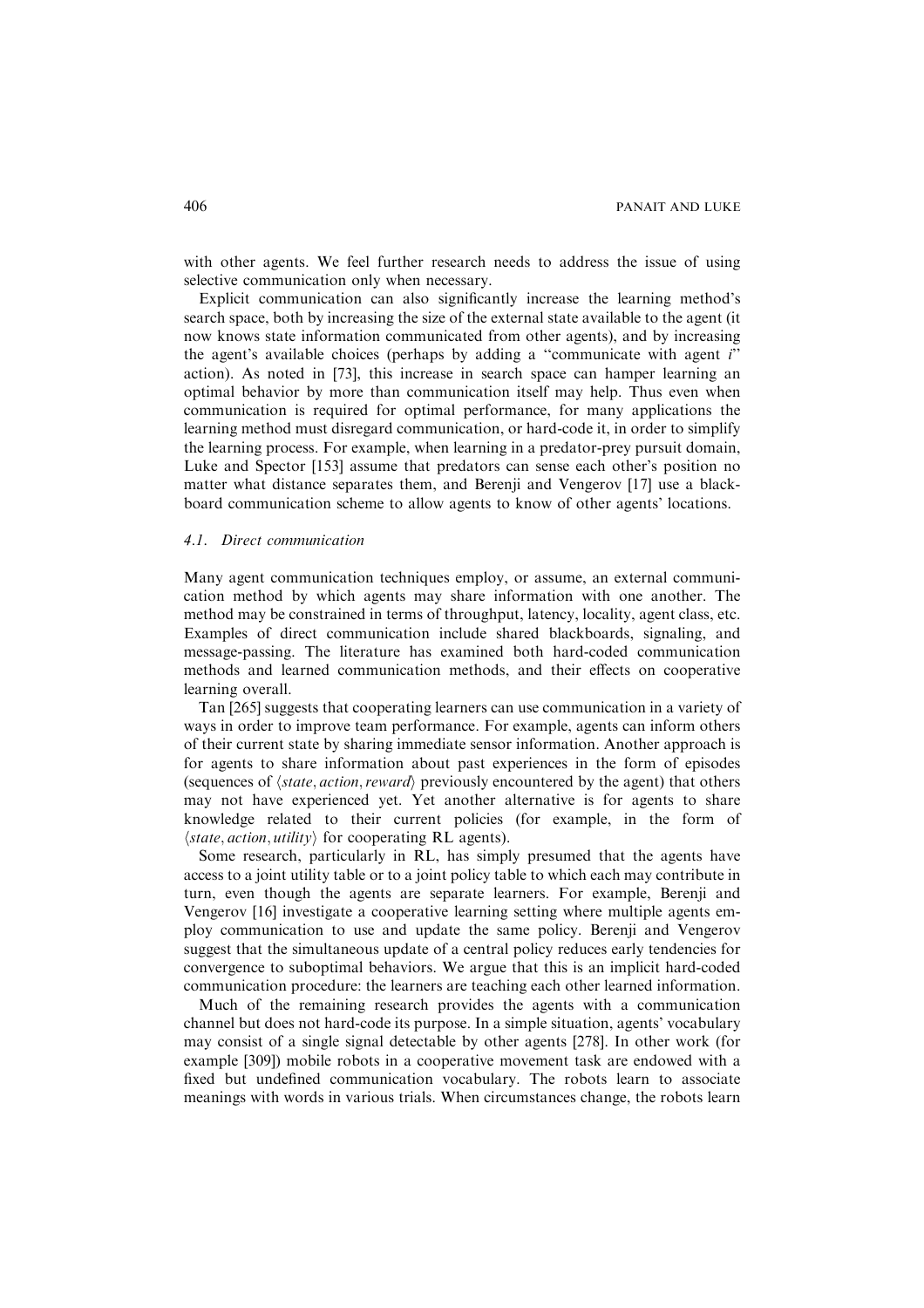to adjust their communication language as appropriate. A similar approach is reported in [133] to learn a language for communication in a predator–prey domain. The authors use a blackboard communication scheme and present a rule for determining a pessimistic estimate on the minimum language size that should be used for multi-agent problems. Steels [246] reports the emergence of a spontaneous coherent lexicon that may adapt to cope with new meanings during the lifetime of the agents. Steels and Kaplan [251] continue this investigation to show that agents are able to create general words through collective agreement on their meanings and coverage. Similar approaches to evolving communication languages are presented in [42, 62, 225, 245, 247–250, 302].

Many such methods provide an incentive to the agents to communicate (perhaps by sharing the resulting reward). However, Ackley and Littman [1] show that reward incentives are not necessary for the agents to communicate: instead, agents learn to communicate even when the agents receive no benefit from this action.

#### 4.2. Indirect communication

We define indirect communication methods as those which involve the implicit transfer of information from agent to agent through modification of the world environment. Examples of indirect communication include: leaving footsteps in snow, leaving a trail of bread crumbs in order to find one's way back home, and providing hints through the placement of objects in the environment (perhaps including the agent's body itself).

Much of the indirect communication literature has drawn inspiration from social insects' use of pheromones to mark trails or to recruit other agents for tasks [116]. Pheromones are chemical compounds whose presence and concentration can be sensed by fellow insects [20], and like many other media for indirect communication, pheromones can last a long time in the environment, though they may diffuse or evaporate. In some sense, pheromone deposits may be viewed as a large blackboard or state-utility table shared by all the agents; but they are different in that pheromones can only be detected locally.

Several pheromone-based learning algorithms have been proposed for foraging problem domains. A series of RL algorithms have adopted a fixed pheromone laying procedure, and use current pheromone amounts for additional sensor information while exploring the space or while updating the state-action utility estimates [143, 168–171]. Evolutionary computation techniques have also been applied to learn exploration/exploitation strategies using pheromones deposited by hard-coded mechanisms. For example, Sauter et al. [226, 227] show how EC can be used to tune an agent policy in an application involving multiple digital pheromones. A similar idea applied to network routing is presented in [294].

Another research direction is concerned with studying whether agents can learn not only to use pheromone information but to deposit the pheromones in a rational manner. This question was first examined in AntFarm, a system that combines communication via pheromones and evolutionary computation [53, 54]. AntFarm ants use a single pheromone to mark trails toward food sources, but use a compass to point themselves along the shortest path back to the nest. Panait and Luke [187–189]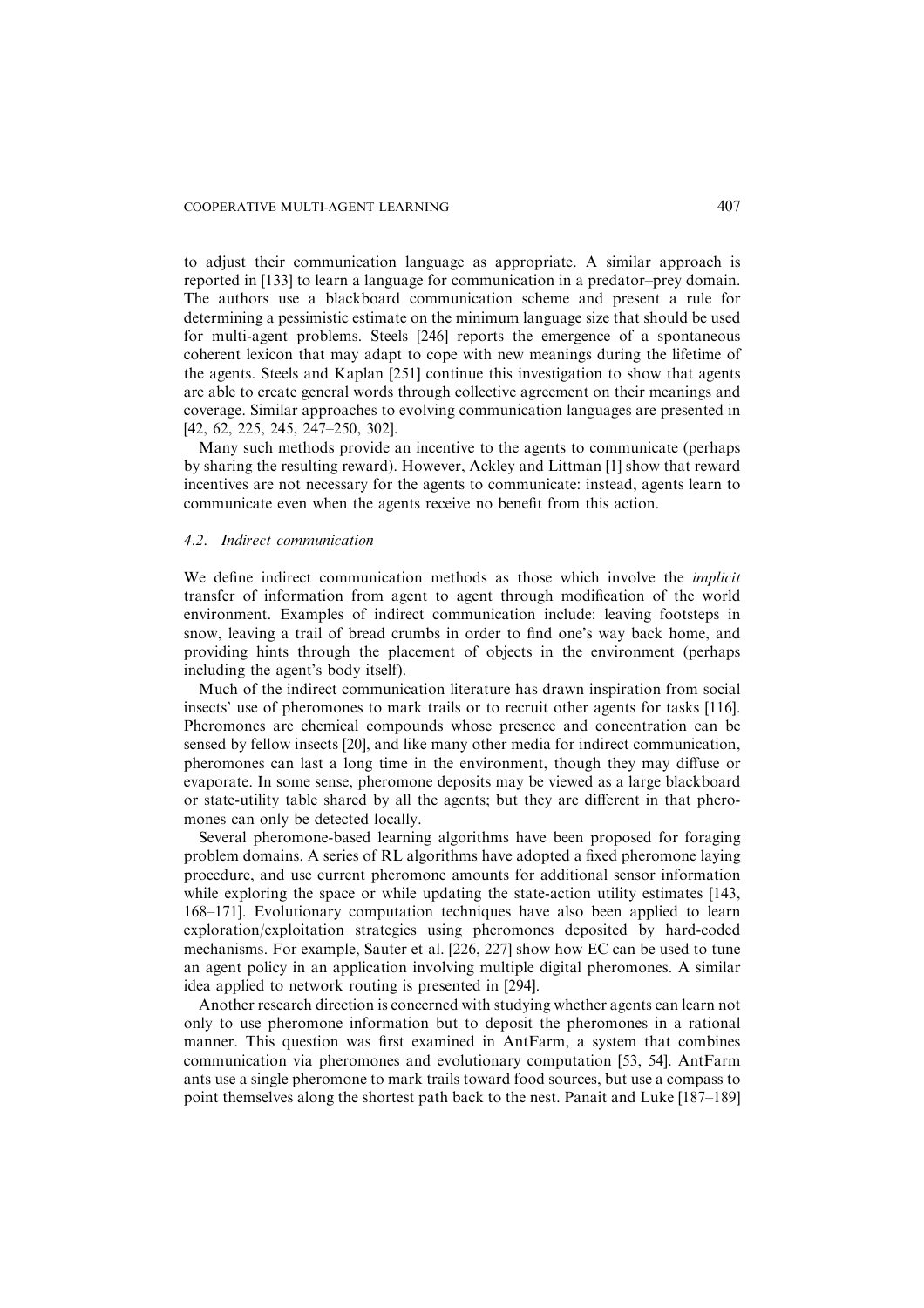present a related algorithm that exhibits good performance at various foraging tasks in the presence of obstacles. This algorithm uses multiple pheromones, and in doing so it eliminates the explicit requirement for ants to precisely know the direction towards the nest from any point. Rather, ants use pheromone information to guide themselves to the food source and back to the nest. The authors note a hill-climbing effect that leads to straight (and locally optimal) paths, and demonstrate both hardcoded and learned foraging behaviors which build these paths.

Werger and Mataric [292] present another approach to indirect communication among agents: using the agents' body positions themselves to convey meaning. The authors present a foraging application where a number of robots need to collect items and deposit them at a pre-specified location. The robots use their bodies to mark the path for other robots to follow. In some sense, the robots' bodies are acting essentially as a pheromone trail for the other robots. Quinn [212] argues that this is a form of communication by citing Wilson's statement that communication ''is neither the signal by itself, nor the response, [but] instead the relationship between the two'' [303]. This definition suggests that a shared dedicated channel is not necessary for communication. In his study, Quinn investigates the evolution of strategies in a two-agent collaborative-movement domain and reports that robots were able to coordinate by communicating their adopted roles of leader or follower via sequences of moves. For example, after initial phases of alignment, the robots use rotation and oscillatory back-and-forth movements to decide who leads the way and who follows.

## 5. Major open topics

Multi-agent learning is a new field and as such its open research issues are still very much in flux. Here, we single out three issues we observed recurring while surveying past literature. We believe that these specific areas have proven themselves important open questions to tackle in order to make multi-agent learning more broadly successful as a technique. These issues arise from the multi in multi-agent learning, and may eventually require new learning methods special to multiple agents, as opposed to the more conventional single-agent learning methods (case-based learning, RL, traditional evolutionary computation) now common in the field.

#### 5.1. Scalability

Scalability is a problem for many learning techniques, but especially so for multi-agent learning. The dimensionality of the search space grows rapidly with the number and complexity of agent behaviors, the number of agents involved, and the size of the network of interactions between them. This search space grows so rapidly that we believe one cannot learn the entire joint behavior of a large, heterogeneous, strongly intercommunicating MAS. Effective learning in an area this complex requires some degree of sacrifice: either by isolating the learned behaviors among individual agents, by reducing the heterogeneity of the agents, or by reducing the complexity of the agent's capabilities. Techniques such as learning hybrid teams, decomposing behaviors, or partially restricting the locality of reinforcement provide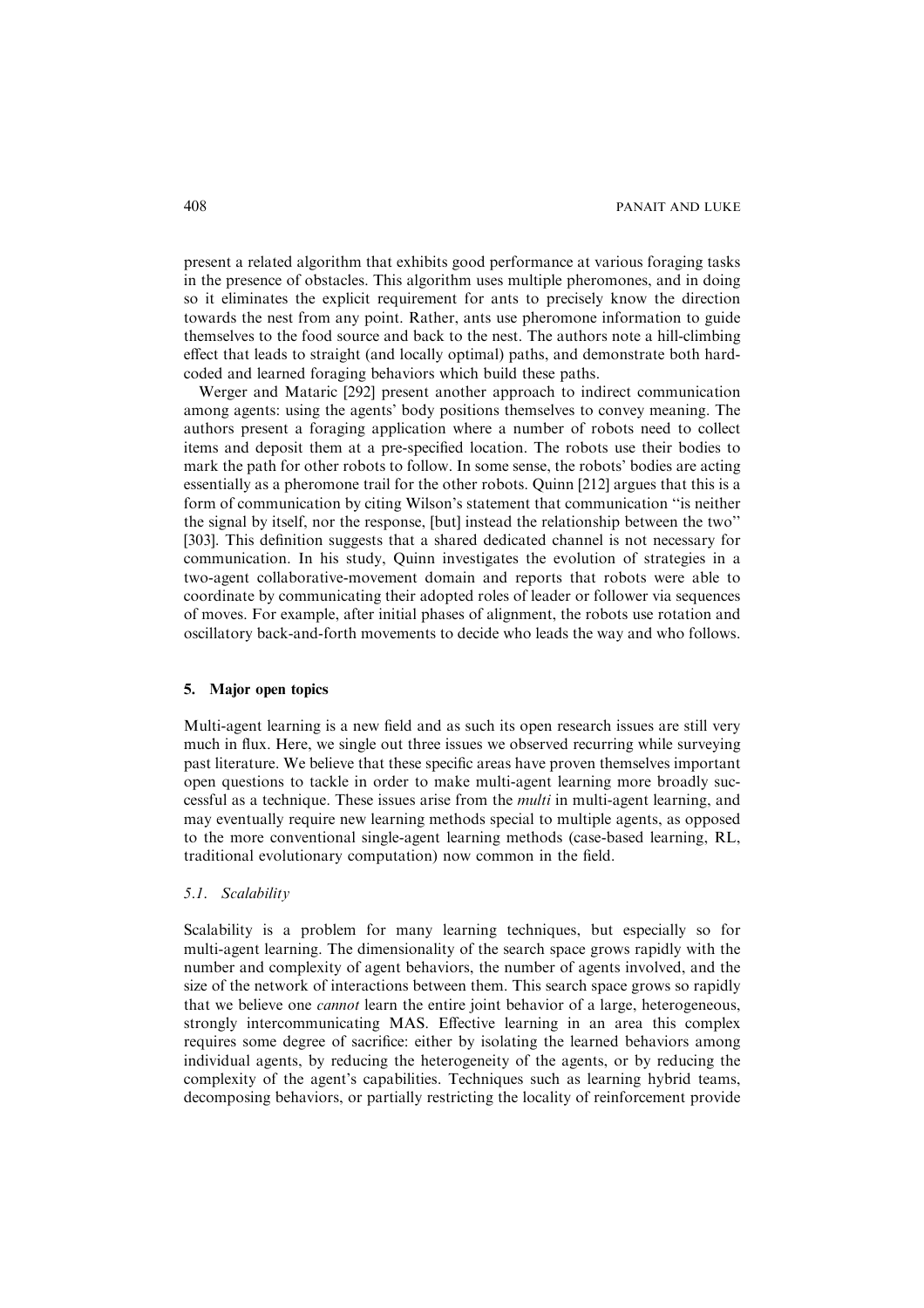promising solutions in this direction, but it is not well understood under which constraints and for which problem domains these restricted methods will work best.

We believe multi-agent learning techniques should be evaluated especially carefully with respect to their scalability. For example, it is not unusual (on the contrary, it is widely practiced) for concurrent learning techniques to be studied in two-agent scenarios, for the environment to be stateless (no history of past interactions is necessary), and for each agent to have only two or three actions to choose from. But when scaled up to dozens or hundreds of agents, to stochastic environments with partially observable states, and to many more available actions, current methods seem likely to fail. This is of course not just a cooperative learning problem. Recent research by Sturtevant and Korf [256] in the area of search in competitive games has shown that min–max and alpha–beta pruning are ineffective at significantly reducing the search for games with more than two players.

These simple scenarios have also presumed so trivial an environment that it is straightforward to identify the resulting outcome of the interactions of specific agents and their behaviors. But as problem complexity increases, it gives rise to the spectre of emergent behavior, where the global effects of simple per-agent behaviors cannot be readily predicted. This is an area of considerable study and excitement in the artificial life community: but we view it as a major problem for machine learning. To what degree does emergent behavior prevent the solution space from being smooth? If small perturbations in agent behavior result in radical swings in emergent behavior, can learning methods be expected to scale well at all in this environment? These questions have not been well studied.

# 5.2. Adaptive dynamics and Nash equilibria

MAS are typically dynamic environments, with multiple learning agents vying for resources and tasks. This dynamism presents a unique challenge not normally found in single-agent learning: as the agents learn, their adaptation to one another changes the world scenario. How do agents learn in an environment where the goalposts are constantly and adaptively being moved? As mentioned before, this co-adaptation of learners to one another leads to a violation of a fundamental assumption of most machine learning techniques; for this reason, entirely new multi-agent learning algorithms may be required to deal with this issue. This is exacerbated by credit assignment schemes, which while often important, can convert an ordinary cooperative scenario into a general-sum or even (inadvertently) competitive environment.

This constant ''moving the goalposts'' presents a challenge to finding optimal behaviors. In many cases the learning methods may converge not to optima but to suboptimal Nash equilibria, if they converge at all. While avoiding convergence to suboptimal Nash equilibria has become a focus in coevolution [192, 296], we are concerned that much of the concurrent learning literature has merely satisfied itself to demonstrate convergence to Nash equilibria rather than to optima. A notable exception worth following is presented by Chalkiadakis and Boutilier [47], where costs are associated with exploration to balance its potential risks and benefits.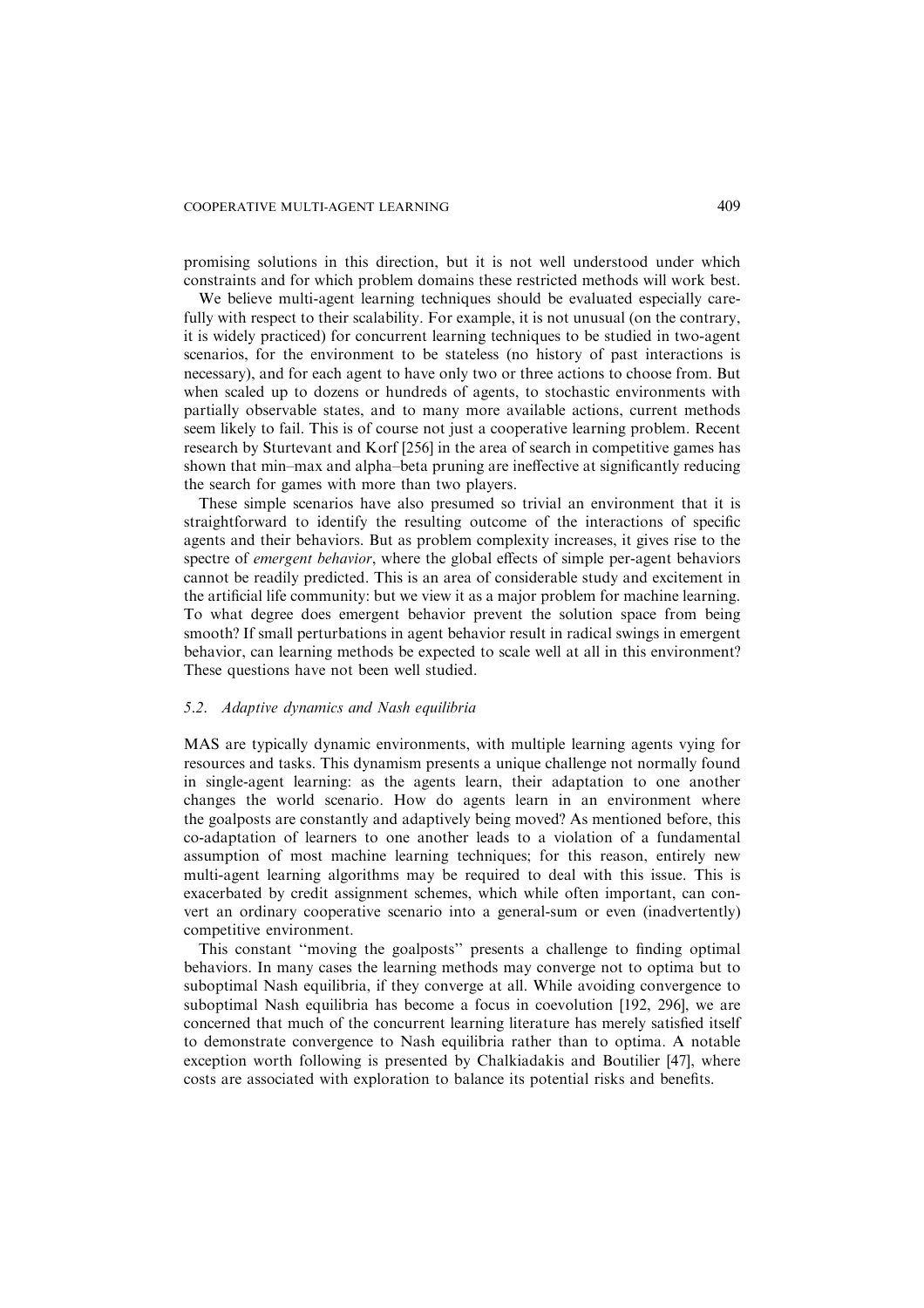We echo opinions from [146, 240] and express our concern with the use of Nash equilibria in cooperative multi-agent learning. Such ''rational'' convergence to equilibria may well be movement away from globally team-optimal solutions [146]. As mentioned earlier, optimism about partners seems better than rationality alone for learners concerned with team optimality [51, 136, 142, 192]. Shoham et al. [240] also point out that learning techniques that specifically target Nash equilibria have problems coordinating when multiple optimal equilibria exist.

We argue that, in the context of cooperative agents, the requirement of rationality should be secondary to that of optimal team behavior. In the context of the Prisoner's Dilemma (Section 2) as a model for a *cooperative* game, it is clearly irrational for agents to choose lower payoffs just because they are afraid of being stumped by other agents. We believe that rational agents may learn better if they trust that their teammates share a common goal of achieving better team behavior.

#### 5.3. Problem decomposition

The state space of a large, joint multi-agent task can be overwhelming. An obvious way to tackle this is to use domain knowledge to simplify the state space, often by providing a smaller set of more ''powerful'' actions customized for the problem domain. For example, Mataric [160, 162] applies Q learning to select from hand-coded reactive behaviors such as avoid, head-home, search or disperse for robot foraging tasks. An alternative has been to reduce complexity by heuristically decomposing the problem, and hence the joint behavior, into separate, simpler behaviors for the agents to learn. Such decomposition may be done at various levels (decomposing team behaviors into sub-behaviors for each agent; decomposing an agents' behavior into sub-behaviors; etc.), and the behaviors may be learned independently, iteratively (each depending on the earlier one), or in a bottom-up fashion (learning simple behaviors, then grouping into ''complex'' behaviors).

One approach to such decomposition is to learn basic behaviors first, then set them in stone and learn more complex behaviors based on them. This method is commonly known as layered learning, and was proposed by Stone [252, 253] and successfully applied to robotic soccer. Further applications of the technique are reported by Gustafson [99] Gustafson and Hsu [100], Hus and Gustafson [117], Whiteson and Stone [295] in keep-away soccer. Another approach, *shaping*, gradually changes the reward function from favoring easier behaviors to favoring more complex ones based on those easy behaviors. Balch [9] uses a shaped reinforcement reward function (earlier suggested by Mataric [161]) which depends on the number of partial steps fulfilled towards accomplishing the joint task. Balch shows that using a shaped reward leads to similar results to using a local reward, but in a significantly shorter time. A related method, fitness switching, adaptively changes the reward function to emphasize those behaviors the agents have made the least progress [311].

Shaping, layered learning, and fitness switching, are not multi-agent learning techniques, but they have often been applied in such a context. Less work has been done on formal methods for decomposing tasks (and behaviors) into subtasks (sub-behaviors) appropriate for multi-agent solutions, how agents' sub-behaviors interact, and how and when the learning of these sub-behaviors may be parallelized.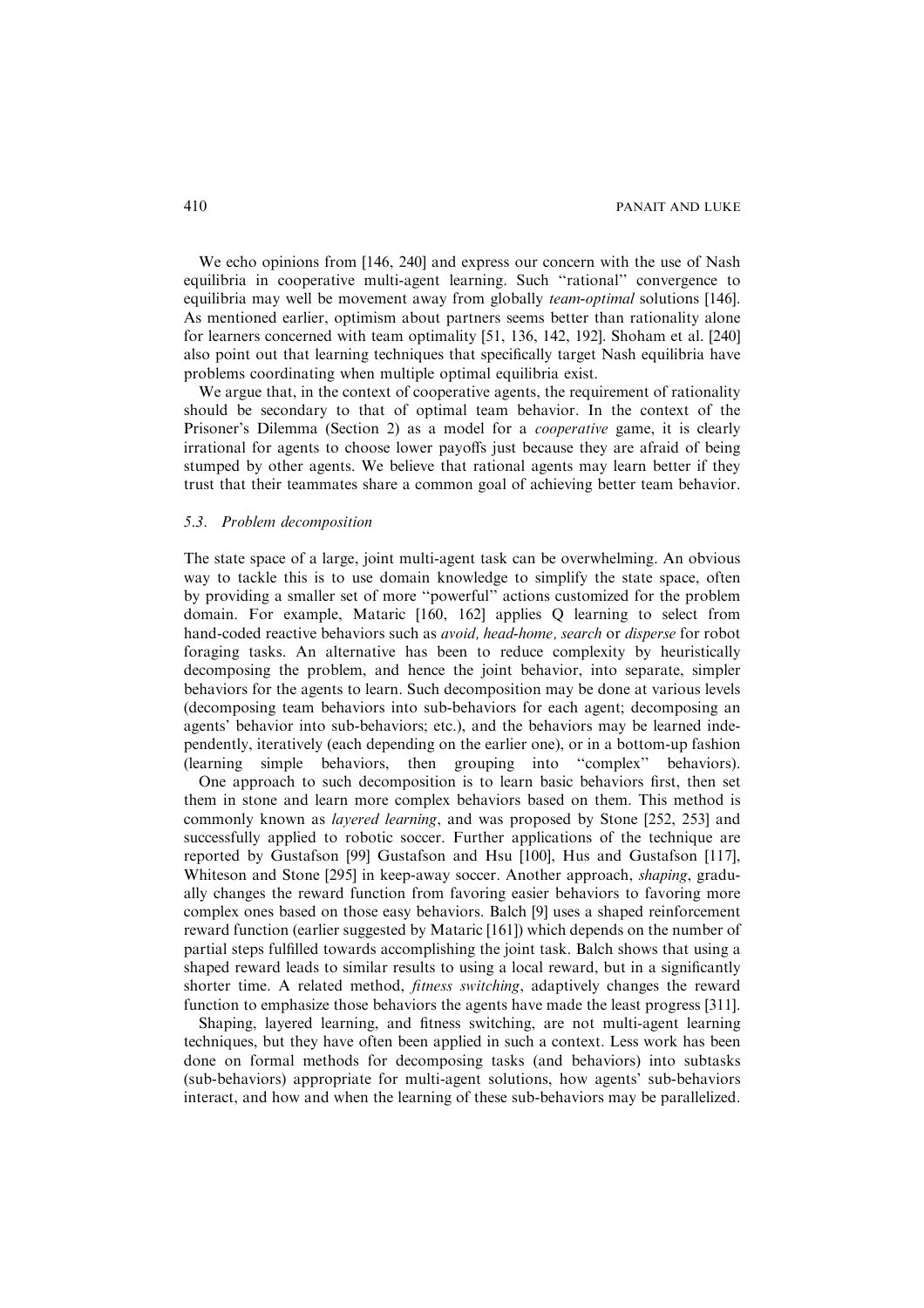Consider robot soccer as an example: while it is true that agents must learn to acquire a ball and to kick it before they can learn to pass the ball, their counterparts must *also* have learned to receive the ball, and to ramp up difficulty, opponents may simultaneously co-adaptively learn to intercept the ball. Few papers have examined how to form these ''decomposition dependency graphs'', much less have the learning system develop them automatically. Yet to parallelize the learning process, to simplify the search space, and to produce more robust multi-agent behaviors, understanding these interactions is important. One notable exception: Guestrin et al. [98] note that in many domains the actions of some agents may be independent. Taking advantage of this, they suggest partially decomposing the joint Q-values of agents based on a coordination graph that heuristically spells out which agents must interact in order to solve the problem. This partial decomposition permits a heuristic middle-ground between learning a full joint utility table and learning separate independent tables. Also, Makar et al. [157], Ghavamzadeh and Mahadevan [84] suggest a different hierarchical approach to simplifying the inter-agent coordination task, where agents coordinate their high-level behaviors, rather than each primitive action they may perform.

## 6. Problem domains and applications

Despite the relative young age of the field, the MAS area contains a very large number of problem domains. The list in this survey is far from complete, but it contains many of the common problems. The problem domains are divided into three classes: embodied agents, game-theoretic environments, and applications to real-world problems.

#### 6.1. Embodied agents

The cost of robots has decreased significantly, making it feasible to purchase and use several (tens, hundreds, or even thousands of) robots for a variety of tasks. This drop in cost has spurred research in multi-agent cooperative robotics. Additionally, computer hardware is cheap enough that what cannot be performed with real robots can now be done in simulation; though the robotics community still strongly encourages validation of results on real robots.

Predator–prey pursuit. This is one of the most common environments in multi-agent learning research, and it is easy to implement. Pursuit games consist of a number of agents (predators) cooperatively chasing a prey. Individual predator agents are usually not faster than the prey, and often agents can sense the prey only if it is close by. Therefore, the agents need to actively cooperate in order to successfully capture the prey. The earliest work using this domain is [15], but there are many variations of the problem [68].

Foraging. The domain consists of a large map with agents (robots) and items to forage (pucks or cans). The task is to carry the items to specially designated areas. Variations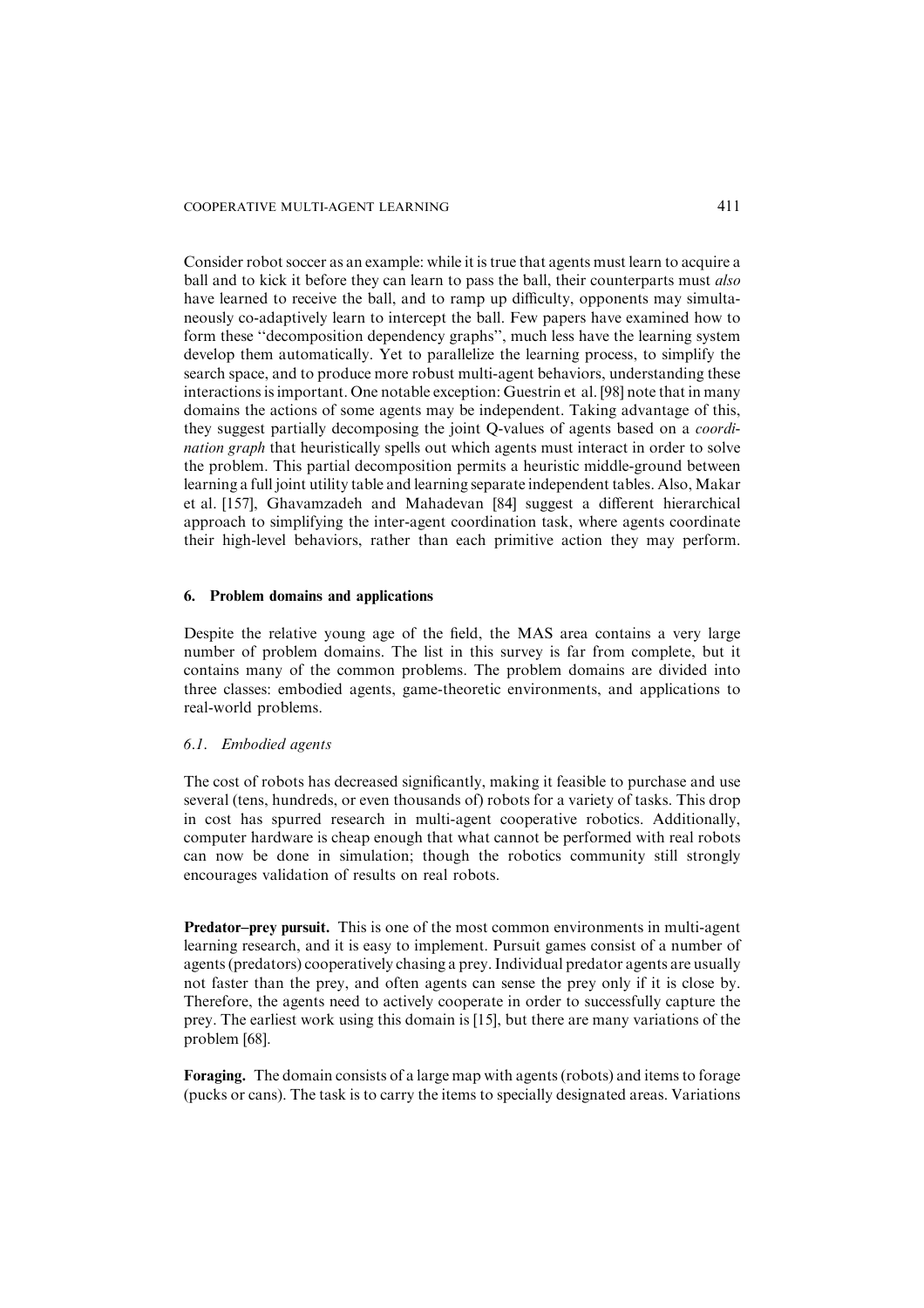may include multiple item locations, item types, and drop locations. The efficiency of an approach may be defined by how quickly it completes the foraging task [59, 158], or by the number of items collected in a fixed amount of time. Ostergaard et al. [185] provide an extended survey of previous work in this domain. A variation of the problem allows agents to communicate by depositing pheromones in the environment to mark trails connecting rich pick-up and drop-off areas [20, 189]. In a related problem domain, clustering, the agents have no pre-specified drop locations; rather, they only need to pile all the items together [14], or sort them by class into separate piles [67].

Box pushing. This domain involves a two-dimensional bounded area containing obstacles and a number of boxes. Agents in this environment need to arrange the boxes to specified final positions by pushing them. Sometimes a robot is capable of pushing one box by itself (see for example the single-agent experiments reported in [35, 156]). A more complicated version requires two or more agents to cooperate in order to move a single box in simulation [311], or on real robots [162, 163]. Buffet et al. [34], Dutech et al. [75] present RL approaches for a similar problem domain where agents receive rewards only when they merge together pucks of different colors.

Soccer. The game of soccer, both in simulation and with real robots, is one of the most widely used domains for research in MAS [140]. The domain consists of a soccer field with two goals, a ball, and two teams with a number of agents (from 5 to 11, depending on the sizes of the robots and of the field). The performance of a team is usually assessed based on the difference in number of goals scored. Other performance metrics have included length of time in control of the ball, successful interceptions, and average location of the ball. Successful applications of learning techniques to this domain are reported in [8, 152, 217, 252, 255]. The strong interest in this domain has led to several annual ''world cup'' robot soccer championships. The most well-known such competition, RoboCup, has different leagues divided by continent and by type of robot or simulation environment.

Keep-away soccer. Gustafson and Hsu [100] use a simpler version of the soccer domain which contains only one defensive and three offensive players and a ball. The defensive player is twice as fast than the offensive ones, and the ball, when passed, can move at twice the speed of the defensive player. The objective is to keep the ball away from the defensive player by moving and passing; there is a penalty each time the defensive player is within one grid unit away from the ball. A similar domain is presented in [254].

Cooperative navigation. This task, as described in [8], is to have a team of agents move across a field in minimal time without colliding with obstacles or other robots. Each agent selects from a number of predefined behaviors, and the performance is assessed based on the maximum time necessary for the agents to accomplish the task. The questions investigated by Balch include the benefits from formation participation and the impact of diversity on performance. The Opera Problem, discussed in [56], represents another challenge problem in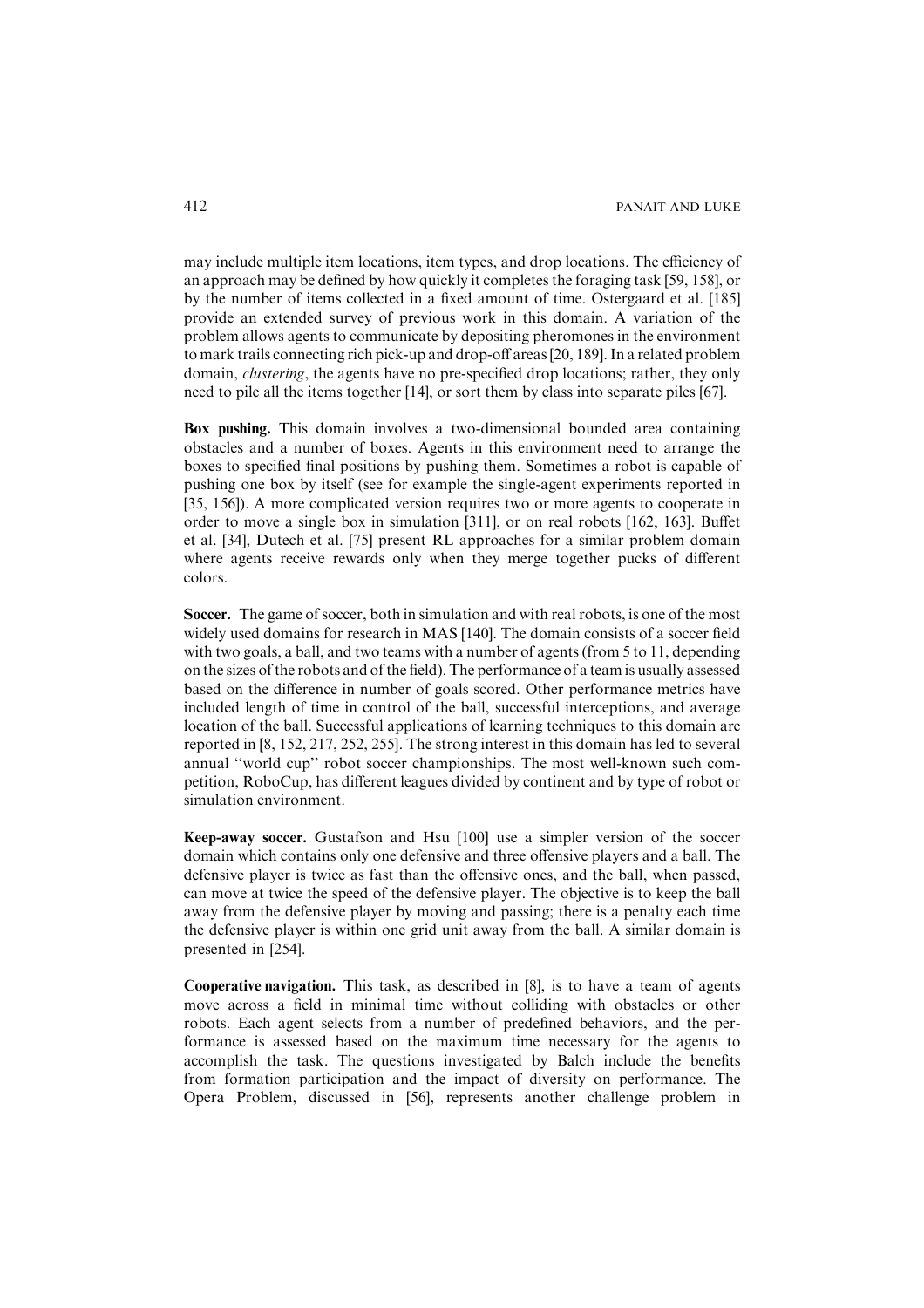cooperative navigation: a large number of agents located in a bounded space need to coordinate in order to quickly leave through a small fixed exit area. An application of learning to this problem is shown in [218].

Cooperative target observation. Introduced by [195], this domain involves a two dimensional bounded area in which a number of robots have to keep several moving targets under observation. Performance is based on the total number of targets within the ''observable'' distance to any team-member robot during the time period. Parker investigates an initial approach to learning behaviors for this domain and reports improvements over naive, random approaches, but also notes the superiority of the hand generated solutions. Additional research using this domain includes [76, 154, 196, 197]. A related problem domain is described in [12, 13, 308]: a team of flying agents needs to perform a surveillance task in a region of space. The agents coordinate to avoid collisions, and their reward is further increased when discovering and observing areas of high interest. Because of constraints placed on flying unmanned vehicles, the agents must each maintain a minimal speed to keep them in the air. Multi-agent patrolling is a non-stationary variant of this surveillance task: the agents are required to continuously explore the environment [224, 262].

Herding. Schultz et al. [231] introduce a domain where a robot must herd another robot into a designated area. The second robot (the sheep) will avoid obstacles and the ''shepherd'' robot, but otherwise may either move randomly or try to avoid the herding area. The shepherd moves close to the sheep robot to encourage the sheep to move in the desired direction. Potter et al. [209] try a multi-shepherd version of the domain, where many faster and ''stubborn'' sheep require coordination from the several herding agents. Additionally, predators may exist in the environment and try to kill the sheep while avoiding the shepherds, thus complicating the shepherds' task. Another application of learning techniques to a herding domain is presented in [293].

#### 6.2. Game-theoretic environments

Many MAS may be cast in game-theoretic terms; essentially as strategy games consisting of matrices of payoffs for each agent based on their joint actions. In addition to game-theoretic analysis of MAS, some common problem domains are also taken from game theory.

Coordination games. Various repeated games described in terms of joint reward matrices have been previously introduced in the literature to highlight specific issues associated with multi-agent learning. For example, Claus and Boutilier [51] introduce two simple  $3 \times 3$  matrix games: a coordination game with two optima and high penalties for mis-coordination; and a second game with two Nash equillibria, one of them corresponding to a suboptimal collaboration. These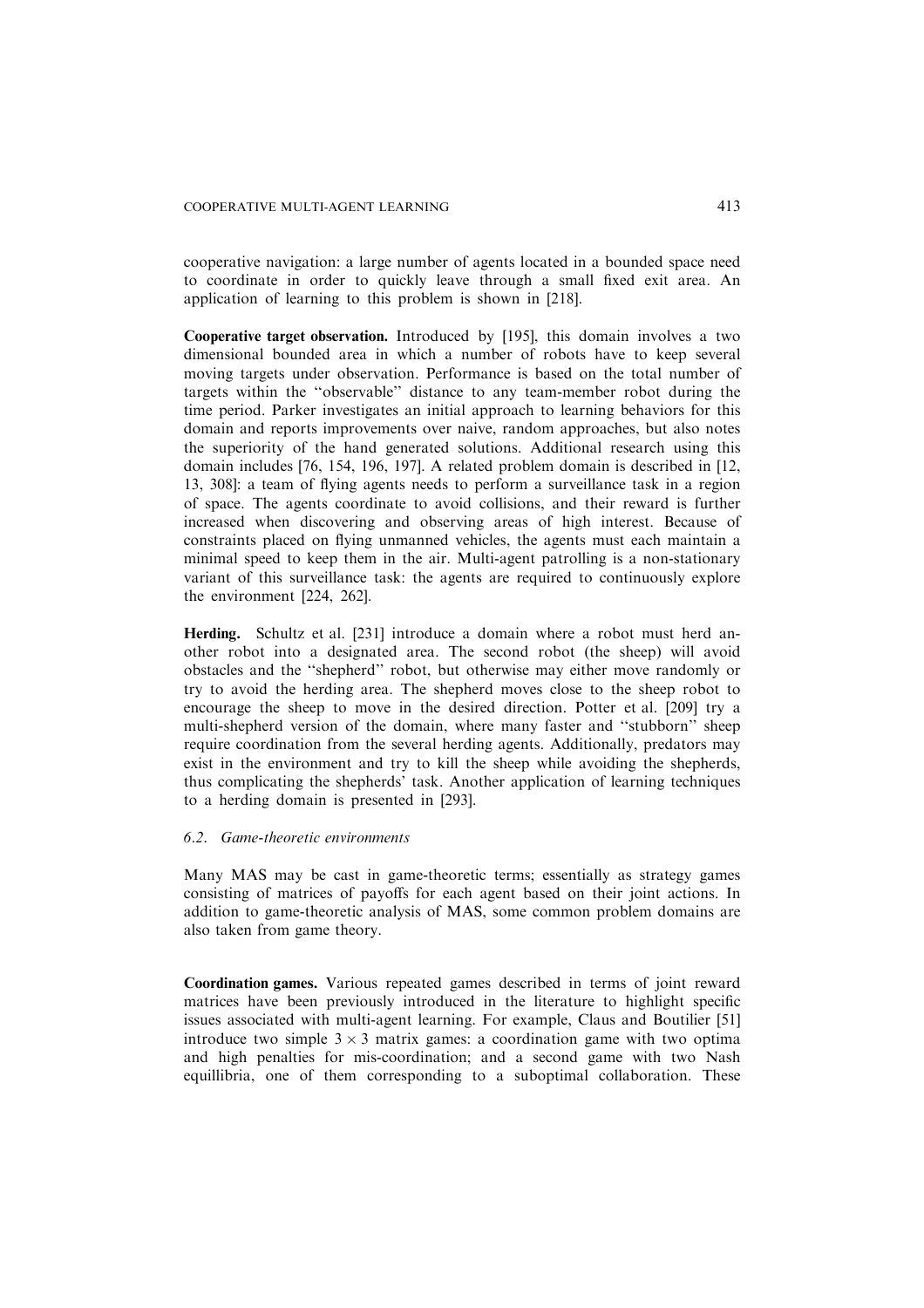games are later used in [137, 142, 192] to investigate multi-agent RL and evolutionary computation approaches.

Social dilemmas. These problems concern the individual decisions of several agents, all of which receive a joint reward [85]. The Iterated Prisoners' Dilemma, Tragedy of the Commons, Braess Paradox and Santa Fe Bar are examples of social dilemma games. The Iterated Prisoner's Dilemma involves two or more agents supposedly accused of a robbery; the agents have to choose between to actions: confess the crime or deny participation in it. The settings are such that it is rational for individual agents to deny, but it is in their collective interest for all to confess. In the Tragedy of the Commons, a number of agents share a resource of limited capacity. When the joint usage of the resource exceeds the capacity, the service deteriorates, and so do the rewards received by the agents. In the Braess Paradox problem, agents share two resources. The dilemma arises when agents must decide to start accessing the less utilized resource: if all agents decide to do so, it will become overwhelmed and rewards will drop. Further details on these problems, accompanied by a coevolutionary approach to learning solutions to them, can be found in [177]. In the Santa Fe Bar problem, a large number of agents individually must decide whether to go to a bar in Santa Fe. If too many or too few agents opt to go, their satisfaction is lower than when a reasonable number of them decide to go [5, 94, 306]. All these social dilemma problems have been used to model practical issues in real multi-agent problems, such as network routing for example. We believe a valuable source of inspiration for solutions to such problems is the area of social sciences. For example, Lichbach [146] analyzes a large number of social science solutions to the Iterated Prisoner's Dilemma problem.

## 6.3. Real-world applications

This section describes a set of such problems drawn from real-world domains previously used in MAS investigations. Many of the described problem domains are logistics, planning, and constraint-satisfaction problems requiring real-time, distributed decision making. Because the applications are often very complex and highly distributed, learning techniques have rarely been applied to them, and so they are presented here primarily as example challenge problems for multi-agent learning.

Distributed vehicle monitoring. The task in this domain is to maximize the throughput of cars through a grid of intersections. Each intersection is equipped with a traffic light controlled by an agent. The agents need to coordinate to deal with fluctuations in traffic [145, 183]. Dresner and Stone [70] additionally assign agents to cars and propose a reservation system for cars to negotiate for green lights upon arrival at the intersection.

Air traffic control. For security purposes, the airspace is divided into three-dimensional regions used by air traffic controllers to guide the airplanes to their final destination. Each such region has an upper bound (called the *sector capacity*) on the number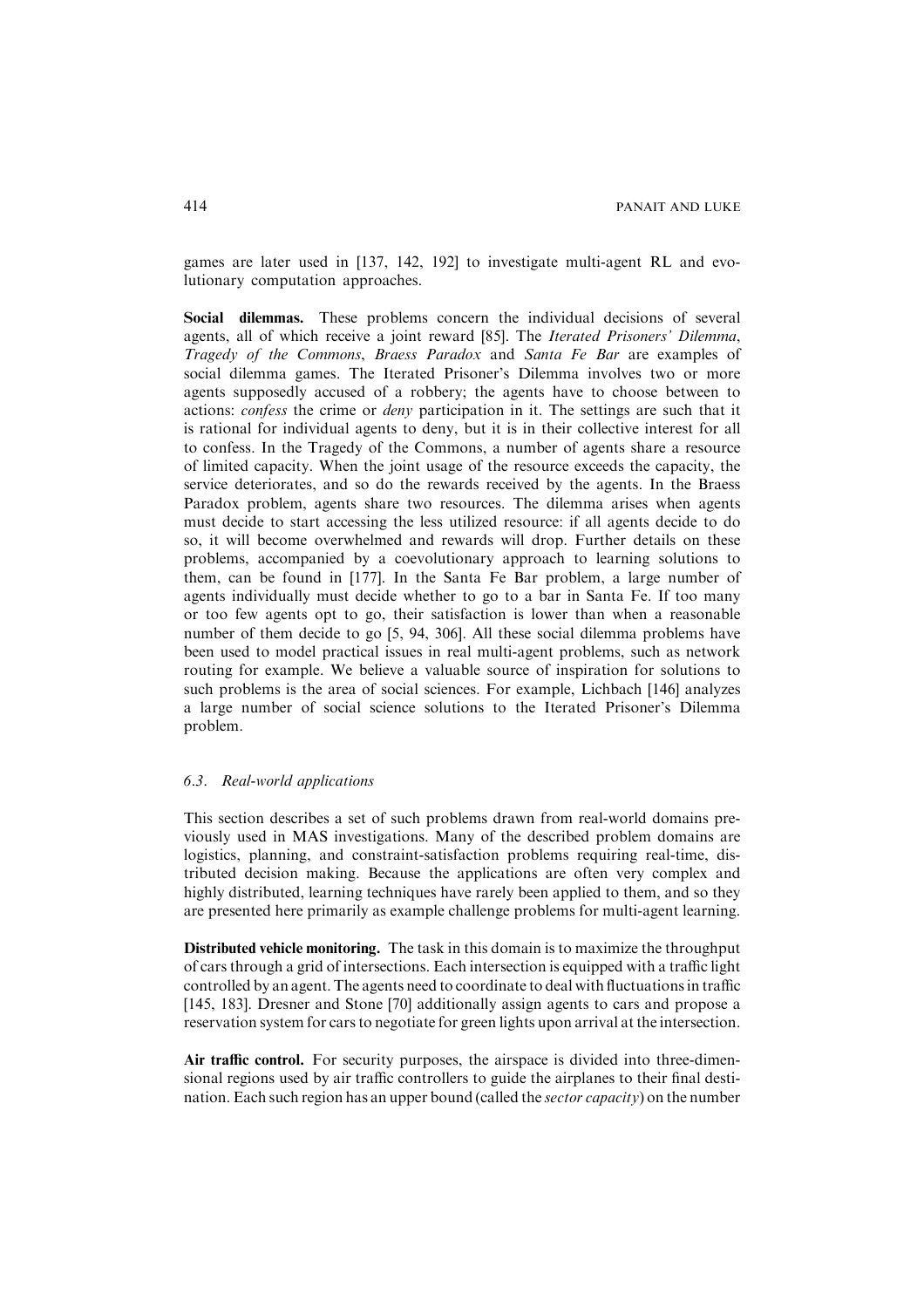of airplanes it can hold at any time. The task is to guide the planes from sector to sector along minimal length routes, while ensuring that constraints are met; the solution needs to be fast to handle real-time data. A multi-agent approach for this domain is reported in [244].

Network management and routing. This domain consists of a large, distributed network. Agents are deployed to distributively and cooperatively control and manage the network, handle failures, and balance its load [281]. Boyan and Littman [30], Subramanian et al. [257], Wolpert et al. [305], Chang et al. [50] introduce various learning approaches to route packets in static and adhoc networks.

Electricity distribution management. Here the problem is to maintain an optimal power grid configuration that keeps all customers supplied and minimizes losses; while at the same time dealing with possible damage to the network, variable demand from customers, scheduled maintenance operations, and equipment failures and upgrades [274]. Schneider et al. [230] present a RL approach to managing a power grid.

Distributed medical care. This domain applies AI to assist clinical staff in making diagnoses, decide on therapy and tests, determine prescriptions, and perform other health care tasks [122]. The problem is well suited for MAS because of the decentralization of data and resources, the high costs for obtaining comprehensive information, and the stochasticity and dynamism of data.

Supply Chains. This classic planning and scheduling problem involves managing the process of producing complex items through a series of steps, where there are different constraints and costs associated with each step. The task consists of building a plan (a production sequence) that specifies the order of operations for different items such that the production costs are minimized while satisfying customer orders [307]. Brauer and Weiß [32] present a learning approach for such a domain.

Hierarchical MAS Problems. Some multi-agent domains are of particular interest because of the different levels at which problems can be formulated. For example, in the ''Transportation'' problem, several trucking companies transport goods between locations. Depending on problem formulation, agents may represent whole companies, sets of trucks from the same or from different companies, or even individual trucks. The task is to complete requests from customers under specific constraints (maximum time required to finish the job, minimal cost of delivery, etc.). A multi-agent approach to this domain is reported in [79]. The ''Loading Dock'' is a similar problem, where several forklifts load and unload trucks according to task requirements; either individual forklifts or groups of forklifts may be modeled as an agent [175]. A related ''Factory Floor'' problem is investigated in [198], where products are manufactured from raw material by several machines under time and cost minimization constraints, and agents can represent individual machines or groups of machines.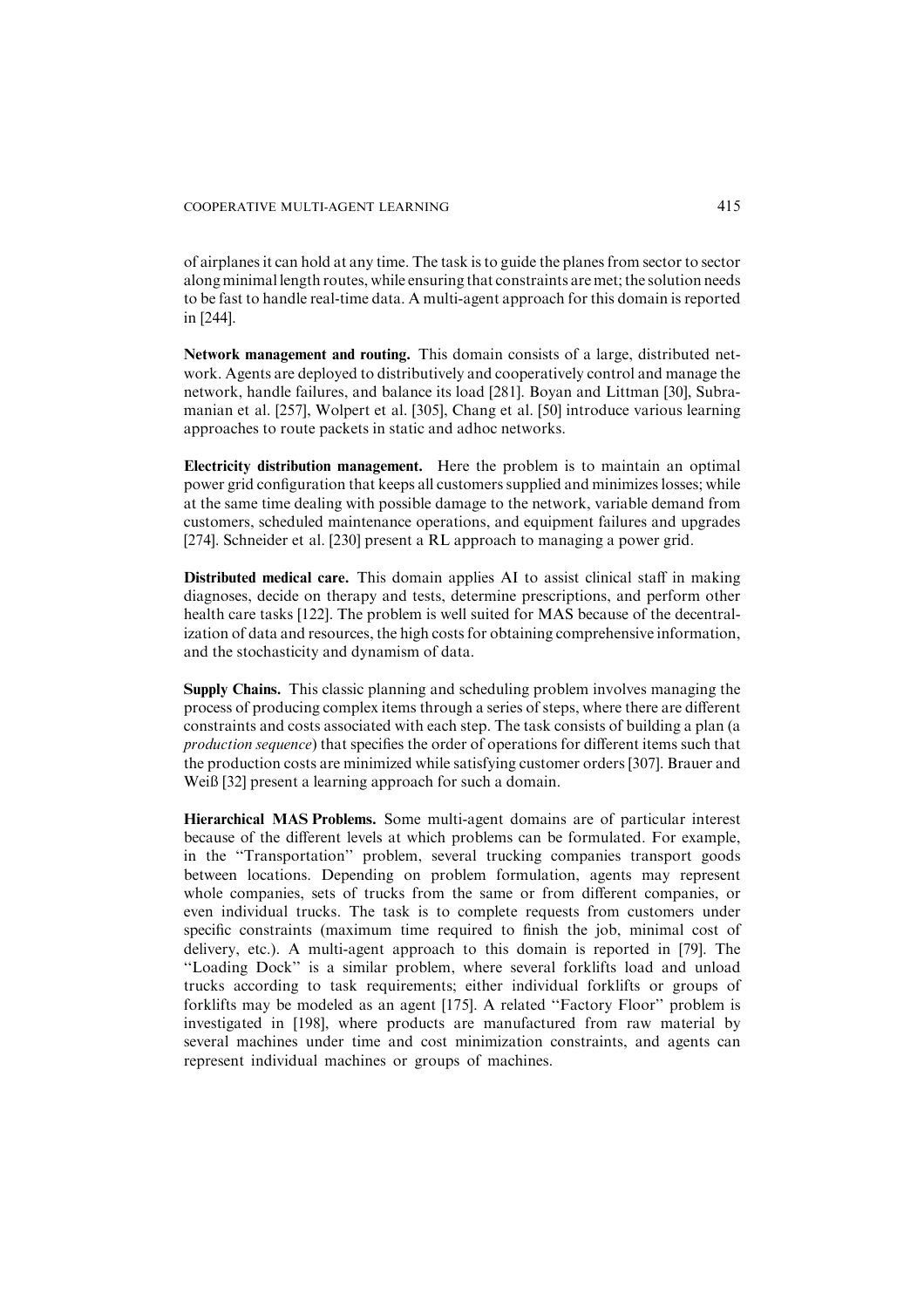Models of social interaction. Many natural and social systems have very large numbers of interacting agents. Accordingly, such interactions need also be present in simulations of these natural phenomena. Examples of work in this area include hard-coded and learned collective behaviors such as flocking [214, 216, 242, 243] learning of dispersion and aggregation [310], learning social behaviors in virtual worlds [91, 92], and the modeling of the formation of early countries [46].

Meeting scheduling. In this domain, each person has an agent that knows his/her preferences (for example, no weekends) and obligations (possibly other meetings or travel). Upon request to schedule a meeting that requires the presence of multiple persons, their agents are solicited to find a time and a place to hold the meeting. Although most work in this area does not involve learning (for example, the Electric Elves system [48]), Crawford and Veloso [55] identify several opportunities for learning in the domain.

Other MAS domains investigated include particle accelerator control [132], intelligent document retrieval [174], spacecraft control [232], and concurrent engineering [58]. Further applications of Distributed AI in industry are reported in [273].

#### 7. Resources

Conferences and workshops. Various AI and machine learning meetings welcome multi-agent topics. The largest such conference is the biannual International Joint Conference on Artificial Intelligence (IJCAI). Regional conferences include the annual conference of the American Association for Artificial Intelligence (AAAI) and its European equivalent, the European Conference on Artificial Intelligence (ECAI). Machine learning conferences include the International Conference on Machine Learning (ICML) and the European Conference on Machine Learning (ECML). Major evolutionary computation conferences include the Genetic and Evolutionary Computation Conference (GECCO), the Congress on Evolutionary Computation (CEC), and the European Conference on Parallel Problem-Solving from Nature (PPSN).

Robotics conferences of interest include the IEEE International Conference on Robotics and Automation (ICRA) and the IEEE/RSJ International Conference on Intelligent Robots and Systems (IROS). Multi-agent learning research is also found at Artificial Life and Complexity conferences such as the Conference on Artificial Life (ALife) and the International Conference on Simulation of Adaptive Behavior (SAB). Some conferences specialize in MAS specifically. The current largest such event is the conference on Autonomous Agents and Multi-Agent Systems (AAMAS). Other notable meetings include the symposium series on Adaptive Agents and Multi-Agent Systems, the European Workshop on Multi-Agent Systems (EUMAS) and the UK Workshop on Multiagent Systems (UKMAS).

Larger conferences usually host smaller workshops in narrower topics; some collections of papers presented at such multi-agent learning workshops are published in [124, 128, 235, 285, 286, 289]. There have also been independent, smaller symposia focused specifically on multi-agent learning: for example, the AAAI-1996 Spring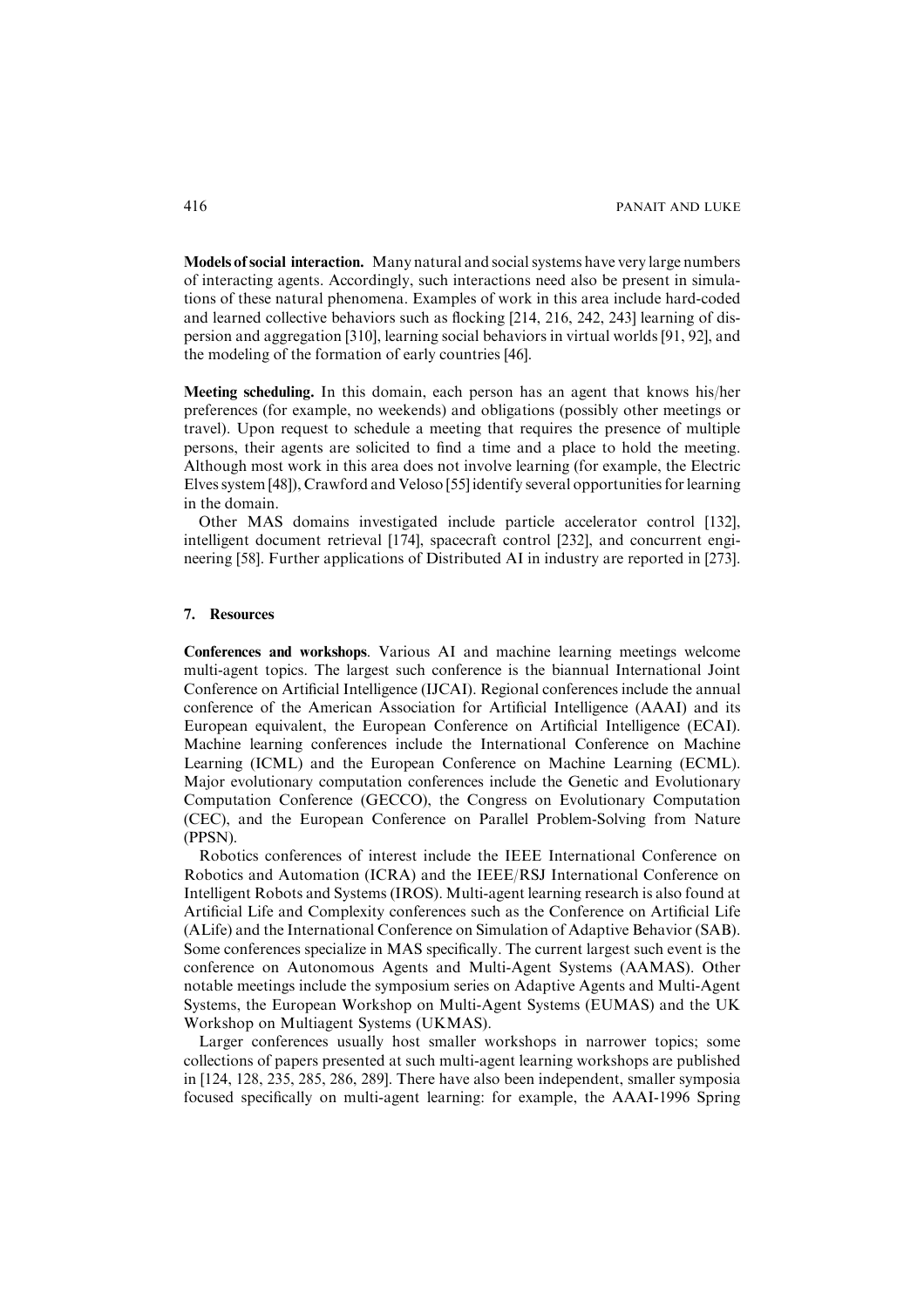Symposium on Adaptation, Coevolution and Learning in Multiagent Systems; the AAAI-2002 Spring Symposium on Collaborative Learning Agents; and the AAAI-2004 Fall Symposium on Artificial Multiagent Learning.

Texts. Issues directly relevant to the area of multi-agent learning are covered in [284, 287]. Other surveys of existing work in multi-agent learning and related domains include [23, 33, 43, 65, 66, 72, 144, 150, 194, 234, 255, 273, 283, 288]. There are also several PhD theses investigating aspects of multi-agent learning ranging from communication and agent modeling, to credit assignment and co-adaptation: [8, 25, 44, 57, 69, 86, 93, 158, 179, 205, 253, 296].

Journals. As of the time of writing this article, there is no journal focused on multi-agent learning issues alone. Rather, articles on such topics may be found in journals in related fields, such as the Journal of Autonomous Agents and Multi-Agent Systems (JAAMAS), Machine Learning Journal (MLJ), Journal of Machine Learning Research (JMLR), Evolutionary Computation Journal (ECJ), IEEE Transactions on Evolutionary Computation, and Artificial Life.

Online resources. Several websites offer up-to-date information on events, companies, laboratories, and publications in the area of multi-agents. We found http:// www.multiagent.com to be a good source of information in the field. Another such site is http://agents.umbc.edu, though its updates are less frequent.

Competitions. The annual RoboCup competition (http://www.robocup.org) offers robotic soccer as a testbed for cooperative multi-agent strategies pitted against other soccer teams submitted by other researchers. RoboCup includes many leagues: middle size robots, small ''table-top'' robots, quadrupeds, bipeds, and softbots. RoboCup Rescue (http://www.rescuesystem.org/robocuprescue/) is another cooperative multi-agent competition in simulation or with real robots, in which heterogeneous teams of agents must perform disaster rescue missions. Various conferences and research groups organize cooperative multi-agent competitions or challenges from time to time: for example, the GECCO 2004 conference held a competition called Cellz for evolving an optimal controller for a colony of self-replicating cells.

# 8. Conclusions

Cooperative multi-agent learning is a relatively new area, fraught with complex and rich dynamics, but which also holds the promise of widespread applicability. Researchers have traditionally approached the problem from a number of different directions: RL and stateless environments, evolutionary computation and stochastic optimization, cellular automata and other ''swarm complexity'' models, robotics, and game theory. In this survey we attempted to collect these disparate approaches to multi-agent learning and unify them under two broad multi-agent learning methods (team learning and concurrent learning). The difference in how these methods approach the learning task results in their respective literature breaking down along rather different lines. We also discussed the crucial issue of communi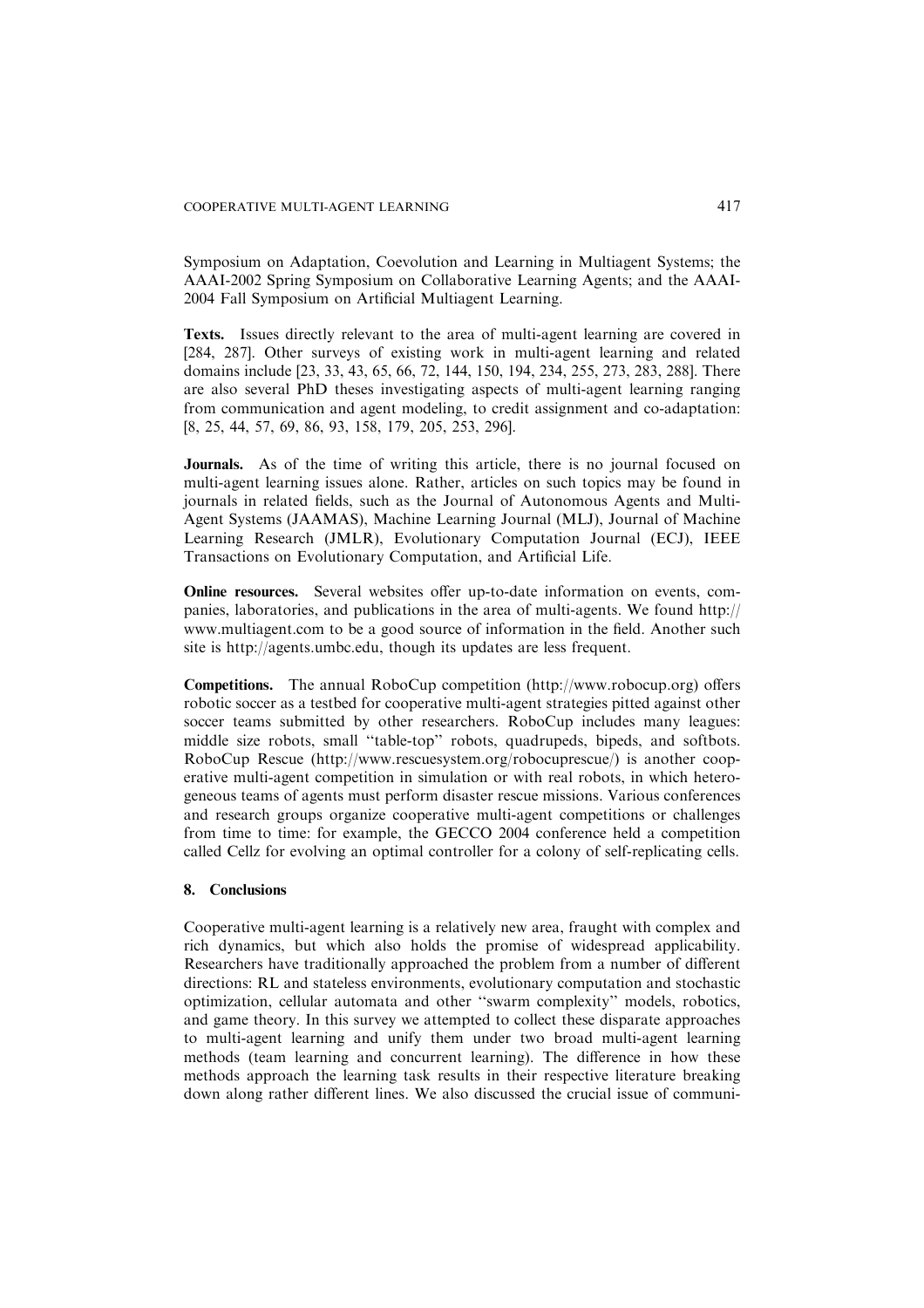cation in multi-agent learning, detailed open topics in the field (scalability, adaptive dynamics, and credit assignment), and provided common problem domains and multi-agent resources.

Initial work in multi-agent learning has generally focused on relatively simple environments. Indeed we are surprised by the number of multi-agent learning papers involving a mere two agents. We think there are several areas in which multi-agent learning field can ''scale up'' to more realistic and interesting environments. Here are four:

- Multiple agents. The "multi" in multi-agent learning cries out for larger numbers of agents, in the range of 10–1000 or more. Two- and three-agent scenarios are reasonable simplifications to make theoretical analysis feasible: but the experimental and empirical literature ought to strive for more.
- Team heterogeneity. If there are more than two agents, most of the literature presumes that the agents are identical in behavior and in ability. Yet it is common for agents to have different capabilities, for missions to require agents with explicitly different behaviors, etc. When dealing with large numbers of agents it is of course not plausible to have total heterogeneity: but agents may fall under some number of heterogeneous classes. These directions of research have not been adequately explored.
- Agents with internal state or other complexity. Much of the multi-agent learning literature simplifies agent behaviors in order to reduce the total search space and to enable agents to understand each other more easily. But many multi-agent environments, particularly in robotics, benefit considerably from agents with more complexity, and especially more internal (hidden) state.
- Dynamically changing teams and scenarios. What happens when various agents fail, or are required to perform some different task? When new agents are added to the scenario? When new abilities come on-line? We applaud efforts such as RoboCup [140] to push the field to consider more dynamic scenarios, but more needs to be done yet.

As discussed in Section 5, these and other areas present serious scalability challenges due to larger numbers of agents, their possible heterogeneity, and their interactions. Such areas also present more complex game-theoretic difficulties as the agents constantly ''move the goalposts'' on one another. And last, the environments demand (and present interesting approaches to) new ways of problem decomposition to simplify the search space.

Along with MAS in general, multi-agent learning is at the cusp of a major growth spurt. Many fields have finally adopted multi-agent models and frameworks due to inexpensive computational brawn. These include models of social, political, and economic behavior; population-, systems-, and cellular-biology models and genomics; and robotics, video-game and virtual-reality agents, and simulations for animation. Multi-agent frameworks have come into their own with the onset of the Internet, cluster computing, and peer-to-peer architectures. We imagine that these environments will all call upon machine learning to assist in the automatic development of multi-agent behaviors, particularly as the complexity of such environ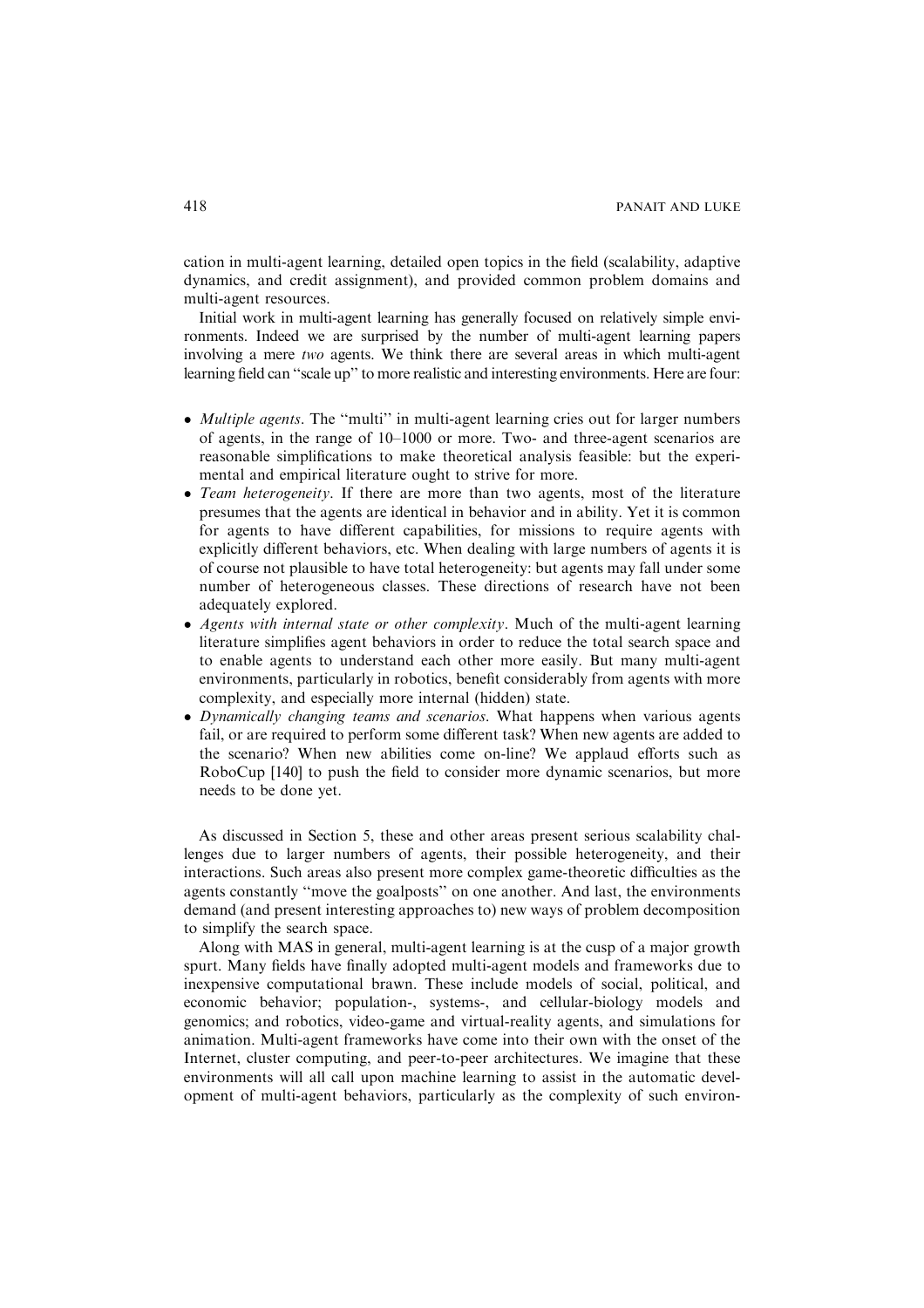ments and their ''emergent phenomena'' becomes such that hand-coded solutions are not readily obtained.

#### Acknowledgments

The authors would like to thank Ken De Jong, Paul Wiegand, Gabriel Balan, Jeff Bassett, Mitch Potter, Valentin Prudius, Jayshree Sarma, Marcel Barbulescu, Adrian Grajdeanu, Elena Popovici, Keith Sullivan, Zbigniew Skolicki, Joerg Denzinger, Michael Littman, the participants to 2004 AAAI Fall Symposium on Artificial Multiagent Learning, and the reviewers for help in preparing this survey.

# **Notes**

- 1. Some of the literature calls this ''reinforcement learning''. Confusingly, that term is used in two different ways: the general category of learning based on rewards or quality assessments as feedback; and a specific family of learning algorithms related to dynamic programming (including Q-learning, Sarsa, Temporal Difference Learning, etc.). To avoid confusion, we use ''reward-based learning'' for the former, and ''reinforcement learning'' for latter. The term ''reward'' is admittedly problematic though, as there exist ''negative rewards'' (punishments).
- 2. The previous footnote notwithstanding, in this survey, we use the terms reward and reinforcement interchangeably to denote the information the agents receive from the environment as a consequence of their actions.
- 3. The papers refer to a particular case of coevolution, namely competitive coevolution, and a special setting containing two subpopulations. The first subpopulation consists of candidate solutions for the problem (in this case, behaviors for the CA agents). The second subpopulation contains possible test cases – initial configurations that the candidate solutions should solve. Candidate solutions in the first subpopulation are considered better fit when solving more test cases existing in the second subpopulation; meanwhile, the fitness of a test case is based on how many candidate solutions it stumps.
- 4. The name refers to Lewis Carroll's Through the Looking Glass, where the Red Queen constantly runs because ''it takes all the running you can do to keep in the same place''.

#### **References**

- 1. D. H. Ackley and M. Littman, "Altruism in the evolution of communication," in Artificial Life IV: Proceedings of the International Workshop on the Synthesis and Simulation of Living Systems, (3rd edn.), MIT Press, 1994.
- 2. D. Andre, F. Bennett III, and J. Koza, ''Discovery by genetic programming of a cellular automata rule that is better than any known rule for the majority classification problem,'' in Genetic Programming 1996: Proceedings of the First Annual Conference, MIT Press, 1996.
- 3. D. Andre and A. Teller, ''Evolving team Darwin United,'' in M. Asada and H. Kitano, (eds.), RoboCup-98: Robot Soccer World Cup II, Springer Verlag, 1999.
- 4. P. Angeline and J. Pollack, ''Competitive environments evolve better solutions for complex tasks,'' in S. Forrest, (ed.), Proceedings of the Fifth International Conference on Genetic Algorithms (ICGA), Morgan Kaufmann: San Mateo, CA, pp. 264–270, 1993.
- 5. W. Arthur, ''Inductive reasoning and bounded rationality,'' Complex. Econ. Theory, vol. 84, no. 2, pp. 406–411, 1994.
- 6. T. Bäck, Evolutionary Algorithms in Theory and Practice: Evolutionary Straegies, Evolutionary Programming, and Genetic Algorithms, Oxford Press, 1996.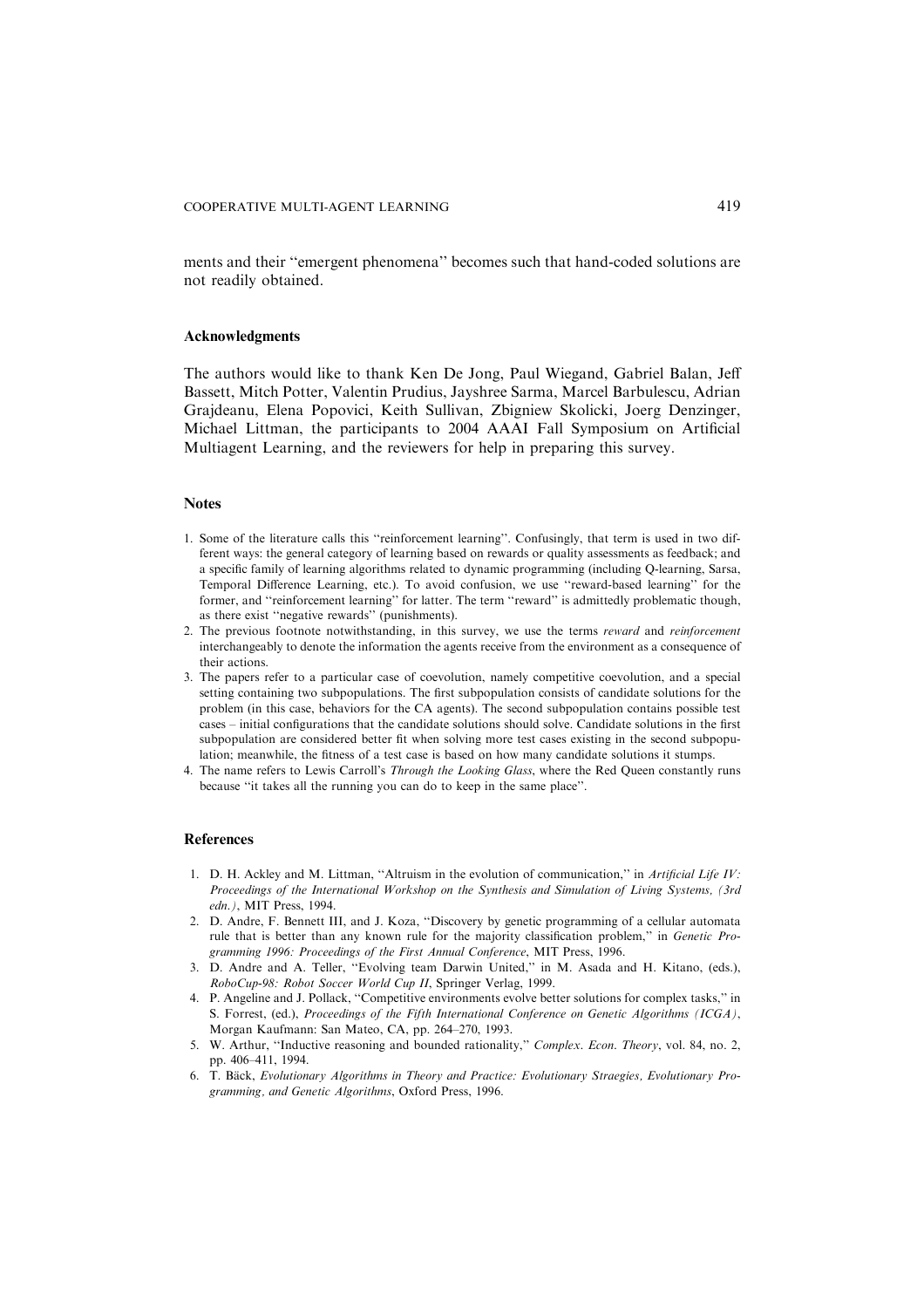- 7. T. Balch, Learning roles: Behavioral diversity in robot teams, Technical Report GIT-CC-97-12, Georgia Institute of Technology, 1997.
- 8. T. Balch, Behavioral Diversity in Learning Robot Teams, PhD thesis, College of Computing, Georgia Institute of Technology, 1998.
- 9. T. Balch, "Reward and diversity in multirobot foraging," in IJCAI-99 Workshop on Agents Learning About, From and With other Agents, 1999.
- 10. B. Banerjee, R. Mukherjee, and S. Sen. "Learning mutual trust," in Working Notes of AGENTS-00 Workshop on Deception, Fraud and Trust in Agent Societies, pp. 9–14, 2000.
- 11. A. Barto, R. Sutton, and C. Watkins, ''Learning and sequential decision making,'' in M. Gabriel and J. Moore, (eds.), Learning and Computational Neuroscience: Foundations of Adaptive Networks, MIT Press: Cambridge, MA, 1990.
- 12. J. Bassett and K. De Jong, ''Evolving behaviors for cooperating agents,'' in Z. Ras, (ed.), Proceedings from the Twelfth International Symposium on Methodologies for Intelligent Systems, Springer-Verlag: Charlotte, NC, pp. 157–165, 2000.
- 13. J. K. Bassett, A study of generalization techniques in evolutionary rule learning, Master's thesis, George Mason University, Fairfax VA, USA, 2002.
- 14. R. Beckers, O. E. Holland, and J.-L. Deneubourg. ''From local actions to global tasks: Stigmergy and collective robotics," in Artificial Life IV: Proceedings of the International Workshop on the Synthesis and Simulation of Living Systems, (3rd edn.), MIT Press, 1994.
- 15. M. Benda, V. Jagannathan, and R. Dodhiawala, On optimal cooperation of knowledge sources an empirical investigation, Technical Report BCS-G2010-28, Boeing Advanced Technology Center, Boeing Computer Services, 1986.
- 16. H. Berenji and D. Vengerov, ''Advantages of cooperation between reinforcement learning agents in difficult stochastic problems," in Proceedings of 9th IEEE International Conference on Fuzzy Systems, 2000.
- 17. H. Berenji and D. Vengerov, Learning, cooperation, and coordination in multi-agent systems, Technical Report IIS-00-10, Intelligent Inference Systems Corp., 333 W. Maude Avennue, Suite 107, Sunnyvale, CA 94085–4367, 2000.
- 18. D. Bernstein, S. Zilberstein, and N. Immerman, ''The complexity of decentralized control of MDPs,'' in Proceedings of UAI-2000: The Sixteenth Conference on Uncertainty in Artificial Intelligence, 2000.
- 19. H. J. Blumenthal and G. Parker, ''Co-evolving team capture strategies for dissimilar robots,'' in Proceedings of Artificial Multiagent Learning. Papers from the 2004 AAAI Fall Symposium. Technical Report FS-04-02, 2004.
- 20. E. Bonabeau, M. Dorigo, and G. Theraulaz, Swarm Intelligence: From Natural to Artificial Systems, SFI Studies in the Sciences of Complexity, Oxford University Press, 1999.
- 21. J. C. Bongard, ''The legion system: A novel approach to evolving heterogeneity for collective problem solving'' in R. Poli, W. Banzhaf, W. B. Langdon, J. F. Miller, P. Nordin, and T. C. Fogarty, (eds.), Genetic Programming: Proceedings of EuroGP-2000. Vol. 1802, Edinburgh, 15–16 2000. Springer-Verlag. ISBN 3-540-67339-3, pp. 16–28.
- 22. C. Boutilier, ''Learning conventions in multiagent stochastic domains using likelihood estimates,'' in Uncertainty in Artificial Intelligence, pp. 106–114, 1996.
- 23. C. Boutilier, "Planning, learning and coordination in multiagent decision processes," in Proceedings of the Sixth Conference on Theoretical Aspects of Rationality and Knowledge (TARK96), pp. 195–210, 1996.
- 24. M. Bowling, ''Convergence problems of general-sum multiagent reinforcement learning,'' in Proceedings of the Seventeenth International Conference on Machine Learning, Morgan Kaufmann: San Francisco, CA, pp. 89–94, 2000.
- 25. M. Bowling, Multiagent Learning in the Presence of Agents with Limitations, PhD thesis, Computer Science Department, Carnegie Mellon University, 2003.
- 26. M. Bowling and M. Veloso, An analysis of stochastic game theory for multiagent reinforcement learning, Technical Report CMU-CS-00-165, Computer Science Department, Carnegie Mellon University, 2000.
- 27. M. Bowling and M. Veloso, ''Rational and convergent learning in stochastic games,'' in Proceedings of Seventeenth International Joint Conference on Artificial Intelligence (IJCAI-01), pp. 1021–1026, 2001.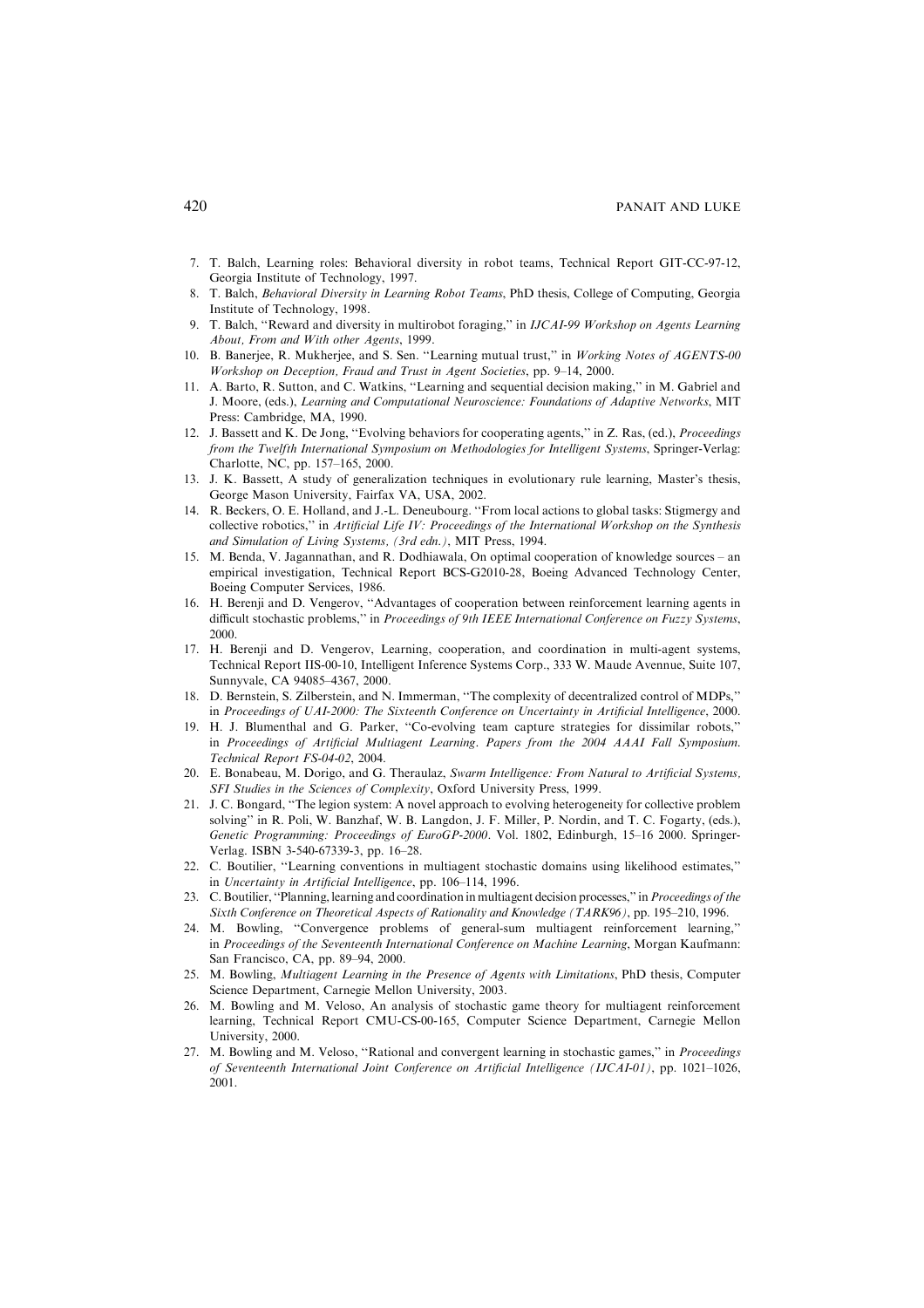- 28. M. Bowling and M. Veloso, Existence of multiagent equilibria with limited agents, Technical Report CMU-CS-02-104, Computer Science Department, Carnegie Mellon University, 2002.
- 29. M. Bowling and M. Veloso, ''Multiagent learning using a variable learning rate,'' Artif. Intell., vol. 136, no. 2, pp. 215–250, 2002.
- 30. J. A. Boyan and M. Littman, ''Packet routing in dynamically changing networks: A reinforcement learning approach," in J. D. Cowan, G. Tesauro, and J. Alspector, (eds.), Advances in Neural Information Processing Systems, Vol. 6, Morgan Kaufmann, pp. 671–678, 1994.
- 31. R. Brafman and M. Tennenholtz, ''Efficient learning equilibrium,'' in Advances in Neural Information Processing Systems (NIPS-2002), 2002.
- 32. W. Brauer and G. Weiß, ''Multi-machine scheduling a multi-agent learning approach,'' in Proceedings of the Third International Conference on Multi-Agent Systems, pp. 42–48, 1998.
- 33. P. Brazdil, M. Gams, S. Sian, L. Torgo, and W. van de Velde, ''Learning in distributed systems and multi-agent environments,'' in Y. Kodratoff, (ed.), Lecture Notes in Artificial Intelligence, Vol. 482, Springer-Verlag, pp. 412–423, 1991.
- 34. O. Buffet, A. Dutech, and F. Charpillet, ''Incremental reinforcement learning for designing multiagent systems," in J. P. M'uller, E. Andre, S. Sen, and C. Frasson, (eds.), Proceedings of the Fifth International Conference on Autonomous Agents, ACM Press: Montreal, Canada, pp. 31–32, 2001.
- 35. O. Buffet, A. Dutech, and F. Charpillet, ''Learning to weigh basic behaviors in scalable agents,'' in Proceedings of the 1st International Joint Conference on Autonomous Agents and MultiAgent Systems (AAMAS'02), 2002.
- 36. H. Bui, S. Venkatesh, and D. Kieronska, ''A framework for coordination and learning among team of agents,'' in W. Wobcke, M. Pagnucco, and C. Zhang, (eds.), Agents and Multi-Agent Systems: Formalisms, Methodologies and Applications, Lecture Notes in Artificial Intelligence. Vol. 1441, Springer-Verlag, pp. 164–178, 1998.
- 37. H. Bui, S. Venkatesh, and D. Kieronska, ''Learning other agents' preferences in multi-agent negotiation using the Bayesian classifier,'' Int. J. Coop. Inform. Syst., vol. 8, no. 4, pp. 275–294, 1999.
- 38. L. Bull, ''Evolutionary computing in multi-agent environments: Partners,'' in T. Back, (ed.), Proceedings of the Seventh International Conference on Genetic Algorithms, Morgan Kaufmann, pp. 370–377, 1997.
- 39. L. Bull, ''Evolutionary computing in multi-agent environments: Operators,'' in D. W. V. W. Porto, N. Saravanan, and A. E. Eiben, (eds.), Proceedings of the Seventh Annual Conference on Evolutionary Programming, Springer Verlag, pp. 43–52, 1998.
- 40. L. Bull and T. C. Fogarty, ''Evolving cooperative communicating classifier systems'', in A. V. Sebald and L. J. Fogel, (eds.), Proceedings of the Fourth Annual Conference on Evolutionary Programming (EP94), pp. 308–315, 1994.
- 41. L. Bull and O. Holland, ''Evolutionary computing in multiagent environments: Eusociality'', in Proceedings of Seventh Annual Conference on Genetic Algorithms, 1997.
- 42. A. Cangelosi, "Evolution of communication and language using signals, symbols, and words," IEEE Trans. Evol. Comput., vol. 5, no 2, pp. 93–101, 2001.
- 43. Y. U. Cao, A. S. Fukunaga, and A. B. Kahng, ''Cooperative mobile robotics: Antecedents and directions,'' Auton. Robots, vol. 4, no. 1, pp. 7–23, 1997.
- 44. D. Carmel, Model-based Learning of Interaction Strategies in Multi-agent systems, PhD thesis, Technion – Israel Institute of Technology, 1997.
- 45. D. Carmel and S. Markovitch, The M\* algorithm: Incorporating opponent models into adversary search. Technical Report 9402, Technion – Israel Institute of Technology, March 1994.
- 46. L.-E. Cederman, Emergent Actors in World Politics: How States and Nations Develop and Dissolve, Princeton University Press, 1997.
- 47. G. Chalkiadakis and C. Boutilier, ''Coordination in multiagent reinforcement learning: A Bayesian approach,'' in Proceedings of The Second International Joint Conference on Autonomous Agents & Multiagent Systems (AAMAS 2003). ACM, 2003. ISBN 1-58113-683-8.
- 48. H. Chalupsky, Y. Gil, C. A. Knoblock, K. Lerman, J. Oh, D. Pynadath, T. Russ, and M. Tambe, "Electric elves: Agent technology for supporting human organizations," in  $AI$  Magazine – Summer 2002, AAAI Press, 2002.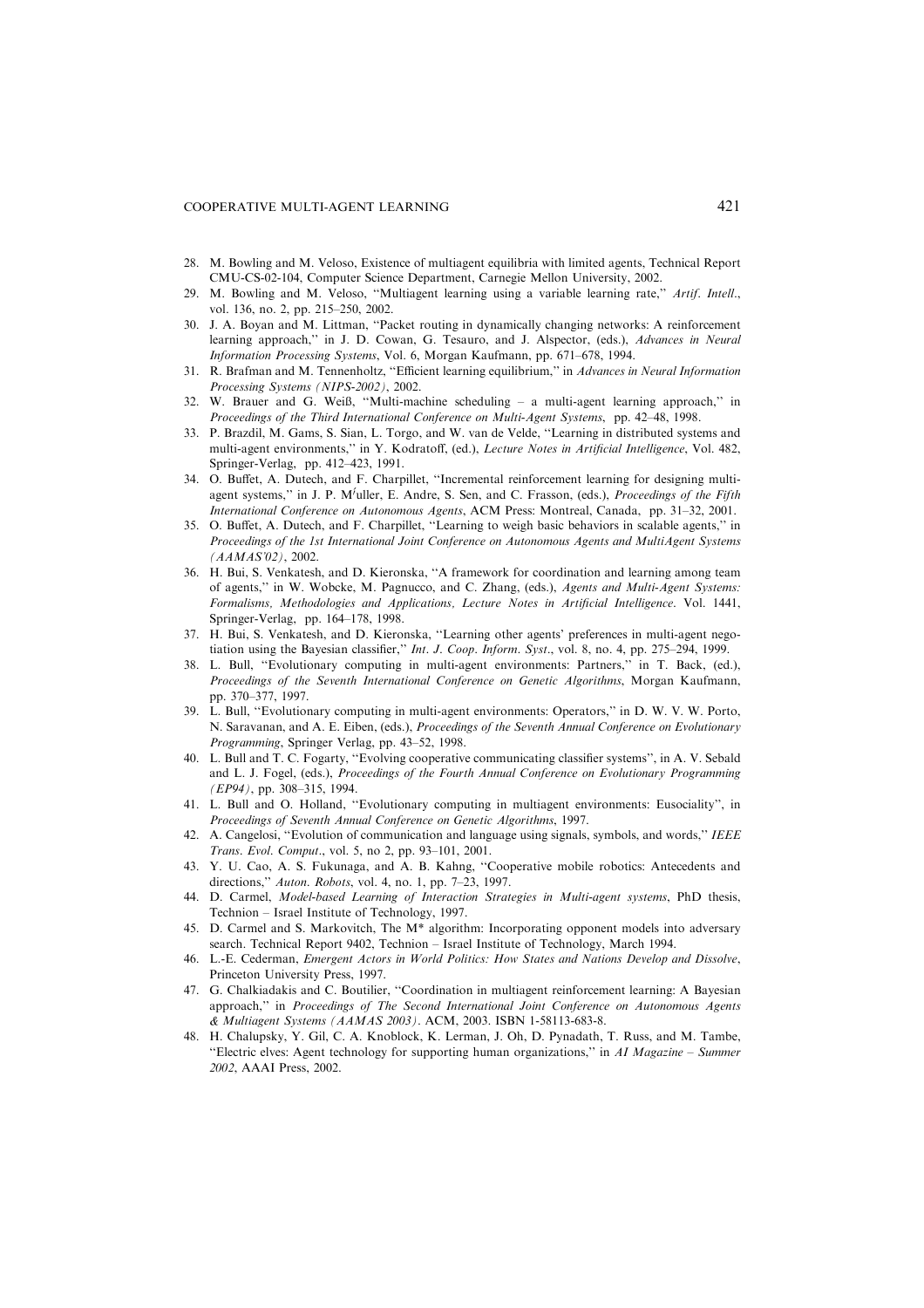- 49. Y.-H. Chang, T. Ho, and L. Kaelbling, ''All learning is local: Multi-agent learning in global reward games," in Proceedings of Neural Information Processing Systems (NIPS-03), 2003.
- 50. Y.-H. Chang, T. Ho, and L. Kaelbling, ''Multi-agent learning in mobilized ad-hoc networks,'' in Proceedings of Artificial Multiagent Learning, Papers from the 2004 AAAI Fall Symposium, Technical Report FS-04-02, 2004.
- 51. C. Claus and C. Boutilier, ''The dynamics of reinforcement learning in cooperative multiagent systems," in Proceedings of National Conference on Artificial Intelligence AAAI/IAAI, pp. 746-752, 1998.
- 52. D. Cliff and G. F. Miller, ''Tracking the red queen: Measurements of adaptive progress in coevolutionary simulations", in Proceedings of the Third European Conference on Artificial Life, Springer-Verlag, pp. 200–218, 1995.
- 53. R. Collins and D. Jefferson, ''An artificial neural network representation for artificial organisms'', in H.-P. Schwefel and R. M'anner, (eds.), Parallel Problem Solving from Nature: 1st Workshop (PPSN I), Springer-Verlag: Berlin, pp. 259–263, 1991.
- 54. R. Collins and D. Jefferson, ''AntFarm: Towards simulated evolution,'' in C. Langton, C. Taylor, J. D. Farmer, and S. Rasmussen, (eds.), Artificial Life II, Addison-Wesley: Redwood City, CA, pp. 579–601, 1992.
- 55. E. Crawford and M. Veloso, ''Opportunities for learning in multi-agent meeting scheduling'', in Proceedings of Artificial Multiagent Learning, Papers from the 2004 AAAI Fall Symposium. Technical Report FS-04-02, 2004.
- 56. V. Crespi, G. Cybenko, M. Santini, and D. Rus. Decentralized control for coordinated flow of multiagent systems. Technical Report TR2002-414, Dartmouth College, Computer Science, Hanover, NH, January 2002.
- 57. R. H. Crites, Large-Scale Dynamic Optimization Using Teams of Reinforcement Learning Agents, PhD thesis, University of Massachusetts Amherst, 1996.
- 58. M. R. Cutkosky, R. S. Englemore, R. E. Fikes, M. R. Genesereth, T. R. Gruber, W. S. Mark, J. M. Tenenbaum, and J. C. Weber, ''PACT: An experiment in integrating concurrent engineering systems", in M. N. Huhns and M. P. Singh, (eds.), Readings in Agents, Morgan Kaufmann: San Francisco, CA, USA, pp. 46–55, 1997.
- 59. T. Dahl, M. Mataric, and G. Sukhatme, ''Adaptive spatio-temporal organization in groups of robots,'' in Proceedings of the 2002 IEEE/RSJ International Conference on Intelligent Robots and Systems (IROS-02), 2002.
- 60. R. Das, M. Mitchell, and J. Crutchfield, ''A genetic algorithm discovers particle-based computation in cellular automata'', in Parallel Problem Solving from Nature III, LNCS 866, Springer-Verlag, pp. 344–353, 1994.
- 61. J. Davis and G. Kendall, ''An investigation, using co-evolution, to evolve an awari player,'' in Proceedings of 2002 Congress on Evolutionary Computation (CEC2002), 2002.
- 62. B. de Boer, ''Generating vowel systems in a population of agents,'' in Proceedings of the Fourth European Conference Artificial Life, MIT Press, 1997.
- 63. K. De Jong, An Analysis of the Behavior of a Class of Genetic Adaptive Systems, PhD thesis, University of Michigan, Ann Arbor, MI, 1975.
- 64. K. De Jong, Evolutionary Computation: A Unified Approach, MIT Press, 2005.
- 65. K. Decker, E. Durfee, and V. Lesser, ''Evaluating research in cooperative distributed problem solving," in L. Gasser and M. Huhns, (eds.), Distributed Artificial Intelligence Volume II, Pitman Publishing and Morgan Kaufmann, pp. 487–519, 1989.
- 66. K. Decker, M. Fisher, M. Luck, M. Tennenholtz, and UKMAS'98 Contributors, ''Continuing research in multi-agent systems," Knowl. Eng. Rev., vol. 14, no. 3, pp. 279-283, 1999.
- 67. J. L. Deneubourg, S. Goss, N. Franks, A. Sendova-Franks, C. Detrain, and L. Chretien, ''The dynamics of collective sorting: Robot-like ants and ant-like robots,'' in From Animals to Animats: Proceedings of the First International Conference on Simulation of Adaptive Behavior, MIT Press, pp. 356–363, 1991.
- 68. J. Denzinger and M. Fuchs, ''Experiments in learning prototypical situations for variants of the pursuit game," in Proceedings on the International Conference on Multi-Agent Systems (ICMAS-1996), pp. 48–55, 1996.
- 69. M. Dowell. Learning in Multiagent Systems, PhD thesis, University of South Carolina, 1995.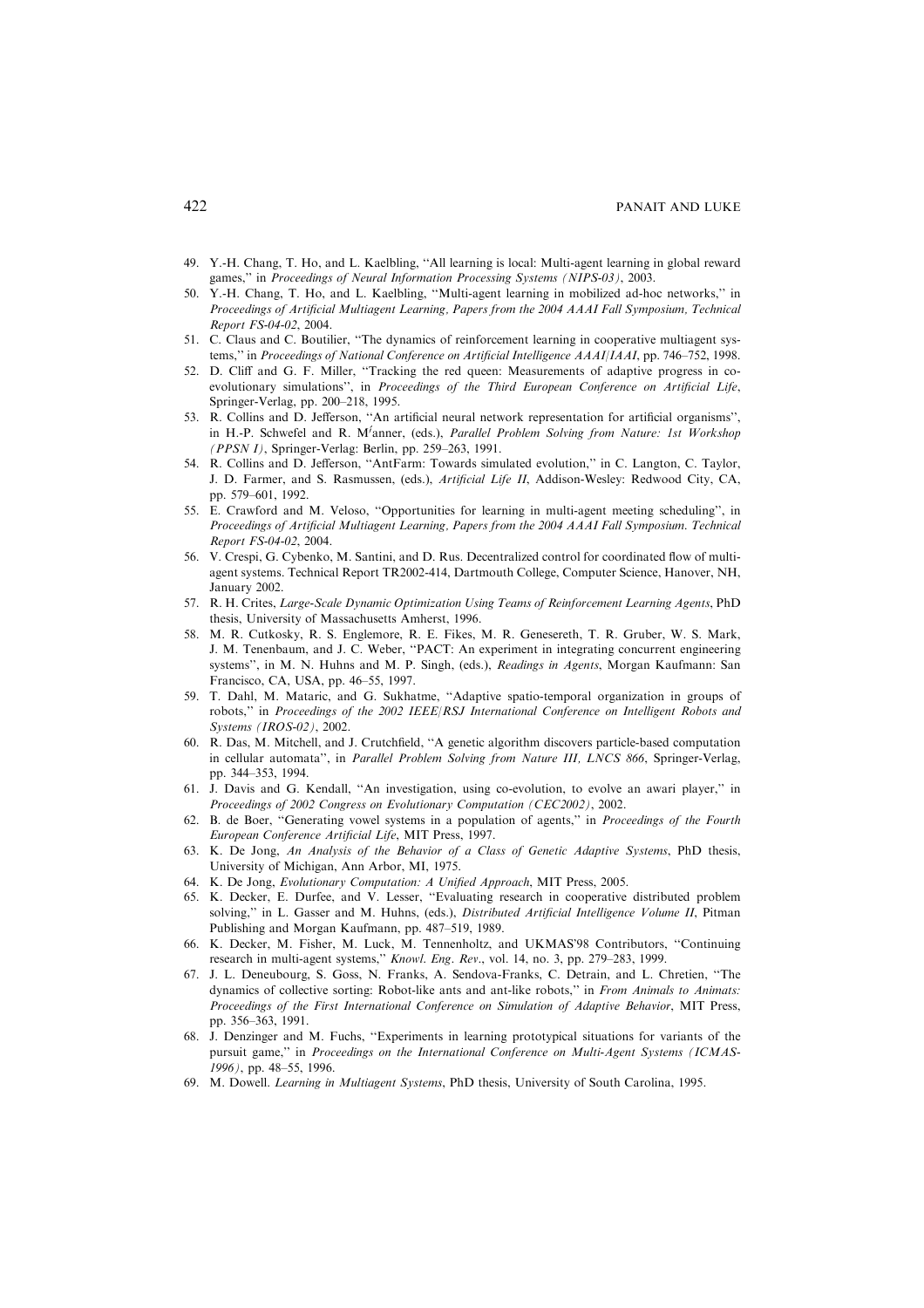- 70. K. Dresner and P. Stone, ''Multiagent traffic management: A reservation-based intersection control mechanism," in AAMAS-2004 – Proceedings of the Third International Joint Conference on Autonomous Agents and Multi Agent Systems, 2004.
- 71. G. Dudek, M. Jenkin, R. Milios, and D. Wilkes, "A taxonomy for swarm robots," in *Proceedings of* IEEE/RSJ Conference on Intelligent Robots and Systems, 1993.
- 72. E. Durfee, ''What your computer really needs to know, you learned in kindergarten,'' in National Conference on Artificial Intelligence, pp. 858–864, 1992.
- 73. E. Durfee, V. Lesser, and D. Corkill, ''Coherent cooperation among communicating problem solvers,'' IEEE Trans. Comput., vol. C-36, no. 11, pp. 1275–1291, 1987.
- 74. E. Durfee, V. Lesser, and D. Corkill, Trends in cooperative distributed problem solving, IEEE Trans. Knowl. Data Eng., vol. KDE-1, no. 1, pp. 63–83, March 1989.
- 75. A. Dutech, O. Buffet, and F. Charpillet, ''Multi-agent systems by incremental gradient reinforcement learning," in Proceedings of Seventeenth International Joint Conference on Artificial Intelligence (IJCAI-01), pp. 833–838, 2001.
- 76. F. Fernandez and L. Parker, ''Learning in large cooperative multi-robot domains,'' Int. J. Robot. Autom. vol. 16, no. 4, pp. 217–226, 2001.
- 77. S. Ficici and J. Pollack, ''Challenges in coevolutionary learning: Arms-race dynamics, open-endedness, and mediocre stable states," in C. Adami et al., (ed.), Proceedings of the Sixth International Conference on Artificial Life, MIT Press: Cambridge, MA, pp. 238–247, 1998.
- 78. S. Ficici and J. Pollack, ''A game-theoretic approach to the simple coevolutionary algorithm'', in Proceedings of the Sixth International Conference on Parallel Problem Solving from Nature (PPSN VI). Springer Verlag, 2000.
- 79. K. Fischer, N. Kuhn, H. J. Muller, J. P. Muller, and M. Pischel, ''Sophisticated and distributed: The transportation domain," in Proceedings of the Fifth European Workshop on Modelling Autonomous Agents in a Multi-Agent World (MAAMAW'93), 1993.
- 80. D. Fogel, Blondie24: Playing at the Edge of Artificial Intelligence, Morgan Kaufmann, 2001. ISBN 1-55860-783-8.
- 81. L. Fogel, Intelligence Through Simulated Evolution: Forty Years of Evolutionary Programming, Wiley Series on Intelligent Systems, 1999.
- 82. D. Fudenberg and D. Levine, The Theory of Learning in Games, MIT Press, 1998.
- 83. A. Garland and R. Alterman, "Autonomous agents that learn to better coordinate," Auton. Agents Multi-Agent Syst., vol. 8, pp. 267–301, 2004.
- 84. M. Ghavamzadeh and S. Mahadevan, ''Learning to communicate and act using hierarchical reinforcement learning,'' in AAMAS-2004 – Proceedings of the Third International Joint Conference on Autonomous Agents and Multi Agent Systems, 2004.
- 85. N. Glance and B. Huberman, ''The dynamics of social dilemmas,'' Sci. Am., vol. 270, no. 3, March, pp. 76–81, 1994.
- 86. P. Gmytrasiewicz, A Decision-Theoretic Model of Coordination and Communication in Autonomous Systems (Reasoning Systems), PhD thesis, University of Michigan, 1992.
- 87. D. E. Goldberg, Genetic Algorithms in Search, Optimization, and Machine Learning, Addison Wesley: Reading, MA, 1989.
- 88. C. Goldman and J. Rosenschein, ''Mutually supervised learning in multiagent systems'', in G. Weiß and S. Sen, (eds.), Adaptation and Learning in Multi-Agent Systems, Springer-Verlag: Heidelberg, Germany, Berlin, pp. 85–96, 1996.
- 89. B. M. Good, Evolving multi-agent systems: Comparing existing approaches and suggesting new directions, Master's thesis, University of Sussex, 2000.
- 90. M. Gordin, S. Sen, and N. Puppala, "Evolving cooperative groups: Preliminary results", in Working Papers of the AAAI-97 Workshop on Multiagent Learning, pp. 31–35, 1997.
- 91. S. Grand and D. Cliff, "Creatures: Entertainment software agents with artificial life", Auton. Agents Multi-Agent Syst., vol. 1, no. 1, pp. 39–57, 1998.
- 92. S. Grand, D. Cliff, and A. Malhotra, ''Creatures : Artificial life autonomous software agents for home entertainment", in Proceedings of the First International Conference on Autonomous Agents (Agents-97), pp. 22–29, 1997.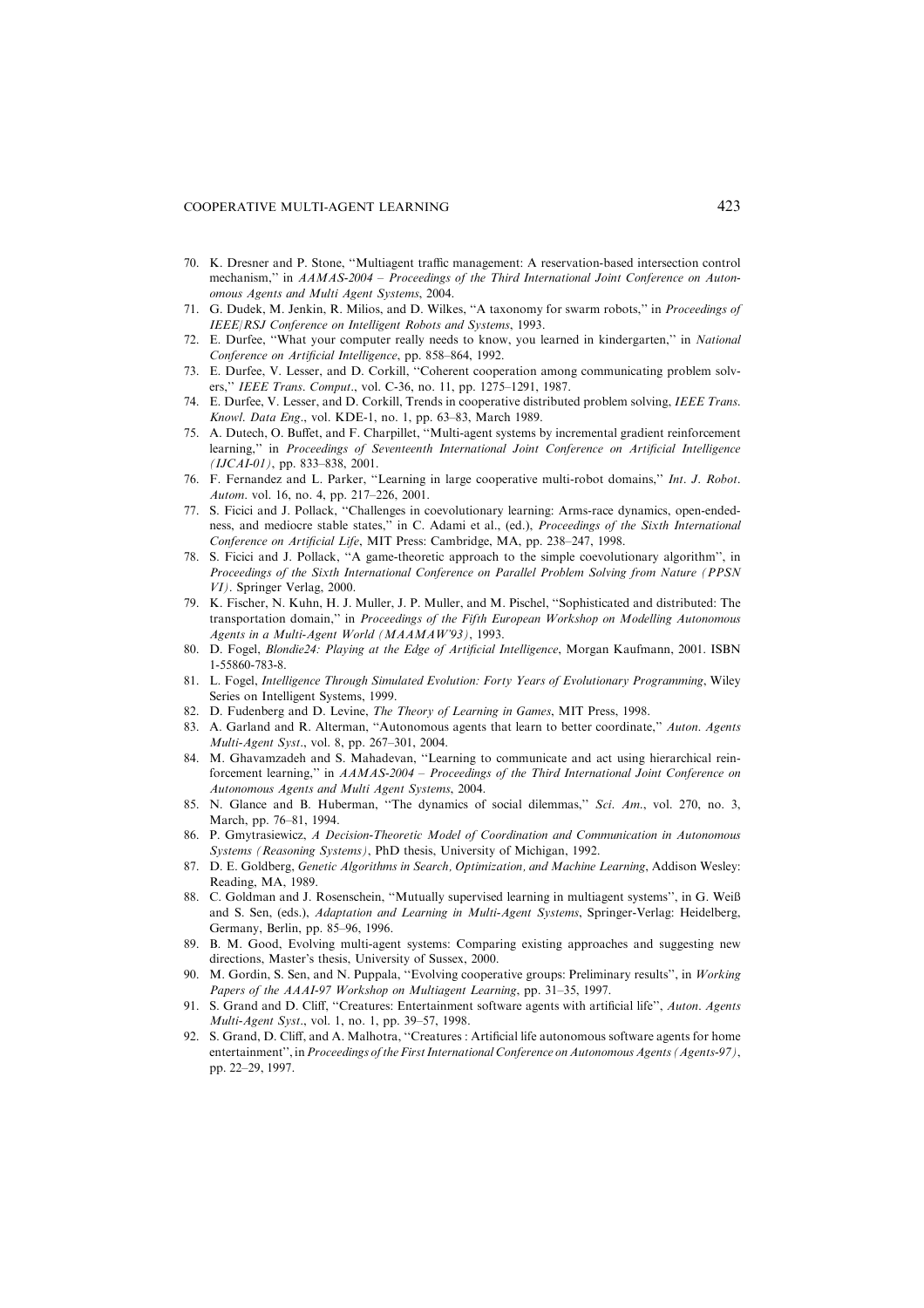- 93. D. L. Grecu, Using Learning to Improve Multi-Agent Systems for Design. PhD thesis, Worcester Polytechnic Institute, 1997.
- 94. A. Greenwald, J. Farago, and K. Hall, ''Fair and efficient solutions to the Santa Fe bar problem,'' in Proceedings of the Grace Hopper Celebration of Women in Computing 2002, 2002.
- 95. A. Greenwald and K. Hall, "Correlated Q-learning," in Proceedings of the Twentieth International Conference on Machine Learning, 2003.
- 96. J. Grefenstette, ''Lamarckian learning in multi-agent environments,'' in R. Belew and L. Booker, (eds.), Proceedings of the Fourth International Conference on Genetic Algorithms, Morgan Kaufman: San Mateo, CA, pp. 303–310, 1991.
- 97. J. Grefenstette, C. L. Ramsey, and A. Schultz, ''Learning sequential decision rules using simulation models and competition,'' Machine Learn., vol. 5, pp. 355–381, 1990.
- 98. C. Guestrin, M. Lagoudakis, and R. Parr, "Coordinated reinforcement learning," in Proceedings of the 2002 AAAI Symposium Series: Collaborative Learning Agents, 2002.
- 99. S. M. Gustafson, Layered learning in genetic programming for a co-operative robot soccer problem, Master's thesis, Kansas State University, Manhattan, KS, USA, 2000.
- 100. S. M. Gustafson and W. H. Hsu, ''Layered learning in genetic programming for a co-operative robot soccer problem,'' in J. F. Miller, M. Tomassini, P. L. Lanzi, C. Ryan, A. G. B. Tettamanzi, and W. B. Langdon, (eds.), Genetic Programming: Proceedings of EuroGP-2001. Vol. 2038, Springer-Verlag: Lake Como, Italy, 18-20 2001. ISBN 3-540-41899-7, pp. 291–301.
- 101. A. Hara and T. Nagao, ''Emergence of cooperative behavior using ADG; Automatically Defined Groups,'' in Proceedings of the 1999 Genetic and Evolutionary Computation Conference (GECCO-99), pp. 1038–1046, 1999.
- 102. I. Harvey, P. Husbands, D. Cliff, A. Thompson, and N. Jakobi, ''Evolutionary robotics: The Sussex approach,'' Robot. Auton. Syst., 1996.
- 103. T. Haynes, K. Lau, and S. Sen, ''Learning cases to compliment rules for conflict resolution in multiagent systems," in S. Sen, (ed.), AAAI Spring Symposium on Adaptation, Coevolution, and Learning in Multiagent Systems, pp. 51–56, 1996.
- 104. T. Haynes and S. Sen, ''Evolving behavioral strategies in predators and prey,'' in G. Weiß and S. Sen, (eds.), Adaptation and Learning in Multiagent Systems, Lecture Notes in Artificial Intelligence. Springer Verlag: Berlin, Germany, 1995.
- 105. T. Haynes and S. Sen, ''Adaptation using cases in cooperative groups,'' in I. Imam (ed.), Working Notes of the AAAI-96 Workshop on Intelligent Adaptive Agents, Portland, OR, 1996.
- 106. T. Haynes and S. Sen, Cooperation of the fittest, Technical Report UTULSA-MCS-96-09, The University of Tulsa, Apr. 12, 1996.
- 107. T. Haynes and S. Sen, ''Learning cases to resolve conflicts and improve group behavior,'' in M. Tambe and P. Gmytrasiewicz, (eds.), Working Notes of the AAAI-96 Workshop on Agent Modeling, Portland, OR, pp. 46–52, 1996.
- 108. T. Haynes and S. Sen, ''Crossover operators for evolving a team,'' in J. R. Koza, K. Deb, M. Dorigo, D. B. Fogel, M. Garzon, H. Iba, and R. L. Riolo, (eds.), Genetic Programming 1997: Proceedings of the Second Annual Conference, Morgan Kaufmann: Stanford University, CA, USA, pp. 162–167, 13–16 July 1997.
- 109. T. Haynes, S. Sen, D. Schoenefeld, and R. Wainwright, ''Evolving a team,'' in E. V. Siegel and J. R. Koza, (eds.), Working Notes for the AAAI Symposium on Genetic Programming, AAAI: MIT, Cambridge, MA, USA, pp. 23–30, 10–12 Nov. 1995.
- 110. T. Haynes, S. Sen, D. Schoenefeld, and R. Wainwright, Evolving multiagent coordination strategies with genetic programming, Technical Report UTULSA-MCS-95-04, The University of Tulsa, May 31, 1995.
- 111. T. Haynes, R. Wainwright, S. Sen, and D. Schoenefeld, ''Strongly typed genetic programming in evolving cooperation strategies," in L. Eshelman, (ed.), Genetic Algorithms: Proceedings of the Sixth International Conference (ICGA95), Morgan Kaufmann: Pittsburgh, PA, USA, pp. 271–278, ISBN 1-55860-370-0, 15-19 July 1995.
- 112. T. D. Haynes and S. Sen, ''Co-adaptation in a team,'' Int. J. Comput. Intell. Org. (IJCIO), 1997.
- 113. D. Hillis, "Co-evolving parasites improve simulated evolution as an optimization procedure," Artif. Life II, SFI Stud. Sci. Complex., vol. 10, pp. 313–324, 1991.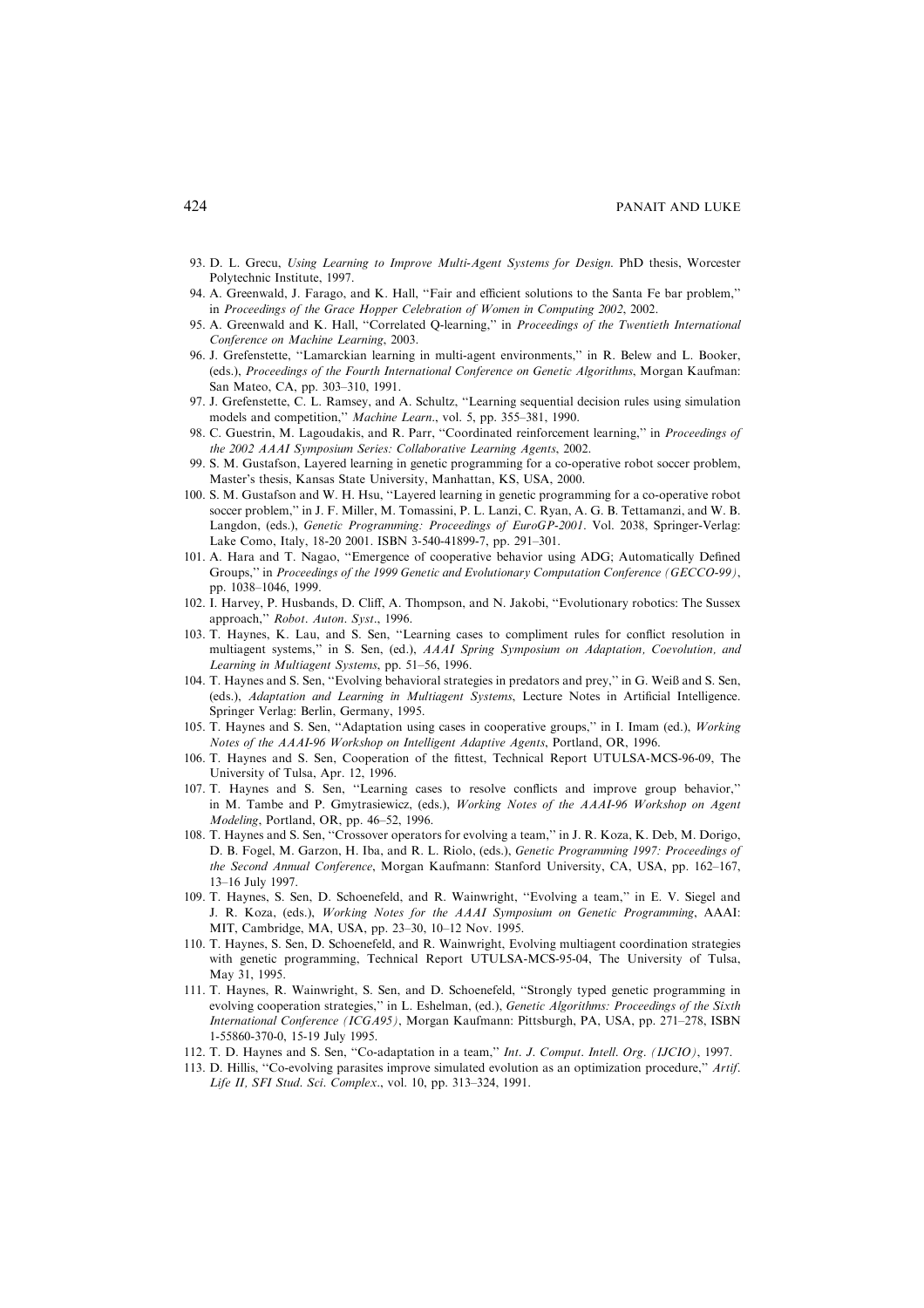- 114. J. Holland, Adaptation in Natural and Artificial Systems, The MIT Press: Cambridge, MA, 1975.
- 115. J. Holland, ''Properties of the bucket brigade,'' in Proceedings of an International Conference on Genetic Algorithms, 1985.
- 116. B. Hölldobler and E. O. Wilson, The Ants, Harvard University Press, 1990.
- 117. W. H. Hsu and S. M. Gustafson, ''Genetic programming and multi-agent layered learning by reinforcements,'' in W. B. Langdon, E. Cantu´-Paz, K. Mathias, R. Roy, D. Davis, R. Poli, K. Balakrishnan, V. Honavar, G. Rudolph, J. Wegener, L. Bull, M. Potter, A. C. Schultz, J. F. Miller, E. Burke, and N. Jonoska, (eds.), GECCO 2002: Proceedings of the Genetic and Evolutionary Computation Conference, Morgan Kaufmann Publishers: New York, 9–13 July 2002, ISBN 1-55860- 878-8, pp. 764–771.
- 118. J. Hu and M. Wellman, "Self-fulfilling bias in multiagent learning," in Proceedings of the Second International Conference on Multi-Agent Systems, 1996.
- 119. J. Hu and M. Wellman, ''Multiagent reinforcement learning: Theoretical framework and an algorithm,'' in Proceedings of the Fifteenth International Conference on Machine Learning, Morgan Kaufmann: San Francisco, CA, pp. 242–250, 1998.
- 120. J. Hu and M. Wellman, ''Online learning about other agents in a dynamic multiagent system,'' in K. P. Sycara and M. Wooldridge, (eds.), Proceedings of the Second International Conference on Autonomous Agents (Agents'98), ACM Press: New York, 1998, pp. 239–246, ISBN 0-89791-983-1.
- 121. J. Hu and M. Wellman, ''Nash Q-learning for general-sum stochastic games'', J. Machine Learn. Res., vol. 4, pp. 1039–1069, 2003.
- 122. J. Huang, N. R. Jennings, and J. Fox, ''An agent architecture for distributed medical care,'' in M. Wooldridge and N. R. Jennings, (eds.), Intelligent Agents: Theories, Architectures, and Languages (LNAI Volume 890), Springer-Verlag: Heidelberg, Germany, pp. 219–232, 1995.
- 123. M. Huhns and M. Singh, ''Agents and multiagent systems: Themes, approaches and challenges,'' in M. Huhns and M. Singh, (eds.), Readings in Agents, Morgan Kaufmann, pp. 1–23, 1998.
- 124. M. Huhns and G. Weiß, ''Special issue on multiagent learning,'' Machine Learn. J., vol. 33, nos. 2–3, 1998.
- 125. H. Iba, ''Emergent cooperation for multiple agents using genetic programming,'' in H.-M. Voigt, W. Ebeling, I. Rechenberg, and H.-P. Schwefel, (eds.), Parallel Problem Solving from Nature IV: Proceedings of the International Conference on Evolutionary Computation, Vol. 1141 of LNCS, Springer Verlag: Berlin, Germany, 1996, pp. 32–41, ISBN 3-540-61723-X.
- 126. H. Iba, "Evolutionary learning of communicating agents," Inform. Sci., vol. 108, 1998.
- 127. H. Iba, ''Evolving multiple agents by genetic programming,'' in L. Spector, W. Langdon, U.-M. O'Reilly, and P. Angeline, (eds.), Advances in Genetic Programming 3, The MIT Press: Cambridge, MA, pp. 447–466, 1999.
- 128. I. Imam, (ed.), Intelligent Adaptive Agents. Papers from the 1996 AAAI Workshop. Technical Report WS-96-04, AAAI Press, 1996.
- 129. A. Ito, "How do selfish agents learn to cooperate?," in Artificial Life V: Proceedings of the Fifth International Workshop on the Synthesis and Simulation of Living Systems, MIT Press, pp. 185–192, 1997.
- 130. T. Jansen and R. P. Wiegand, ''Exploring the explorative advantage of the cooperative coevolutionary  $(1+1)$  EA," in E. Cantu-Paz et al., (ed.), *Prooceedings of the Genetic and Evolutionary* Computation Conference (GECCO), Springer-Verlag, 2003.
- 131. N. Jennings, K. Sycara, and M. Wooldridge, ''A roadmap of agents research and development,'' Auton Agents Multi-Agent Syst., vol. 1, pp. 7–38, 1998.
- 132. N. Jennings, L. Varga, R. Aarnts, J. Fuchs, and P. Skarek, ''Transforming standalone expert systems into a community of cooperating agents," Int. J. Eng. Appl. Artif. Intell., vol. 6, no. 4, pp. 317-331, 1993.
- 133. K.-C. Jim and C. L. Giles, ''Talking helps: Evolving communicating agents for the predator-prey pursuit problem,'' Artif. Life, vol. 6, no. 3, pp. 237–254, 2000.
- 134. H. Juille and J. Pollack, ''Coevolving the ''ideal'' trainer: Application to the discovery of cellular automata rules'', in Proceedings of the Third Annual Genetic Programming Conference (GP-98), 1998.
- 135. L. Kaelbling, M. Littman, and A. Moore, "Reinforcement learning: A survey," J. Artif. Intell. Res., vol. 4, pp. 237–285, 1996.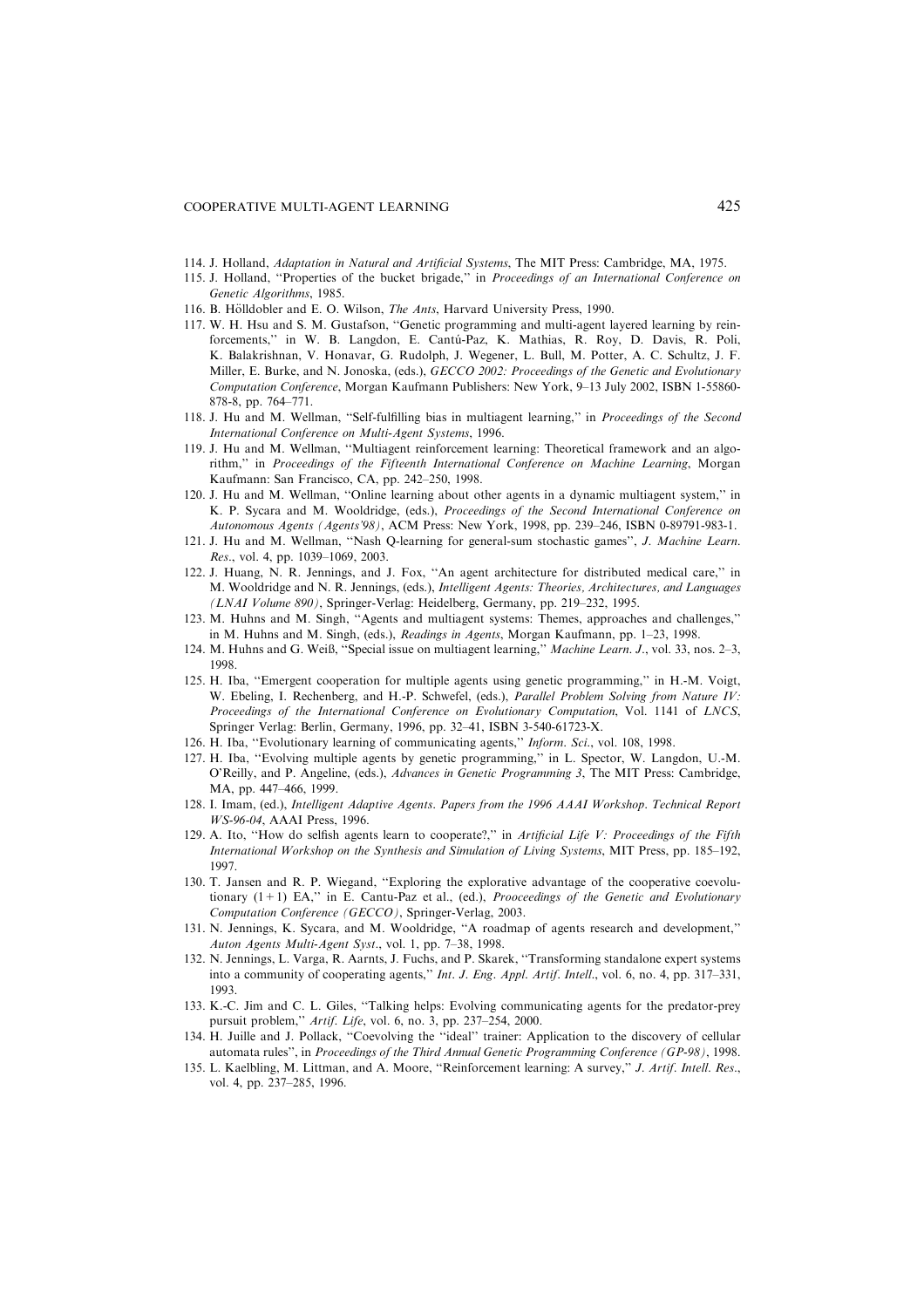- 136. S. Kapetanakis and D. Kudenko, Improving on the reinforcement learning of coordination in cooperative multi-agent systems, in Proceedings of the Second Symposium on Adaptive Agents and Multi-agent Systems (AISB02), 2002.
- 137. S. Kapetanakis and D. Kudenko, ''Reinforcement learning of coordination in cooperative multiagent systems'', in Proceedings of the Nineteenth National Conference on Artificial Intelligence  $(AAAI02)$ , 2002.
- 138. G. Kendall and G. Whitwell, ''An evolutionary approach for the tuning of a chess evaluation function using population dynamics," in *Proceedings of the 2001 Congress on Evolutionary Compu*tation (CEC-2001), IEEE Press, pp. 995–1002, 27–30, 2001.
- 139. G. Kendall and M. Willdig, ''An investigation of an adaptive poker player'', in Proceedings of the 14th Australian Joint Conference on Artificial Intelligence (AI'01), 2001.
- 140. H. Kitano, M. Asada, Y. Kuniyoshi, I. Noda, and E. Osawa, "RoboCup: The robot world cup initiative," in W. L. Johnson and B. Hayes-Roth, (eds.), Proceedings of the First International Conference on Autonomous Agents (Agents'97), ACM Press: New York, 5–8, ISBN 0-89791-877-0, pp. 340–347, 1997.
- 141. J. Koza, Genetic Programming: On the Programming of Computers by Means of Natural Selection, MIT Press, 1992.
- 142. M. Lauer and M. Riedmiller, ''An algorithm for distributed reinforcement learning in cooperative multi-agent systems,'' in Proceedings of the Seventeenth International Conference on Machine Learning, Morgan Kaufmann: San Francisco, CA, pp. 535–542, 2000.
- 143. L. R. Leerink, S. R. Schultz, and M. A. Jabri, ''A reinforcement learning exploration strategy based on ant foraging mechanisms," in Proceedings of the Sixth Australian Conference on Neural Networks, Sydney, Australia, 1995.
- 144. V. Lesser, "Cooperative multiagent systems : A personal view of the state of the art," IEEE Trans. Knowl. Data Eng., vol. 11, no. 1, pp. 133–142, 1999.
- 145. V. Lesser, D. Corkill, and E. Durfee, An update on the distributed vehicle monitoring testbed, Technical Report UM-CS-1987-111, University of Massachessets Amherst, 1987.
- 146. M. I. Lichbach, The Cooperator's Dilemma, University of Michigan Press, 1996. ISBN 0472105728.
- 147. M. Littman, ''Markov games as a framework for multi-agent reinforcement learning'', in Proceedings of the 11th International Conference on Machine Learning (ML-94), Morgan Kaufmann: New Brunswick, NJ, pp. 157–163, 1994.
- 148. M. Littman, "Friend-or-foe Q-learning in general-sum games," in Proceedings of the Eighteenth International Conference on Machine Learning, Morgan Kaufmann, pp. 322–328, 2001.
- 149. A. Lubberts and R. Miikkulainen, "Co-evolving a go-playing neural network," in Coevolution: Turning Adaptive Algorithms upon Themselves, (Birds-on-a-Feather Workshop, Genetic and Evolutionary Computation Conference), 2001.
- 150. M. Luck, M. d'Inverno, M. Fisher, and FoMAS'97 Contributors, ''Foundations of multi-agent systems: Techniques, tools and theory," Knowl. Eng. Rev., vol. 13, no. 3, pp. 297-302, 1998.
- 151. S. Luke, ''Genetic programming produced competitive soccer softbot teams for RoboCup97,'' in J. R. Koza et al, (ed.), Genetic Programming 1998: Proceedings of the Third Annual Conference, Morgan Kaufmann, pp. 214–222, 1998.
- 152. S. Luke, C. Hohn, J. Farris, G. Jackson, and J. Hendler, ''Co-evolving soccer softbot team coordination with genetic programming,'' in Proceedings of the First International Workshop on RoboCup, at the International Joint Conference on Artificial Intelligence, Nagoya, Japan, 1997.
- 153. S. Luke and L. Spector, ''Evolving teamwork and coordination with genetic programming,'' in J. R. Koza, D. E. Goldberg, D. B. Fogel, and R. L. Riolo, (eds.), Genetic Programming 1996: Proceedings of the First Annual Conference, MIT Press: Stanford University, CA, USA, pp. 150–156, 28–31 1996.
- 154. S. Luke, K. Sullivan, G. C. Balan, and L. Panait, Tunably decentralized algorithms for cooperative target observation, Technical Report GMU-CS-TR-2004-1, Department of Computer Science, George Mason University, 2004.
- 155. S. Luke and R. P. Wiegand, ''Guaranteeing coevolutionary objective measures'', in Poli et al. [201], pp. 237–251.
- 156. S. Mahadevan and J. Connell, ''Automatic programming of behavior-based robots using reinforcement learning," in National Conference on Artificial Intelligence, pp. 768-773, 1991.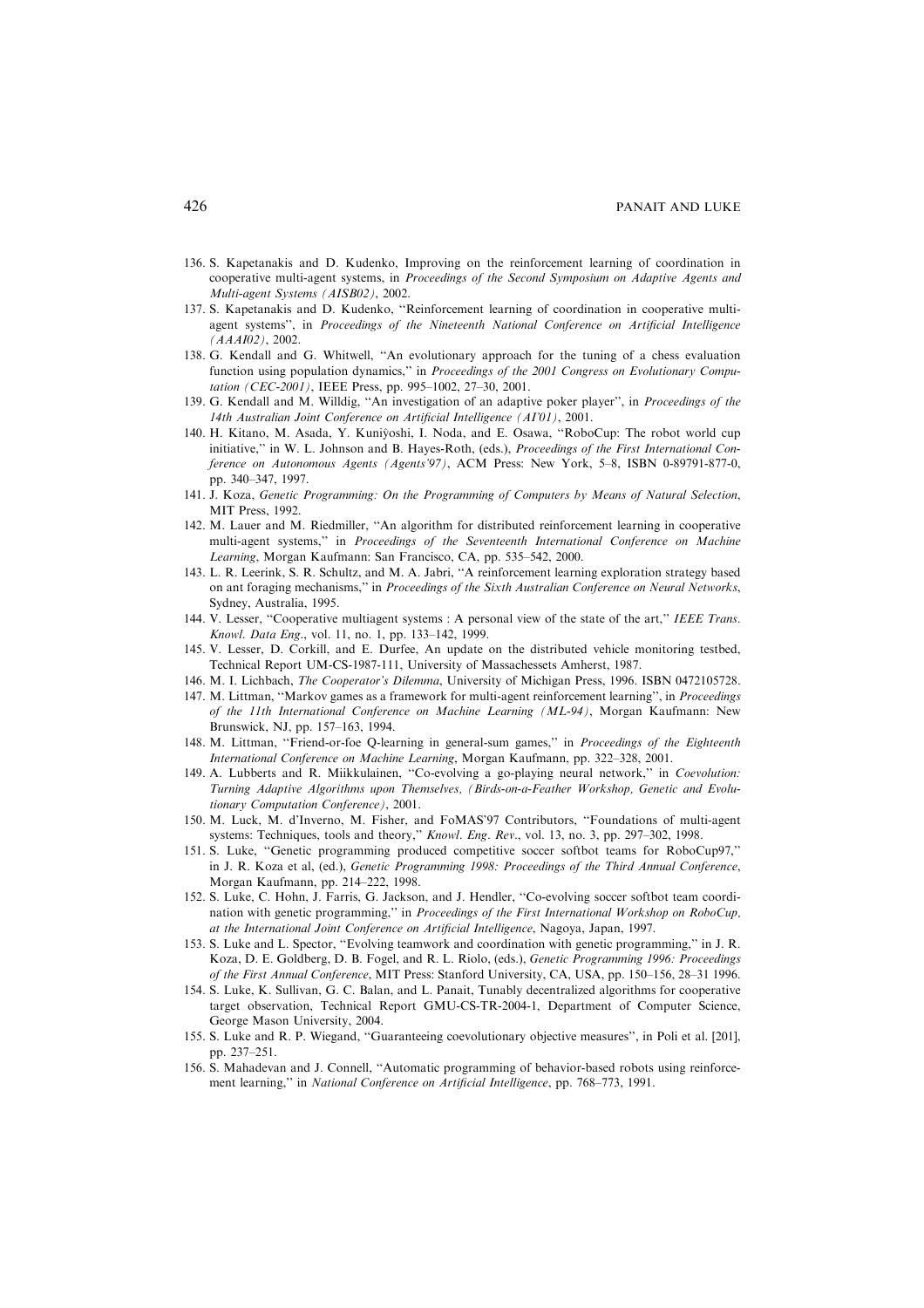- 157. R. Makar, S. Mahadevan, and M. Ghavamzadeh, ''Hierarchical multi-agent reinforcement learning,'' in J. P. M'uller, E. Andre, S. Sen, and C. Frasson, (eds.), Proceedings of the Fifth International Conference on Autonomous Agents, ACM Press: Montreal, Canada, pp. 246–253, 2001.
- 158. M. Mataric, Interaction and Intelligent Behavior, PhD thesis, Massachusetts Institute of Technology, Cambridge, MA, 1994. Also Technical Report AITR-1495.
- 159. M. Mataric, "Learning to behave socially," in Third International Conference on Simulation of Adaptive Behavior, 1994.
- 160. M. Mataric, "Reward functions for accelerated learning," in *International Conference on Machine* Learning, pp. 181–189, 1994.
- 161. M. Mataric, ''Reinforcement learning in the multi-robot domain,'' Auton. Robots, vol. 4, no. 1, pp. 73–83, 1997.
- 162. M. Mataric, "Using communication to reduce locality in distributed multi-agent learning," Joint Special Issue on Learn Auton. Robots, Machine Learn, vol. 31, nos. 1–3, pp. 141–167, and Auton. Robots, vol. 5, nos. 3–4, pp. 335–354, Jul/Aug 1998.
- 163. M. Mataric, M. Nilsson, and K. Simsarian, "Cooperative multi-robot box-pushing," in Proceedings of IEEE/RSJ Conference on Intelligent Robots and Systems, pp. 556–561, 1995.
- 164. Z. Michalewicz, Genetic Algorithms  $+$  Data Structures  $=$  Evolution Programs (3rd edn.), Springer-Verlag: Berlin, 1996.
- 165. T. Miconi, ''A collective genetic algorithm'', in E. Cantu-Paz et al., (ed.), Proceedings of the Genetic and Evolutionary Computation Conference (GECCO), pp. 876–883, 2001.
- 166. T. Miconi, ''When evolving populations is better than coevolving individuals: The blind mice problem," in Proceedings of the Eighteenth International Joint Conference on Artificial Intelligence (IJCAI-03), 2003.
- 167. M. Mitchell, J. Crutchfield, and R. Das, ''Evolving cellular automata with genetic algorithms: A review of recent work,'' in Proceedings of the First International Conference on Evolutionary Computation and its Applications (EvCA'96), 1996.
- 168. N. Monekosso, P. Remagnino, and A. Szarowicz, ''An improved Q-learning algorithm using synthetic pheromones," in E. N. B. Dunin-Keplicz, (ed.), From Theory to Practice in Multi-Agent Systems, Second International Workshop of Central and Eastern Europe on Multi-Agent Systems, CEEMAS 2001 Cracow, Poland, September 26–29, 2001. Revised Papers, Lecture Notes in Artificial Intelligence LNAI-2296, Springer-Verlag, 2002.
- 169. N. D. Monekosso and P. Remagnino, "Phe-Q: A pheromone based Q-learning," in Australian Joint Conference on Artificial Intelligence, pp. 345–355, 2001.
- 170. N. D. Monekosso and P. Remagnino, ''An analysis of the pheromone Q-learning algorithm,'' in Proceedings of the VIII Iberoamerican Conference on Artificial Intelligence IBERAMIA-02, pp. 224–232, 2002.
- 171. N. D. Monekosso, P. Remagnino, and A. Szarowicz, ''An improved Q-learning algorithm using synthetic pheromones," in Proceedings of the Second Workshop of Central and Eastern Europe on Multi-Agent Systems CEEMAS-01, pp. 197–206, 2001.
- 172. J. Moody, Y. Liu, M. Saffell, and K. Youn, ''Stochastic direct reinforcement: Application to simple games with recurrence," in Proceedings of Artificial Multiagent Learning, Papers from the 2004 AAAI Fall Symposium. Technical Report FS-04-02, 2004.
- 173. R. Mukherjee and S. Sen, "Towards a pareto-optimal solution in general-sum games," in Agents-2001 Workshop on Learning Agents, 2001.
- 174. U. Mukhopadjyay, L. Stephens, and M. Huhns, ''An intelligent system for document retrieval in distributed office environment," J. Am. Soc. Inform Sci., vol. 37, 1986.
- 175. J. Muller and M. Pischel, "An architecture for dynamically interacting agents," J. Intell. Coop. Inform. Syst., vol. 3, no. 1. pp. 25–45, 1994.
- 176. M. Mundhe and S. Sen, "Evaluating concurrent reinforcement learners," in *Proceedings of the* International Conference on Multiagent System, 2000.
- 177. M. Mundhe and S. Sen, ''Evolving agent societies that avoid social dilemmas,'' in D. Whitley, D. Goldberg, E. Cantu-Paz, L. Spector, I. Parmee, and H.-G. Beyer, (eds.), Proceedings of the Genetic and Evolutionary Computation Conference (GECCO-2000), Morgan Kaufmann: Las Vegas, Nevada, USA, 10-12 2000, pp. 809–816, ISBN 1-55860-708-0.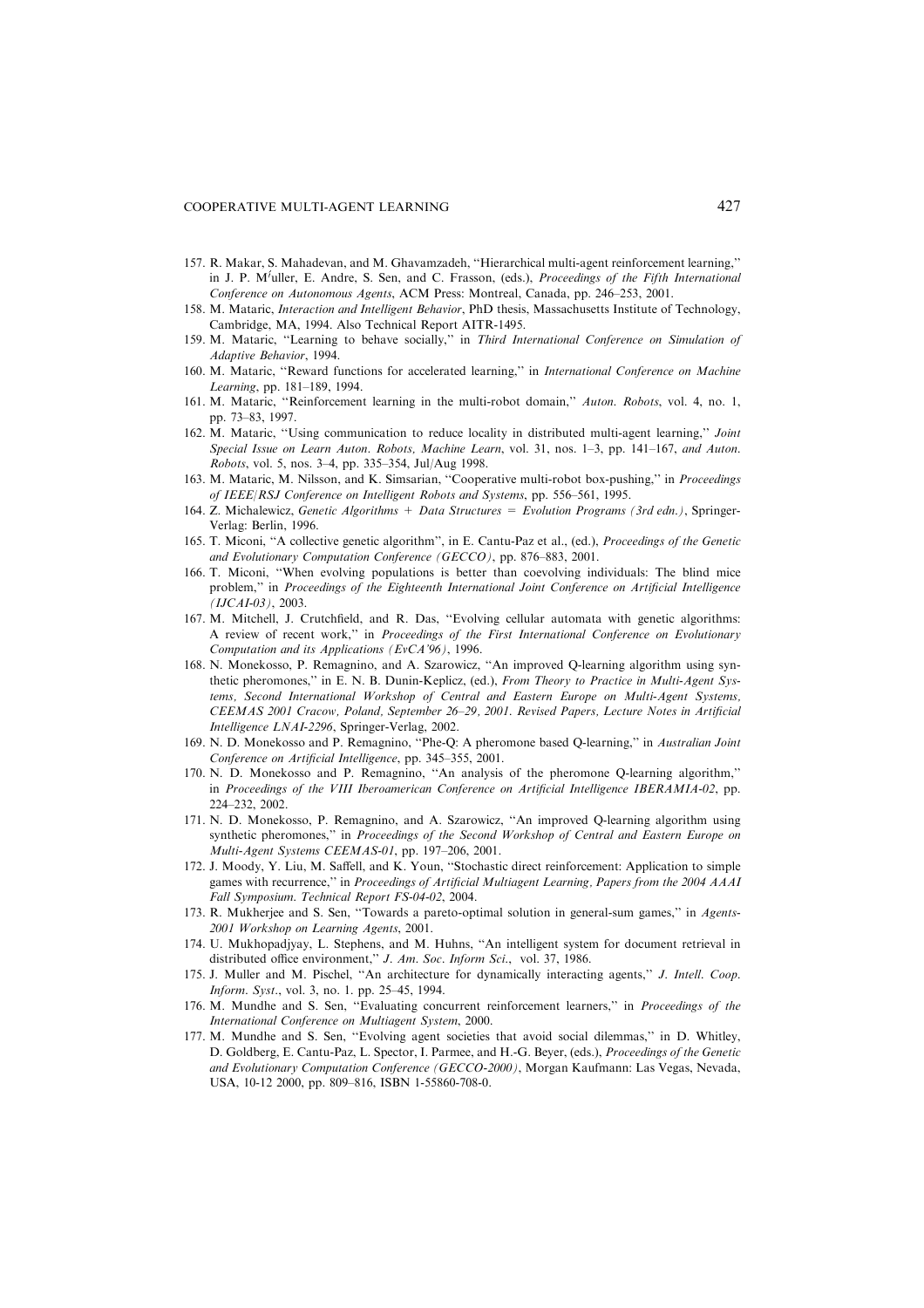- 178. Y. Nagayuki, S. Ishii, and K. Doya, ''Multi-agent reinforcement learning: An approach based on the other agent's internal model,'' in Proceedings of the International Conference on Multi-Agent Systems  $(ICMAS-00)$ , 2000.
- 179. M. V. Nagendra-Prasad, Learning Situation-Specific Control in Multi-Agent Systems, PhD thesis, University of Massachusetts Amherst, 1997.
- 180. R. Nair, D. Pynadath, M. Yokoo, M. Tambe, and S. Marsella, ''Taming decentralized POMDPs: Towards efficient policy computation for multiagent settings," in Proceedings of the Eighteenth International Joint Conference on Artificial Intelligence (IJCAI-03), 2003.
- 181. M. Nowak and K. Sigmund, ''Evolution of indirect reciprocity by image scoring/the dynamics of indirect reciprocity,'' Nature, vol. 393, pp. 573–577, 1998.
- 182. A. Nowe, K. Verbeeck, and T. Lenaerts, Learning agents in a homo egualis society, Technical report, Computational Modeling Lab – VUB, March 2001.
- 183. L. Nunes and E. Oliveira, "Learning from multiple sources," in AAMAS-2004– Proceedings of the Third International Joint Conference on Autonomous Agents and Multi Agent Systems, 2004.
- 184. T. Ohko, K. Hiraki, and Y. Arzai, ''Addressee learning and message interception for communication load reduction in multiple robots environments,'' in G. Weiß, (ed.), Distributed Artificial Intelligence Meets Machine Learning: Learning in Multi-Agent Environments, Lecture Notes in Artificial Intelligence 1221, Springer-Verlag, 1997.
- 185. E. Ostergaard, G. Sukhatme, and M. Mataric, ''Emergent bucket brigading a simple mechanism for improving performance in multi-robot constrainedspace foraging tasks," in Proceedings of the Fifth International Conference on Autonomous Agents, 2001.
- 186. L. Pagie and M. Mitchell, ''A comparison of evolutionary and coevolutionary search,'' in R. K. Belew and H. Juill, (eds.), Coevolution: Turning Adaptive Algorithms upon Themselves, San Francisco, California, USA, pp. 20–25, 7 2001.
- 187. L. Panait and S. Luke, "Ant foraging revisited," in Proceedings of the Ninth International Conference on the Simulation and Synthesis of Living Systems (ALIFE9), 2004.
- 188. L. Panait and S. Luke, "Learning ant foraging behaviors," in Proceedings of the Ninth International Conference on the Simulation and Synthesis of Living Systems (ALIFE9), 2004.
- 189. L. Panait and S. Luke, "A pheromone-based utility model for collaborative foraging," in AAMAS-2004 – Proceedings of the Third International Joint Conference on Autonomous Agents and Multi Agent Systems, 2004.
- 190. L. Panait, R. P. Wiegand, and S. Luke, ''A sensitivity analysis of a cooperative coevolutionary algorithm biased for optimization,'' in Genetic and Evolutionary Computation Conference – GECCO-2004, Springer, 2004.
- 191. L. Panait, R. P. Wiegand, and S. Luke, ''A visual demonstration of convergence properties of cooperative coevolution,'' in Parallel Problem Solving from Nature – PPSN-2004, Springer, 2004.
- 192. L. A. Panait, R. P. Wiegand, and S. Luke, ''Improving coevolutionary search for optimal multiagent behaviors'', in Proceedings of the Eighteenth International Joint Conference on Artificial Intelligence  $(IJCAI-03), 2003.$
- 193. C. Papadimitriou and J. Tsitsiklis, ''Complexity of markov decision processes,'' Math. Operat. Res., vol. 12, no. 3, pp. 441–450, 1987.
- 194. L. Parker, ''Current state of the art in distributed autonomous mobile robotics,'' in L. Parker, G. Bekey, and J. Barhen, (eds.), Distributed Autonomous Robotic Systems 4, Springer-Verlag, pp. 3–12, 2000.
- 195. L. Parker, "Multi-robot learning in a cooperative observation task," in Proceedings of Fifth International Symposium on Distributed Autonomous Robotic Systems (DARS 2000), 2000.
- 196. L. Parker, ''Distributed algorithms for multi-robot observation of multiple moving targets,'' Auton Robots, vol. 12 no. 3, 2002.
- 197. L. Parker, C. Touzet, and F. Fernandez, ''Techniques for learning in multi-robot teams,'' in T. Balch and L. Parker, (eds.), Robot Teams: From Diversity to Polymorphism, AK Peters, 2001.
- 198. M. Peceny, G. Weiß, and W. Brauer, Verteiltes maschinelles lernen in fertigungsumgebungen, Technical Report FKI-218-96, Institut fur Informatik, Technische Universitat Munchen, 1996.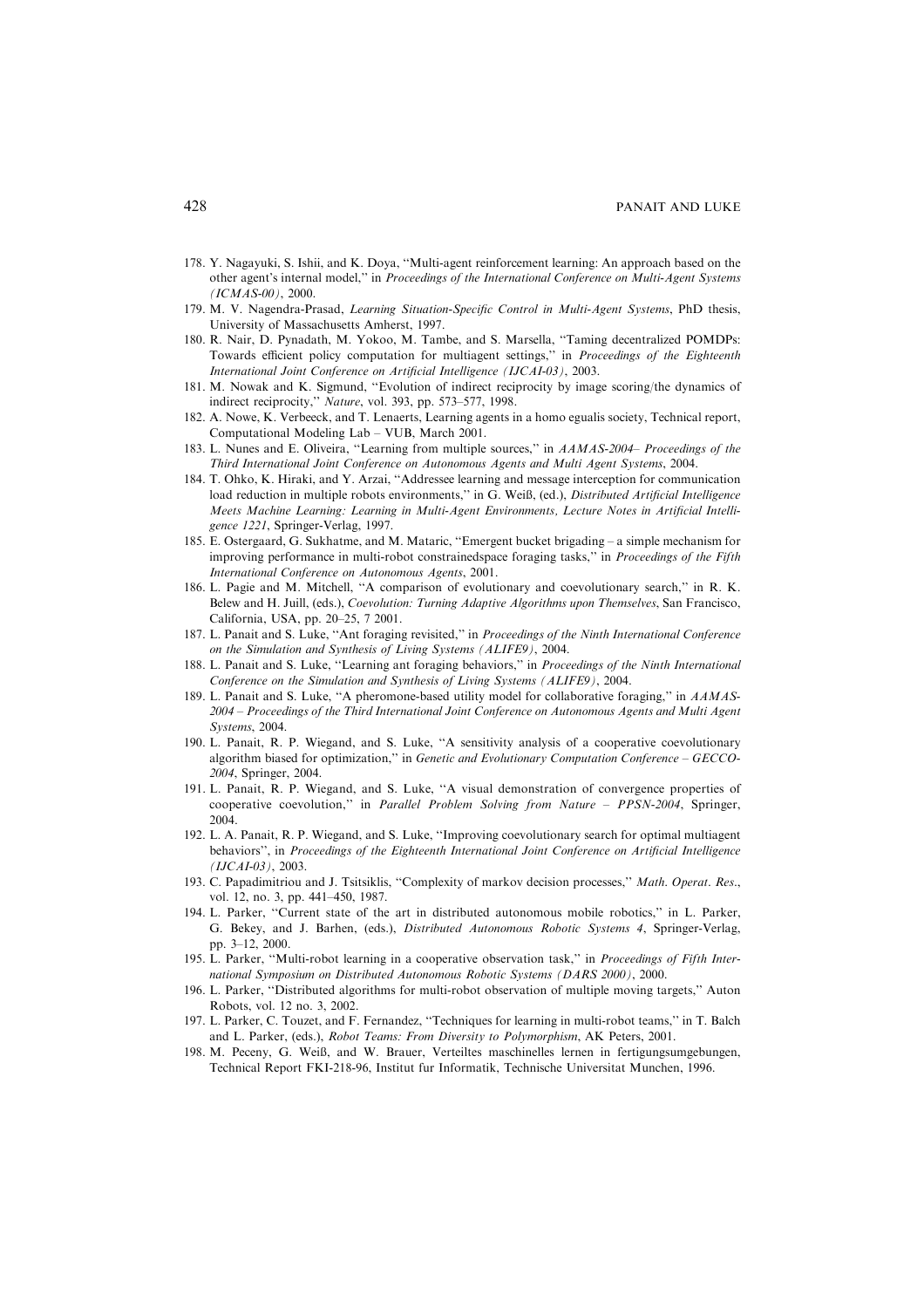- 199. M. Peeters, K. Verbeeck, and A. Nowe, ''Multi-agent learning in conflicting multi-level games with incomplete information,'' in Proceedings of Artificial Multiagent Learning, Papers from the 2004 AAAI Fall Symposium. Technical Report FS-04-02, 2004.
- 200. L. Peshkin, K.-E. Kim, N. Meuleau, and L. Kaelbling, ''Learning to cooperate via policy search,'' in Sixteenth Conference on Uncertainty in Artificial Intelligence, Morgan Kaufmann, 2000, pp. 307–314.
- 201. R. Poli, J. Rowe, and K. D. Jong, (eds.), Foundations of Genetic Algorithms (FOGA) VII, 2002, Morgan Kaufmann.
- 202. J. Pollack and A. Blair, ''Coevolution in the successful learning of backgammon strategy'', Machine Learn., vol. 32, no. 3, pp. 225–240, 1998.
- 203. J. Pollack, A. Blair, and M. Land, ''Coevolution of a backgammon player'', in C. G. Langton and K. Shimohara, (eds.), Artificial Life V: Proc. of the Fifth Int. Workshop on the Synthesis and Simulation of Living Systems, The MIT Press: Cambridge, MA, pp. 92–98, 1997.
- 204. E. Popovici and K. DeJong, ''Understanding competitive co-evolutionary dynamics via fitness landscapes,'' in Artificial Multiagent Symposium, Part of the 2004 AAAI Fall Symposium on Artificial Intelligence, 2004.
- 205. M. Potter, The Design and Analysis of a Computational Model of Cooperative Coevolution, PhD thesis, George Mason University, Fairfax, Virginia, 1997.
- 206. M. Potter and K. De Jong, ''A cooperative coevolutionary approach to function optimization,'' in Y. Davidor and H.-P. Schwefel, (eds.), *Proceedings of the Third International Conference on* Parallel Problem Solving from Nature (PPSN III), Springer-Verlag, pp. 249–257, 1994.
- 207. M. Potter and K. De Jong, ''Cooperative coevolution: An architecture for evolving coadapted subcomponents,'' Evol. Comput., vol. 8, no. 1, pp. 1–29, 2000.
- 208. M. Potter, K. De Jong, and J. J. Grefenstette, ''A coevolutionary approach to learning sequential decision rules," in Proceedings from the Sixth International Conference on Genetic Algorithms, Morgan Kaufmann, pp. 366–372, 1995.
- 209. M. Potter, L. Meeden, and A. Schultz, ''Heterogeneity in the coevolved behaviors of mobile robots: The emergence of specialists,'' in Proceedings of The Seventeenth International Conference on Artificial Intelligence (IJCAI-2001), 2001.
- 210. N. Puppala, S. Sen, and M. Gordin, ''Shared memory based cooperative coevolution,'' in Proceedings of the 1998 IEEE World Congress on Computational Intelligence, IEEE Press: Anchorage, Alaska, USA, pp. 570–574, 1998.
- 211. M. Quinn, ''A comparison of approaches to the evolution of homogeneous multi-robot teams,'' in Proceedings of the 2001 Congress on Evolutionary Computation (CEC2001), IEEE Press: COEX, World Trade Center, 159 Samseong-dong, Gangnam-gu, Seoul, Korea, 27–30 2001, pp. 128–135. ISBN 0-7803-6658-1.
- 212. M. Quinn, "Evolving communication without dedicated communication channels," in Advances in Artificial Life: Sixth European Conference on Artificial Life (ECAL01), 2001.
- 213. M. Quinn, L. Smith, G. Mayley, and P. Husbands, Evolving formation movement for a homogeneous multi-robot system: Teamwork and role-allocation with real robots, Cognitive Science Research Paper 515. School of Cognitive and Computing Sciences, University of Sussex, Brighton, BN1 9QG. ISSN 1350-3162, 2002.
- 214. C. Reynolds, "An evolved, vision-based behavioral model of coordinated group motion," in From Animals to Animats 2: Proceedings of the Second International Conference on Simulation of Adaptive Behavior (SAB92), pp. 384–392, 1993.
- 215. C. Reynolds, ''Competition, coevolution and the game of tag,'' in R. A. Brooks and P. Maes, (eds.), Artificial Life IV, Proceedings of the Fourth International Workshop on the Synthesis and Simulation of Living Systems., MIT Press, pp. 59–69, 1994.
- 216. C. W. Reynolds, ''Flocks, herds, and schools: a distributed behavioral model,'' Comput. Graph., vol. 21, no. 4, pp. 25–34, 1987.
- 217. P. Riley and M. Veloso, ''On behavior classification in adversarial environments,'' in L. Parker, G. Bekey, and J. Barhen (eds.), Distributed Autonomous Robotic Systems 4, Springer-Verlag, pp. 371– 380, 2000.
- 218. A. Robinson and L. Spector, ''Using genetic programming with multiple data types and automatic modularization to evolve decentralized and coordinated navigation in multi-agent systems,'' in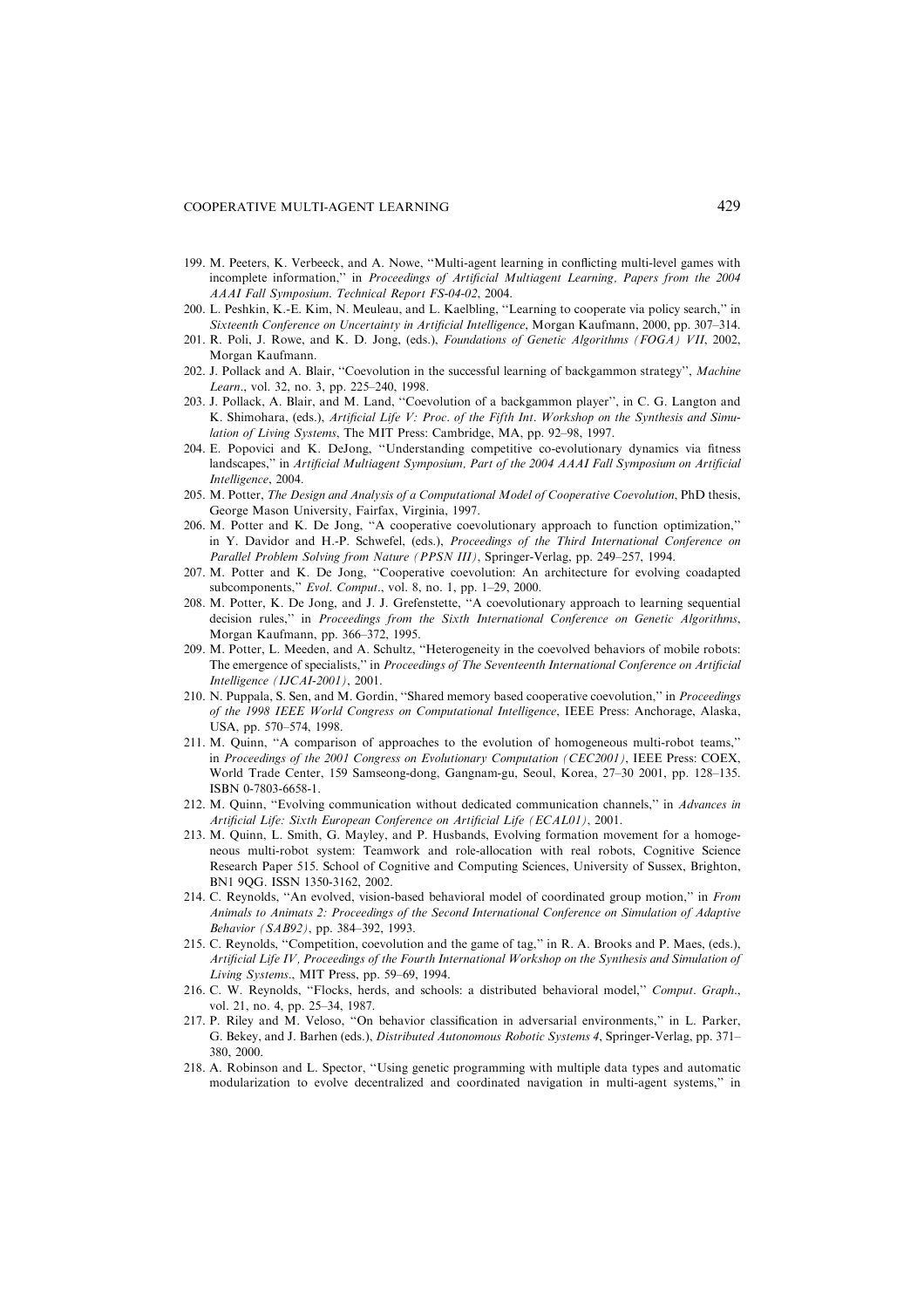In Late-Breaking Papers of the Genetic and Evolutionary Computation Conference (GECCO-2002), The International Society for Genetic and Evolutionary Computation, 2002.

- 219. C. Rosin and R. Belew, ''New methods for competitive coevolution,'' Evol. Comput., vol. 5, no. 1, pp. 1–29, 1997.
- 220. R. Salustowicz, M. Wiering, and J. Schmidhuber, Learning team strategies with multiple policy-sharing agents: A soccer case study, Technical report, ISDIA, Corso Elvezia 36, 6900 Lugano, Switzerland, 1997.
- 221. R. Salustowicz, M. Wiering, and J. Schmidhuber, ''Learning team strategies: Soccer case studies,'' Machine Learn., vol. 33, nos. 2–3, pp. 263–282, 1998.
- 222. A. Samuel, "Some studies in machine learning using the game of checkers," IBM J. Res. Develop., vol. 3, no. 3, pp. 210–229, 1959.
- 223. T. Sandholm and R. H. Crites, ''On multiagent Q-learning in a semi-competitive domain,'' in Adaption and Learning in Multi-Agent Systems, pp. 191–205, 1995.
- 224. H. Santana, G. Ramalho, V. Corruble, and B. Ratitch, ''Multi-agent patrolling with reinforcement learning," in  $AAMAS-2004$  – Proceedings of the Third International Joint Conference on Autonomous Agents and Multi Agent Systems, 2004.
- 225. G. Saunders and J. Pollack, ''The evolution of communication schemes over continuous channels,'' in From Animals to Animats 4 – Proceedings of the Fourth International Conference on Adaptive Behaviour, 1996.
- 226. J. Sauter, R. S. Matthews, H. Van Dyke Parunak, and S. Brueckner, ''Evolving adaptive pheromone path planning mechanisms," in Proceedings of First International Joint Conference on Autonomous Agents and Multi-Agent Systems (AAMAS-02), pp. 434–440, 2002.
- 227. J. Sauter, H. Van Dyke Parunak, S. Brueckner, and R. Matthews, ''Tuning synthetic pheromones with evolutionary computing," in R. E. Smith, C. Bonacina, C. Hoile, and P. Marrow, (eds.), Evolutionary Computation and Multi-Agent Systems (ECOMAS), San Francisco, California, USA, 7 pp. 321–324, 2001.
- 228. J. Schmidhuber, "Realistic multi-agent reinforcement learning," in Learning in Distributed Artificial Intelligence Systems, Working Notes of the 1996 ECAI Workshop, 1996.
- 229. J. Schmidhuber and J. Zhao, ''Multi-agent learning with the success-story algorithm,'' in ECAI Workshop LDAIS/ICMAS Workshop LIOME, pp. 82–93, 1996.
- 230. J. Schneider, W.-K. Wong, A. Moore, and M. Riedmiller, ''Distributed value functions,'' in Proceedings of the Sixteenth International Conference on Machine Learning, pp. 371–378, 1999.
- 231. A. Schultz, J. Grefenstette, and W. Adams, ''Robo-shepherd: Learning complex robotic behaviors,'' in Robotics and Manufacturing: Recent Trends in Research and Applications. Vol. 6, ASME Press, pp. 763–768, 1996.
- 232. U. M. Schwuttke and A. G. Quan, ''Enhancing performance of cooperating agents in realtime diagnostic systems'', in Proceedings of the Thirteenth International Joint Conference on Artificial Intelligence (IJCAI-93), 1993.
- 233. M. Sekaran and S. Sen, ''To help or not to help'', in Proceedings of the Seventeenth Annual Conference of the Cognitive Science Society, Pittsburgh, PA, pp. 736–741, 1995.
- 234. S. Sen, ''Multiagent systems: Milestones and new horizons'', Trends Cognitive Sci., vol. 1, no. 9, pp. 334–339, 1997.
- 235. S. Sen, "Special issue on evolution and learning in multiagent systems," Int. J. Human-Comput. Stud., vol. 48, no. 1, 1998.
- 236. S. Sen and M. Sekaran, ''Using reciprocity to adapt to others'', in G. Weiß and S. Sen (eds.), International Joint Conference on Artificial Intelligence Workshop on Adaptation and Learning in Multiagent Sytems, Lecture Notes in Artificial Intelligence, Springer-Verlag, pp. 206–217, 1995.
- 237. S. Sen and M. Sekaran, ''Multiagent coordination with learning classifier systems'', in G. Weiß and S. Sen, (eds.), Proceedings of the IJCAI Workshop on Adaption and Learning in Multi-Agent Systems, Volume 1042, Springer Verlag, pp. 218–233, 1996. ISBN 3-540-60923-7.
- 238. S. Sen and M. Sekaran, ''Individual learning of coordination knowledge'', J. Exp. Theo. Artif. Intel., vol. 10, no. 3, pp. 333–356, 1998.
- 239. S. Sen, M. Sekaran, and J. Hale, ''Learning to coordinate without sharing information'', in Proceedings of the Twelfth National Conference on Artificial Intelligence, pp. 426–431, 1994.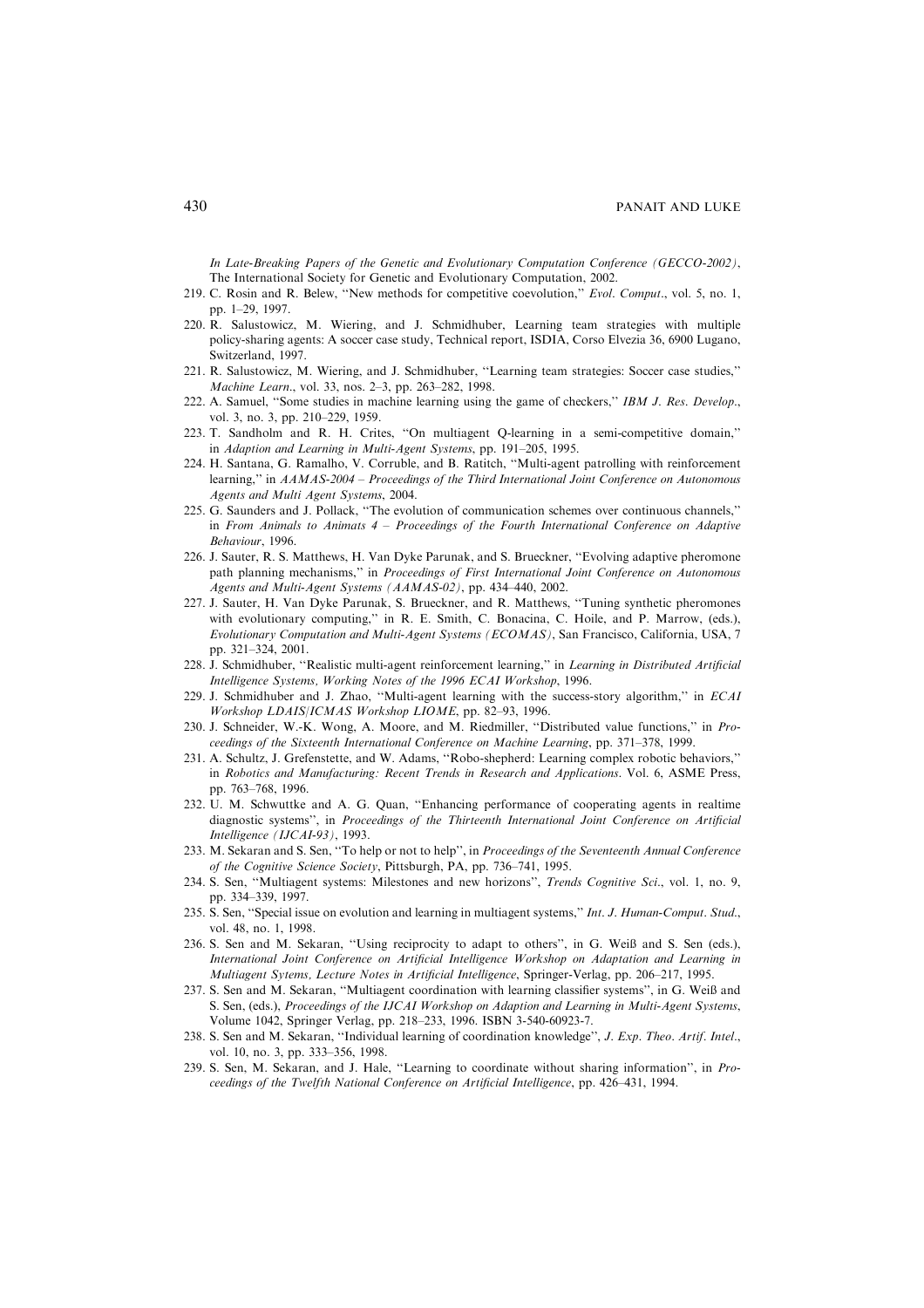- 240. Y. Shoham, R. Powers, and T. Grenager, ''On the agenda(s) of research on multi-agent learning,'' in Proceedings of Artificial Multiagent Learning, Papers from the 2004 AAAI Fall Symposium. Technical Report FS-04-02, 2004.
- 241. R. Smith and B. Gray, Co-adaptive genetic algorithms: An example in othello strategy, Technical Report TCGA 94002, University of Alabama, Department of Engineering Science and Mechanics, 1993.
- 242. L. Spector and J. Klein, ''Evolutionary dynamics discovered via visualization in the breve simulation environment," in Workshop Proceedings of the 8th International Conference on the Simulation and Synthesis of Living Systems, pp. 163–170, 2002.
- 243. L. Spector, J. Klein, C. Perry, and M. Feinstein, ''Emergence of collective behavior in evolving populations of flying agents," in E. Cantu-Paz et al., (ed.), Prooceedings of the Genetic and Evolutionary Computation Conference (GECCO). Springer-Verlag, 2003.
- 244. R. Steeb, S. Cammarata, F. Hayes-Roth, P. Thorndyke, and R. Wesson, ''Distributed intelligence for air fleet control,'' in A. Bond and L. Gasser (eds.), Readings in Distributed Artificial Intelligence, Morgan Kaufmann Publishers, pp. 90–101, 1988.
- 245. L. Steels, ''A self-organizing spatial vocabulary,'' Artif. Life. vol. 2, no. 3, pp. 319–332, 1995.
- 246. L. Steels, "Emergent adaptive lexicons," in P. Maes, (ed.), Proceedings of the Simulation of Adaptive Behavior Conference. MIT Press, 1996.
- 247. L. Steels, "Self-organising vocabularies," in Proceedings of Artificial Life V, 1996.
- 248. L. Steels, ''The spontaneous self-organization of an adaptive language,'' in S. Muggleton (ed.), Machine Intelligence 15, Oxford University Press: Oxford, UK, 1996.
- 249. L. Steels, ''Synthesising the origins of language and meaning using co-evolution, self-organisation and level formation," in J. Hurford, C. Knight, and M. Studdert-Kennedy (eds.), Approaches to the Evolution of Language: Social and Cognitive Bases, Edinburgh University Press, 1997.
- 250. L. Steels, ''The puzzle of language evolution,'' Kognitionswissenschaft, vol. 8, no. 4, pp. 143–150, 2000.
- 251. L. Steels and F. Kaplan, "Collective learning and semiotic dynamics," in Proceedings of the European Conference on Artificial Life, pp. 679–688, 1999.
- 252. P. Stone, "Layered learning in multiagent systems," in Proceedings of National Conference on Artificial Intelligence AAAI/IAAI, 1997.
- 253. P. Stone, ''Layered Learning in Multi-Agent Systems,'' PhD thesis, Carnegie Mellon University, 1998.
- 254. P. Stone and R. Sutton, ''Keepaway soccer: A machine learning testbed,'' in A. Birk, S. Coradeschi, and S. Tadokoro, (eds.), RoboCup 2001: Robot Soccer World Cup V, volume 2377 of Lecture Notes in Computer Science, Springer, pp. 214–223, 2002. ISBN 3-540-43912-9.
- 255. P. Stone and M. M. Veloso, ''Multiagent systems: A survey from a machine learning perspective,'' Auton. Robots, vol. 8, no. 3, pp. 345–383, 2000.
- 256. N. Sturtevant and R. Korf, "On pruning techniques for multi-player games," in Proceedings of National Conference on Artificial Intelligence (AAAI), pp. 201–207, 2000.
- 257. D. Subramanian, P. Druschel, and J. Chen, ''Ants and reinforcement learning: A case study in routing in dynamic networks," in Proceedings of Fifteenth International Joint Conference on Artificial Intelligence (IJCAI-97), pp. 832–839, 1997.
- 258. N. Suematsu and A. Hayashi, ''A multiagent reinforcement learning algorithm using extended optimal response,'' in Proceedings of First International Joint Conference on Autonomous Agents and Multi-Agent Systems (AAMAS-02), pp. 370–377, 2002.
- 259. D. Suryadi and P. J. Gmytrasiewicz, ''Learning models of other agents using influence diagrams,'' in Preceedings of the 1999 International Conference on User Modeling, pp. 223–232, 1999.
- 260. R. Sutton, ''Learning to predict by the methods of temporal differences,'' Machine Learn., vol. 3, pp. 9–44, 1988.
- 261. R. Sutton and A. Barto, Reinforcement Learning: An Introduction, MIT Press, 1998.
- 262. J. Svennebring and S. Koenig, ''Trail-laying robots for robust terrain coverage,'' in Proceedings of the International Conference on Robotics and Automation (ICRA-03), 2003.
- 263. P. 't Hoen and K. Tuyls, ''Analyzing multi-agent reinforcement learning using evolutionary dynamics," in Proceedings of the 15th European Conference on Machine Learning (ECML), 2004.
- 264. M. Tambe, ''Recursive agent and agent-group tracking in a real-time dynamic environment,'' in V. Lesser and L. Gasser (eds.), Proceedings of the First International Conference on Multiagent Systems (ICMAS-95). AAAI Press, 1995.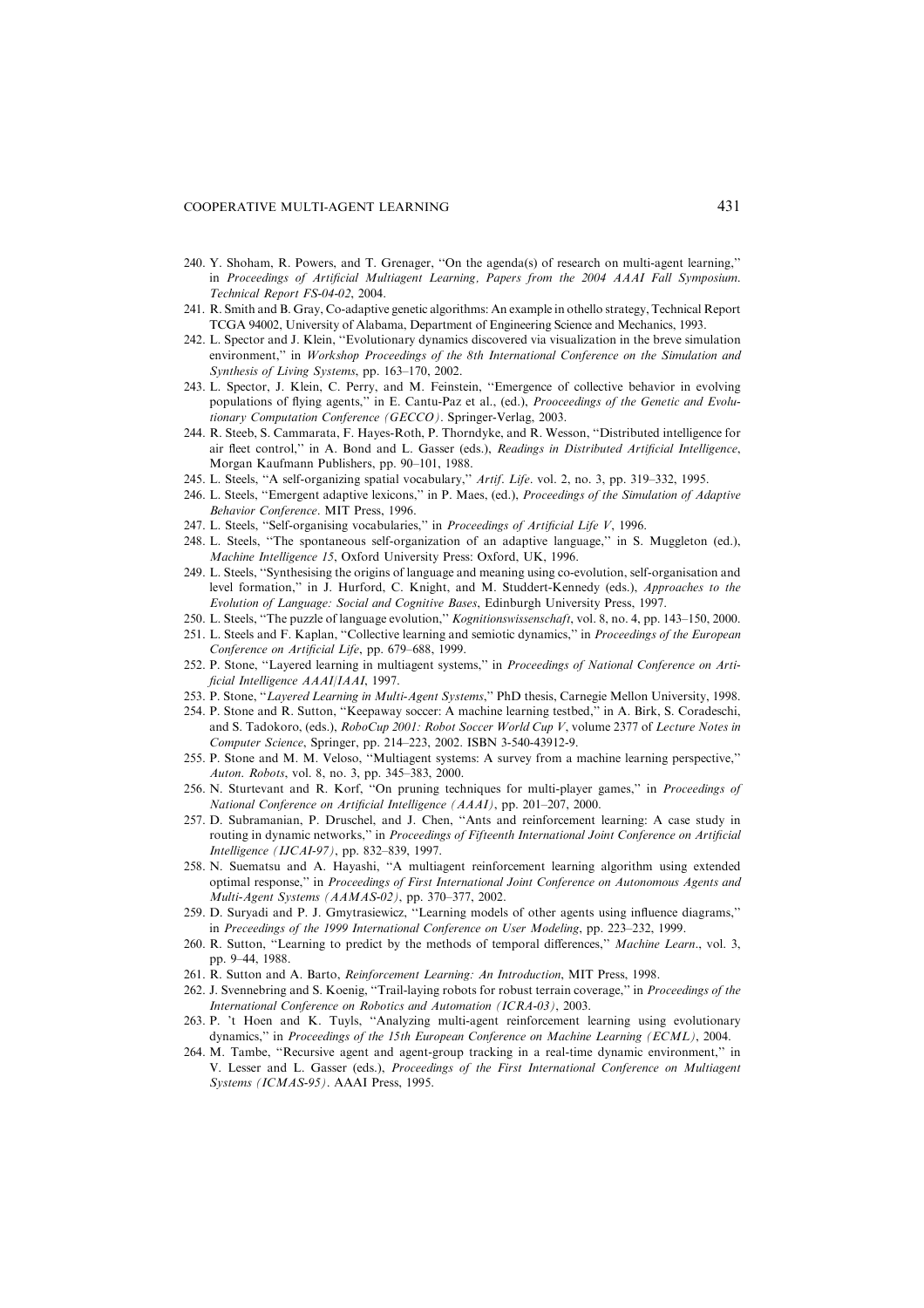- 265. M. Tan, ''Multi-agent reinforcement learning: Independent vs. cooperative learning,'' in M. N. Huhns and M. P. Singh (eds.), Readings in Agents, Morgan Kaufmann: San Francisco, CA, USA, pp. 487–494, 1993.
- 266. P. Tangamchit, J. Dolan, and P. Khosla, ''The necessity of average rewards in cooperative multirobot learning," in Proceedings of IEEE Conference on Robotics and Automation, 2002.
- 267. G. Tesauro, "Temporal difference learning and TD-gammon," Commun. ACM, vol. 38, no. 3, pp. 58– 68, 1995.
- 268. G. Tesauro and J. O. Kephart, ''Pricing in agent economies using multi-agent Q-learning,'' Auton. Agents Multi-Agent Syst., vol. 8, pp. 289–304, 2002.
- 269. S. Thrun, ''Learning to play the game of chess,'' in G. Tesauro, D. Touretzky, and T. Leen, (eds.), Advances in Neural Information Processing Systems 7, The MIT Press: Cambridge, MA, pp. 1069– 1076, 1995.
- 270. K. Tumer, A. K. Agogino, and D. H. Wolpert, ''Learning sequences of actions in collectives of autonomous agents,'' in Proceedings of First International Joint Conference on Autonomous Agents and Multi-Agent Systems (AAMAS-02), pp. 378–385, 2002.
- 271. K. Tuyls, K. Verbeeck, and T. Lenaerts, ''A selection-mutation model for Q-learning in multiagent systems," in AAMAS-2003 – Proceedings of the Second International Joint Conference on Autonomous Agents and Multi Agent Systems, 2003.
- 272. W. Uther and M. Veloso, ''Adversarial reinforcement learning. Technical Report CMU-CS-03-107, School of Computer Science, Carnegie Mellon University, 2003.
- 273. H. Van Dyke Parunak, ''Applications of distributed artificial intelligence in industry,'' in G. M. P. O'Hare and N. R. Jennings, (eds.), Foundations of Distributed AI. John Wiley & Sons, 1996.
- 274. L. Z. Varga, N. R. Jennings, and D. Cockburn, ''Integrating intelligent systems into a cooperating community for electricity distribution management," Int. J. Expert Syst. Appl., vol. 7, no. 4, pp. 563– 579, 1994.
- 275. J. Vidal and E. Durfee, ''Agents learning about agents: A framework and analysis,'' in Working Notes of AAAI-97 Workshop on Multiagent Learning, 1997.
- 276. J. Vidal and E. Durfee, ''The moving target function problem in multiagent learning,'' in Proceedings of the Third Annual Conference on Multi-Agent Systems, 1998.
- 277. J. Vidal and E. Durfee, ''Predicting the expected behavior of agents that learn about agents: The CLRI framework,'' Autonomous Agents and Multi-Agent Systems, January 2003.
- 278. K. Wagner, "Cooperative strategies and the evolution of communication," Artif. Life, vol. 6, no. 2, pp. 149–179, Spring 2000.
- 279. X. Wang and T. Sandholm, ''Reinforcement learning to play an optimal Nash equilibrium in team Markov games,'' in Advances in Neural Information Processing Systems (NIPS-2002), 2002.
- 280. R. Watson and J. Pollack, ''Coevolutionary dynamics in a minimal substrate,'' in E. Cantu-Paz et al, (eds.), Proceedings of the Genetic and Evolutionary Computation Conference (GECCO), 2001.
- 281. R. Weihmayer and H. Velthuijsen, ''Application of distributed AI and cooperative problem solving to telecommunications," in J. Liebowitz and D. Prereau, (eds.), AI Approaches to Telecommunications and Network Management, IOS Press, 1994.
- 282. M. Weinberg and J. Rosenschein, ''Best-response multiagent learning in non-stationary environments," in AAMAS-2004 — Proceedings of the Third International Joint Conference on Autonomous Agents and Multi Agent Systems, 2004.
- 283. G. Weiß, Some studies in distributed machine learning and organizational design. Technical Report FKI-189-94, Institut f<sup>í</sup>ur Informatik, TU München, 1994.
- 284. G. Weiß, Distributed Machine Learning, Sankt Augustin: Infix Verlag, 1995.
- 285. G. Weiß, ed., Distributed Artificial Intelligence Meets Machine Learning: Learning in Multi-Agent Environments, Number 1221 in Lecture Notes in Artificial Intelligence, Springer-Verlag, 1997.
- 286. G. Weiß ''Special issue on learning in distributed artificial intelligence systems,'' J. Exp. Theo. Artif. Intell., vol. 10, no. 3, 1998.
- 287. G. Weiß, ed., Multiagent Systems: A Modern Approach to Distributed Artificial Intelligence. MIT Press, 1999.
- 288. G. Weiß and P. Dillenbourg, ''What is 'multi' in multi-agent learning?'' in P. Dillenbourg, (ed.), Collaborative Learning, Cognitive and Computational Approaches, Pergamon Press, pp. 64–80, 1999.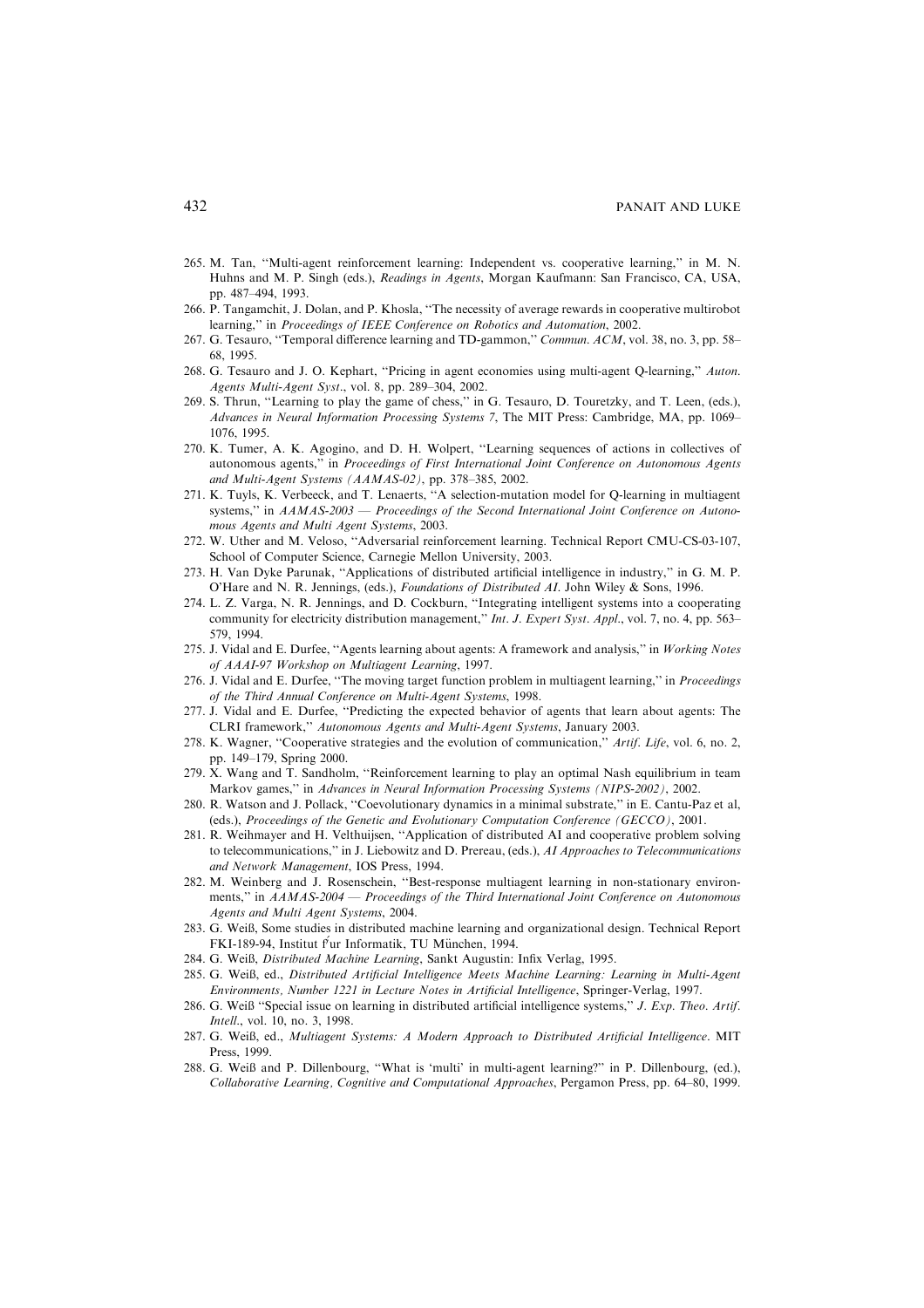- 289. G. Weiß and S. Sen (eds.), Adaptation and Learning in Multiagent Systems," Lecture Notes in Artificial Intelligence Vol. 1042, Springer-Verlag, 1996.
- 290. M. Wellman and J. Hu, ''Conjectural equilibrium in multiagent learning,'' Machine Learn., vol. 33, nos. 2–3, pp. 179–200, 1998.
- 291. J. Werfel, M. Mitchell, and J. P. Crutchfield, ''Resource sharing and coevolution in evolving cellular automata,'' IEEE Trans. Evol. Comput., vol. 4, no. 4, pp. 388, November, 2000.
- 292. B. B. Werger and M. Mataric, ''Exploiting embodiment in multi-robot teams, Technical Report IRIS-99-378, University of Southern California, Institute for Robotics and Intelligent Systems, 1999.
- 293. G. M. Werner and M. G. Dyer, ''Evolution of herding behavior in artificial animals,'' in From Animals to Animats 2: Proceedings of the Second International Conference on Simulation of Adaptive Behavior (SAB92), 1993.
- 294. T. White, B. Pagurek, and F. Oppacher, ''ASGA: Improving the ant system by integration with genetic algorithms,'' in J. R. Koza, W. Banzhaf, K. Chellapilla, K. Deb, M. Dorigo, D. B. Fogel, M. H. Garzon, D. E. Goldberg, H. Iba, and R. Riolo, (eds.), Genetic Programming 1998: Proceedings of the Third Annual Conference, Morgan Kaufmann: University of Wisconsin, Madison, Wisconsin, USA, 22–25, pp. 610–617, 1998.
- 295. S. Whiteson and P. Stone, "Concurrent layered learning," in  $AAMAS-2003 Proceedings$  of the Second International Joint Conference on Autonomous Agents and Multi Agent Systems, 2003.
- 296. R. P. Wiegand, Analysis of Cooperative Coevolutionary Algorithms, PhD thesis, Department of Computer Science, George Mason University, 2003.
- 297. R. P. Wiegand, W. Liles, and K. De Jong, ''An empirical analysis of collaboration methods in cooperative coevolutionary algorithms,'' in E. Cantu-Paz et al., (ed.), Proceedings of the Genetic and Evolutionary Computation Conference (GECCO), pp. 1235–1242, 2001.
- 298. R. P. Wiegand, W. Liles, and K. De Jong, ''Analyzing cooperative coevolution with evolutionary game theory," in D. Fogel, (ed.), Proceedings of Congress on Evolutionary Computation (CEC-02), IEEE Press, pp. 1600–1605, 2002.
- 299. R. P. Wiegand, W. Liles, and K. De Jong, ''Modeling variation in cooperative coevolution using evolutionary game theory,'' in Poli et al. [201], pp. 231–248.
- 300. R. P. Wiegand and J. Sarma, ''Spatial embedding and loss of gradient in cooperative coevolutionary algorithms,'' in Parallel Problem Solving from Nature – PPSN-2004, Springer, 2004.
- 301. M. Wiering, R. Salustowicz, and J. Schmidhuber, ''Reinforcement learning soccer teams with incomplete world models,'' J. Auton. Robots, vol. 7, no. 1, pp. 77–88, 1999.
- 302. A. Williams, ''Learning to share meaning in a multi-agent system,'' Auton. Agents Multi-Agent Syst., vol. 8, pp. 165–193, 2004.
- 303. E. Wilson, Sociobiology: The New Synthesis, Belknap Press, 1975.
- 304. D. H. Wolpert and K. Tumer, "Optimal payoff functions for members of collectives," Adv. Complex Syst., vol. 4, nos. 2–3, pp. 265–279, 2001.
- 305. D. H. Wolpert, K. Tumer, and J. Frank, ''Using collective intelligence to route internet traffic,'' in Advances in Neural Information Processing Systems-11, Denver, pp. 952–958, 1998.
- 306. D. H. Wolpert, K. R. Wheller, and K. Tumer, ''General principles of learning-based multi-agent systems," in O. Etzioni, J. P. Müller, and J. M. Bradshaw, (eds.), Proceedings of the Third International Conference on Autonomous Agents (Agents'99), ACM Press: Seattle, WA, USA, pp. 77-83, 1999.
- 307. M. Wooldridge, S. Bussmann, and M. Klosterberg, ''Production sequencing as negotiation,'' in Proceedings of the First International Conference on the Practical Application of Intelligent Agents and Multi-Agent Technology (PAAM-96), 1996.
- 308. A. Wu, A. Schultz, and A. Agah, ''Evolving control for distributed micro air vehicles,'' in IEEE Computational Intelligence in Robotics and Automation Engineers Conference, 1999.
- 309. H. Yanco and L. Stein, ''An adaptive communication protocol for cooperating mobile robots,'' in From Animals to Animats: International Conference on Simulation of Adaptive Behavior, pp. 478– 485, 1993.
- 310. N. Zaera, D. Cliff, and J. Bruten, (Not) Evolving collective behaviours in synthetic fish, Technical Report HPL-96-04, Hewlett-Packard Laboratories, 1996.